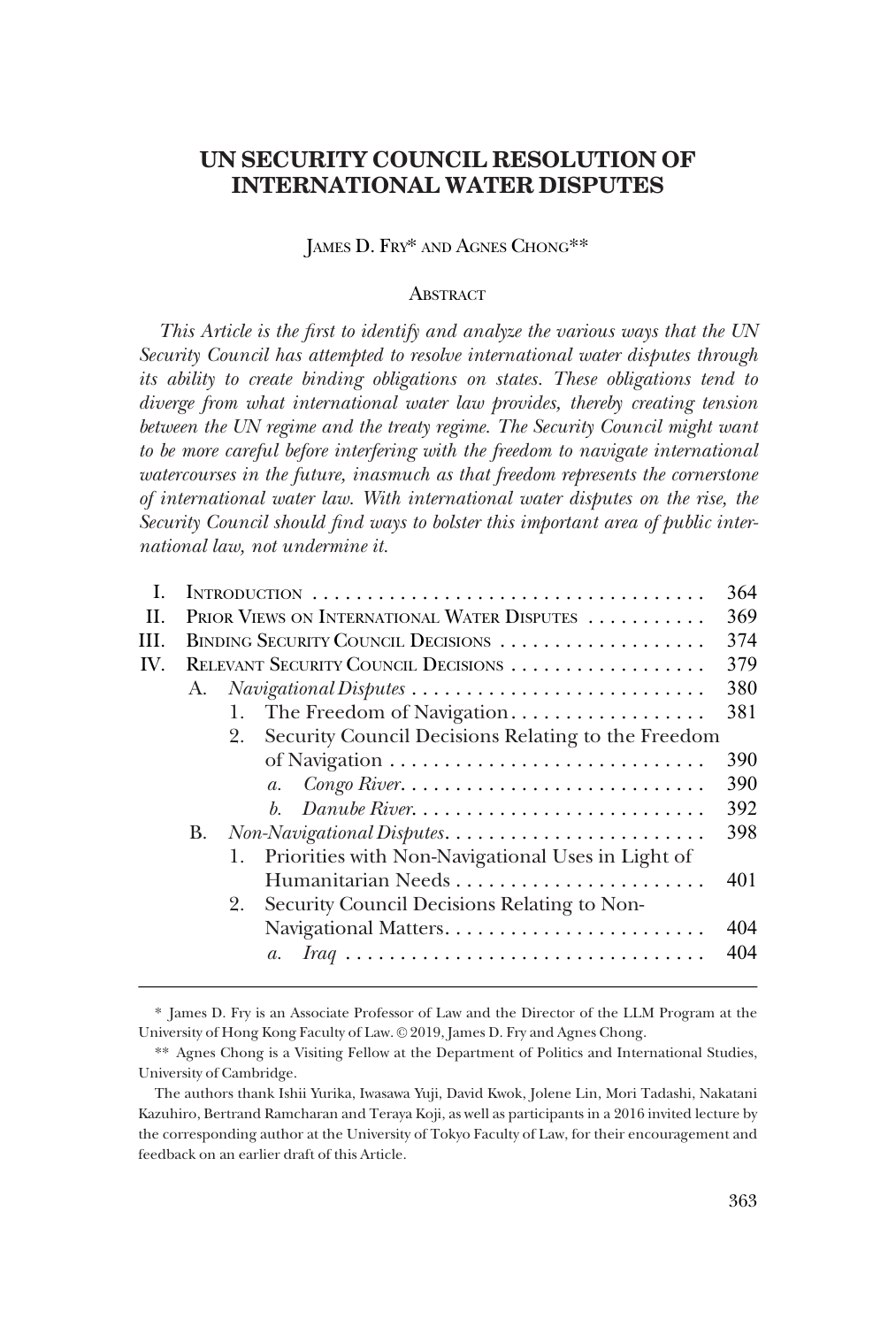<span id="page-1-0"></span>

#### I. INTRODUCTION

American author and humorist Mark Twain purportedly quipped, "Whiskey is for drinking; water is for fighting over."<sup>1</sup> Commentators wildly disagree over whether international water disputes lead to actual armed conflict on the international level. Aaron Wolf occupies one extreme, with his assertion that the last international armed conflict over water occurred over 4,500 years ago, with the intervening millennia being more accurately characterized as international water cooperation.2 The Pacific Institute occupies the other end of the spectrum, pointing to at least 166 instances of international armed conflict over water, with the most recent observed in 2018 when Turkey allegedly attacked water infrastructure in northern parts of Syria.<sup>3</sup> The divergence in the perceived magnitude of the problem stems from the former looking for traditional wars over water, while the latter looks for any type of international violence over water, no matter how significant. Both seem to search for threats to international security deriving from water disputes, but they differ on how to define international security. This presumably is because "international security" defies scientific

<sup>1.</sup> Barbara Schmidt, Whiskey, TwAINQUOTES, [www.twainquotes.com/WaterWhiskey.html](http://www.twainquotes.com/WaterWhiskey.html) (last visited Mar. 16, 2019).

<sup>2.</sup> *See* Aaron T. Wolf et al., *International Waters: Identifying Basins at Risk*, 5 WATER POL'Y 29, 30 (2003); Aaron T. Wolf, *A Long Term View of Water and International Security*, 142 J. CONTEMP. WATER RES. & EDU. 67, 68 (2009); Jesse H. Hamner & Aaron T. Wolf, *Patterns in International Water Resource Treaties: The Transboundary Freshwater Dispute Database*, 9 COLO. J. INT'L ENVTL. L. & POL'Y 157, 157 (1998) (citing Aaron T. Wolf, "Water Wars" and Water Reality: Conflict and Cooperation Along International Waterways 9-10, Presentation at the North Atlantic Treaty Organisation (NATO) Advanced Research Workshop on Environmental Change, Adaptation and Human Security, Budapest, Hungary (Oct. 9, 1997) (unpublished manuscript) (on file with the author)).

*See Water Conflict Chronology List*, PAC. INST., [www2.worldwater.org/conflict/list/](http://www2.worldwater.org/conflict/list/) (last visited 3. Mar. 16, 2019) (where the entry refers to violence between two or more states or state-like entities, including empires and city-states but excluding rebels and terrorism from non-state actors). This website is exceptional in its apparent comprehensiveness, and Peter Gleick and his colleagues at the Pacific Institute should be commended for their work. *See also* MARQ DE VILLIERS, WATER WARS (1999) (providing a more journalistic and activistic viewpoint on water-related international armed conflict).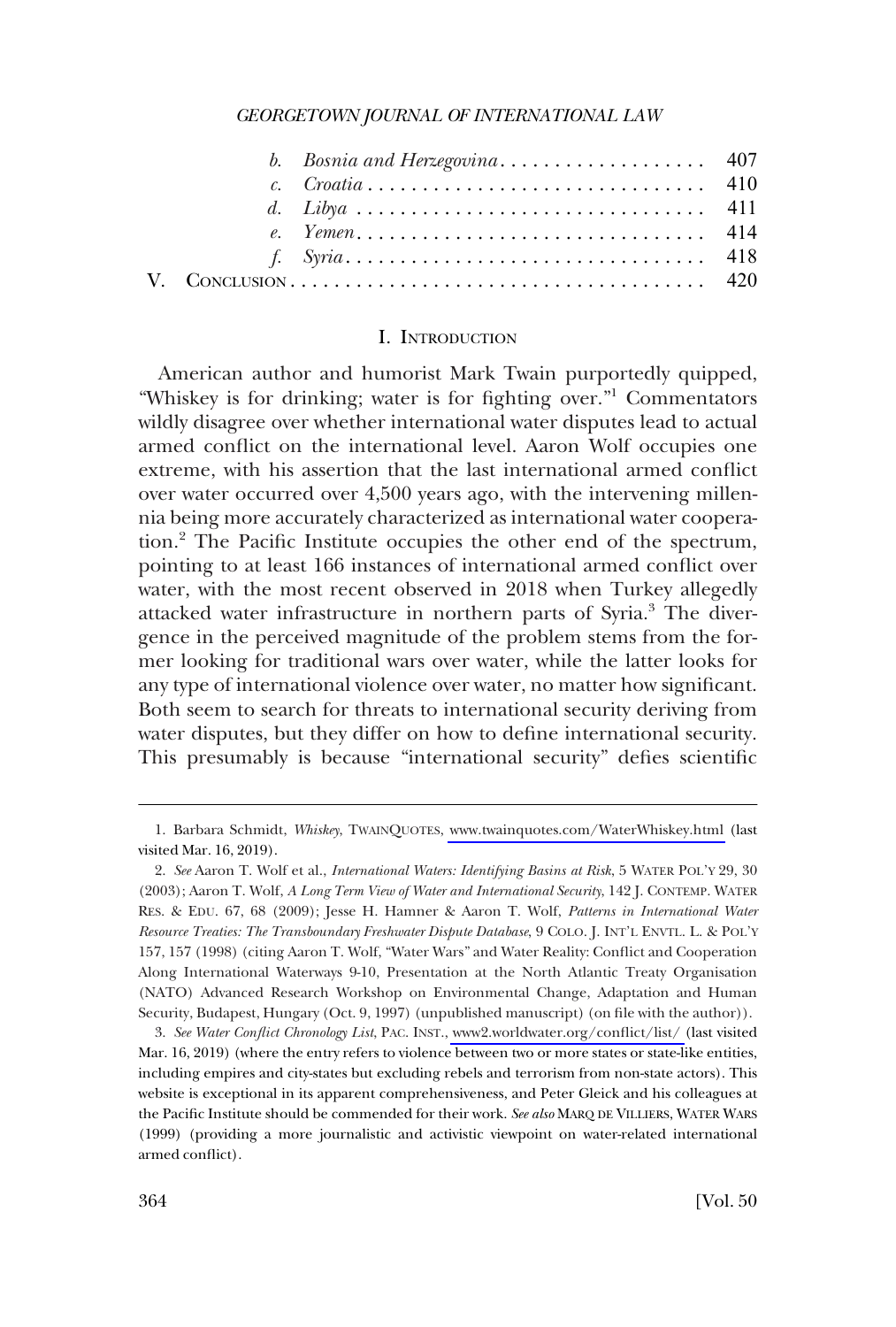definition due to its inherent subjectivity, like fear or angst, as well as its multidimensionality.<sup>4</sup> Surprisingly, no commentators before now have focused on U.N. Security Council Chapter VII resolutions relating to international water disputes. The Security Council represents the main international entity tasked with determining and responding to threats to international security,<sup>5</sup> among other things, and so arguably provides a more reliable – although still unscientific – way to identify international water disputes that impact international security. As it has done with other types of disputes and in other situations, the Security Council has suspended treaty obligations and imposed alternative treaty-like obligations in international water law disputes in at least eight instances. This article describes those instances and explores their legal significance in relation to international water law. This analysis reveals that the Security Council has at times undermined international water law by giving priority to drinking water over other uses (whereas international water law does not prioritize any particular uses of water $6$ ) and by interfering with the freedom to navigate international watercourses, which is the oldest protection of international watercourses under international water law.7 While the former type of interference easily can be justified due to humanitarian considerations, the latter type significantly weakens the cornerstone of international water law. As the number of international water disputes arguably is on the rise,<sup>8</sup> the Security Council should find ways of supporting international water law, as opposed to undermining it, in order to bring greater stability to regions of the world that face water-related tensions.

<sup>4.</sup> See, e.g., Rüdiger Wolfrum, Article 1, in THE CHARTER OF THE UNITED NATIONS: A COMMENTARY 107, 109-10 (Bruno Simma et al. eds., 3d ed., 2012) (noting the connection between international security and peace within the UN Charter, as well as the different kinds of peace); *see also* Nicholas Thomas & William T. Tow, *The Utility of Human Security: Sovereignty and Humanitarian Intervention*, 33 SEC. DIALOGUE 177 (2002) (exploring the connections between human-centered security and state-centered security).

<sup>5.</sup> *See*, e.g., U.N. Charter chs. V & VII; *see also* Troy Lavers, [Pre]Determining the Crime of Aggression: Has the Time Come to Allow the International Criminal Court Its Freedom?, 71 ALB. L. REV. 299, 304-12 (2008) (discussing the Security Council's role in determining and responding to threats to international peace and security).

<sup>6.</sup> *See* sec. IV(B)(1), *infra*.

<sup>7.</sup> As Security Council involvement with international water disputes increases over time, presumably it will address other aspects of the international water law regime unless greater care is taken in the future.

<sup>8.</sup> *See Water Fights*, ECONOMIST, Mar. 2, 2019, at 8; *How Climate Change Can Fuel Wars*, ECONOMIST, May 25, 2019, at 58-60 (although speculating that many of those conflicts will involve civil wars).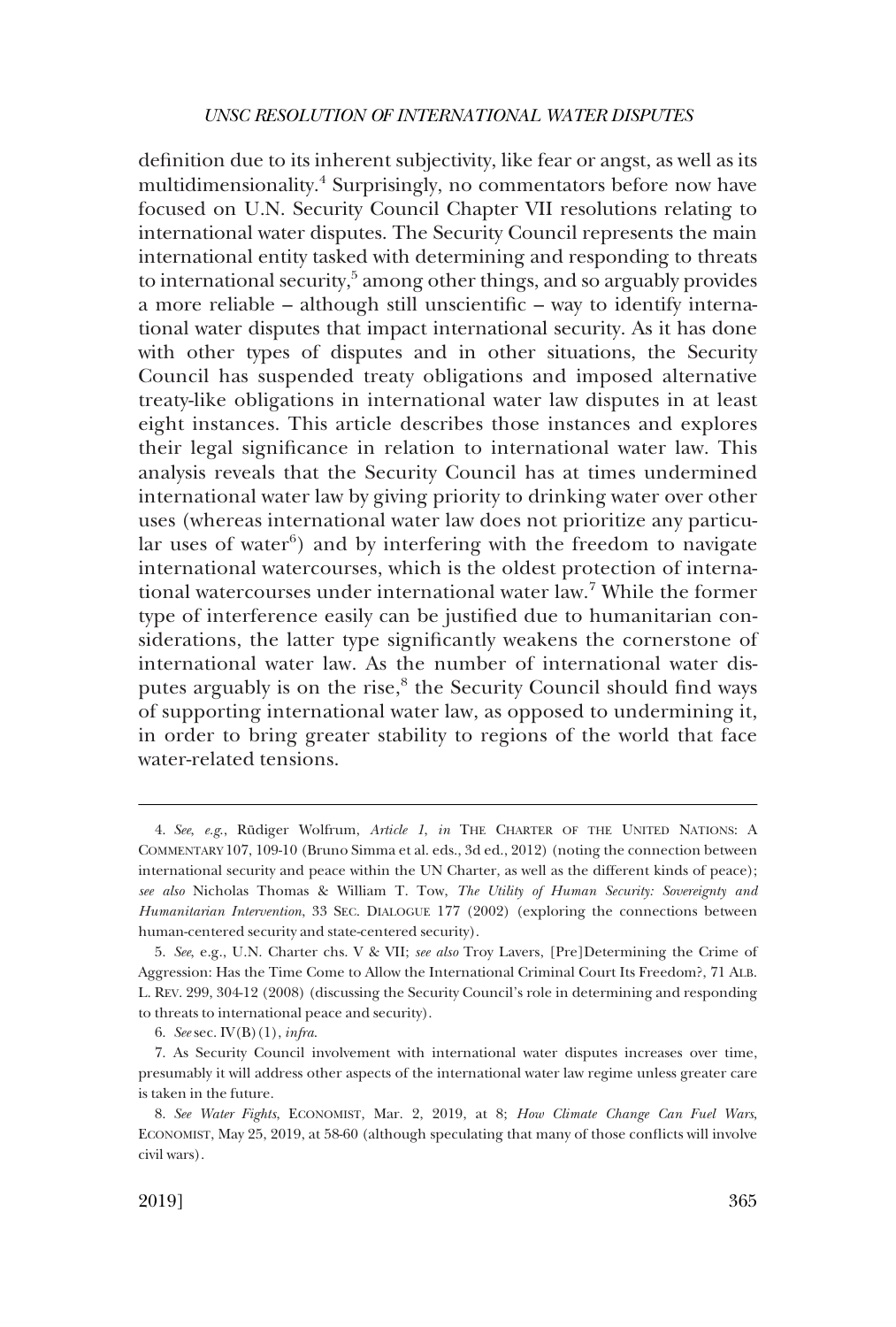This Article is divided into five parts, with this introduction and an equally brief conclusion comprising Parts I and V, respectively. Part II provides a review of the literature on international water law and disputes to assess the degree to which researchers already have identified the involvement of the Security Council, with the conclusion being that such coverage has been woefully inadequate. Part III provides a concise explanation of how certain Security Council decisions have the power to suspend treaty obligations and to impose alternative treaty-like obligations on member states in their place based on UN Charter articles 25 and 103, among others. Part IV provides the bulk of this article with its review and analysis of all Security Council resolutions to date that create binding obligations in the context of international water disputes.9 This Article is the first to catalogue and analyze the ways that the Security Council has imposed obligations on disputants when resolving international water disputes. While the limited number of examples frustrates efforts to determine correlation in a statistically significant manner, this article nevertheless suggests that the Security Council has been far more active in resolving international water disputes through the imposition of obligations than other researchers have been willing to acknowledge in the past.

Before proceeding with the analysis, two definitions and two disclaimers are crucial. First, commentators usually are not clear on what constitutes an international water dispute, even when their writings focus on such disputes.10 This Article defines "international water dispute" as any disagreement between two or more states over the law, facts or interests pertaining to any aspect of the international water-law regime, to the point of direct contention between these states that rises to the level of a potential threat to international peace and security.<sup>11</sup>

<sup>9.</sup> This Article has included in its search and analysis all of the Security Council resolutions until Dec. 3, 2018.

<sup>10.</sup> *See, e.g*., Stephen C. McCaffrey, *Water Disputes Defined: Characteristics and Trends for Resolving Them*, *in* RESOLUTION OF INTERNATIONAL WATER DISPUTES 49, 49-53 (International Bureau of the Permanent Court of Arbitration ed. 2003) (preferring to focus on the legal definition of "dispute" instead of defining the contours of the international water-law regime itself); Salman M. A. Salman, *International Water Disputes: A New Breed of Claims, Claimants, and Settlement Institutions*, 31 WATER INT'L 2 (2006).

<sup>11.</sup> *See* Mavrommatis Palestine Concessions (Greece v. UK), 1924 P.C.I.J. (ser. A) No. 2, at 11 (Aug. 30); Robert Jennings, *Reflections on the Term "Dispute"*, *in* ESSAYS IN HONOUR OF WANG TIEYA 401, 402 (R. St. J. Macdonald ed., 1993) (arguing that this is obiter dicta because the PCIJ had jurisdiction over all disputes between the Mandatory and members of the League of Nations under article 26 of the Mandate for Palestine, not just legal disputes); NII LANTE WALLACE-BRUCE, THE SETTLEMENT OF INTERNATIONAL DISPUTES: THE CONTRIBUTION OF AUSTRALIA AND NEW ZEALAND 5 (1998).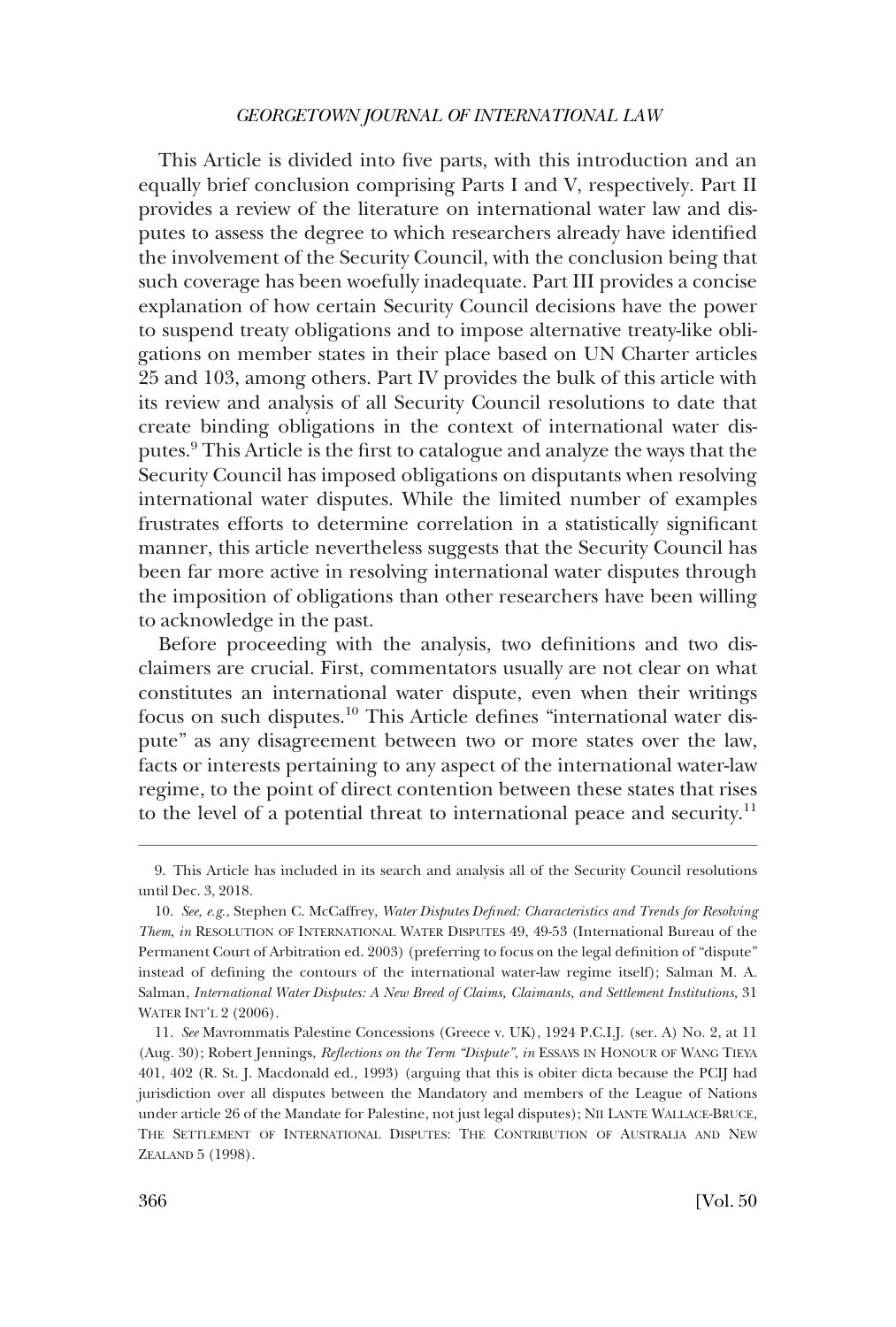To be clear, a dispute's physical proximity to water – for example, along a state's river-based boundary – does not make it an international water dispute for the purposes of this Article.<sup>12</sup>

Second, when it comes to what constitutes international water law, one usually thinks of the following treaties and softer instruments (in chronological order):

- � the International Law Association's Helsinki Rules on the Uses of the Waters of International Rivers of 1966 (1966 Helsinki Rules);
- � the United Nations Convention on the Protection and Use of Transboundary Watercourses and International Lakes of 1992;
- the United Nations Convention on the Law of Non-Navigational Uses of International Watercourses of 1997;
- � the International Law Association's update of the 1966 Helsinki Rules, contained in the Berlin Rules on Water Resources of 2004; and
- � the International Law Commission's Draft Articles on the Law of Transboundary Aquifers of 2008.

These legal instruments help codify the customary international law relating to international watercourses, which is the dominant source of law in this area.<sup>13</sup> All of these rules and principles combine to regulate the navigational and non-navigational uses of the world's roughly 300 rivers,  $100$  lakes and countless aquifers that two or more states share.<sup>14</sup> The authors of this Article have analyzed the content of international water law elsewhere, $15$  and the curious reader is encouraged to go there to learn more. Sections  $IV(A)(1)$  and  $(B)(1)$  below elaborate on the relevant parts of this regime when exploring how the Security Council's decisions impacted this regime.

Third, this Article focuses on the legal approach to international dispute settlement, inasmuch as it focuses on the rules and procedures for

<sup>12.</sup> *But see* Lucius Caflisch, *Judicial Means for Settling Water Disputes*, *in* RESOLUTION OF INTERNATIONAL WATER DISPUTES 235, 235 (International Bureau of the Permanent Court of Arbitration ed. 2003) (including border disputes along states' river boundaries as international water disputes, as well as institutional issues relating to rivers).

<sup>13.</sup> *See* Salman, *supra* note 10, at 2 (listing these facts about international watercourses).

<sup>14.</sup> *See id*.; KEN CONCA, GOVERNING WATER 93 (2006) (putting the number of international rivers and lakes at 263).

<sup>15.</sup> *See* James D. Fry & Agnes Chong, *International Water Law and China's Management of Its International Rivers*, 39 B.C. INT'L & COMP. L. REV. 227, 230-37 (2016).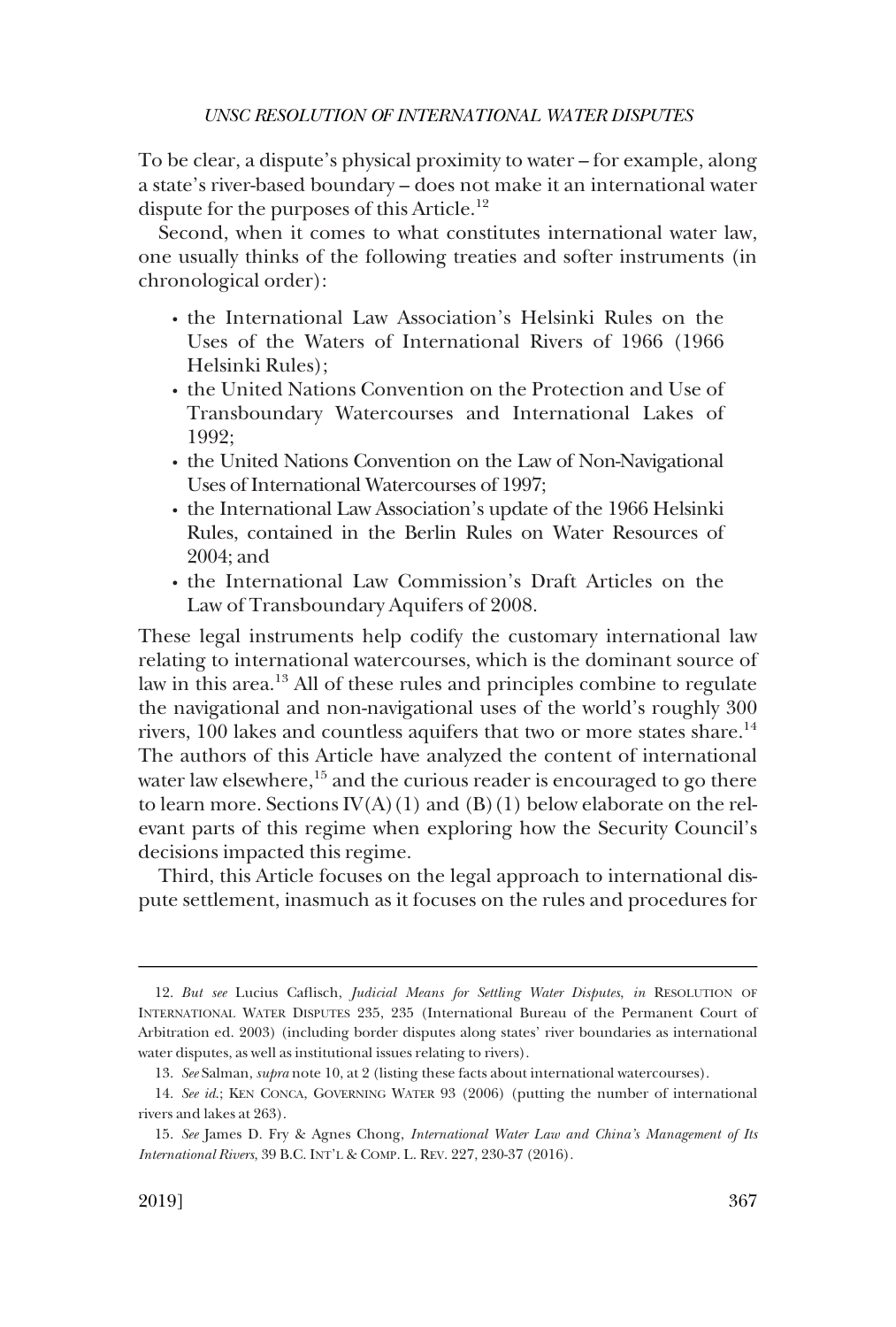resolving the disputes, $^{16}$  not necessarily to bring about actual peace. From this admittedly normative perspective, the dispute ends when there is a negotiated settlement, when a court or tribunal renders a binding judgment or when the Security Council uses its binding decision-making powers under the UN Charter to determine the just result of a dispute.17 The assertion that this Article takes the "legal approach" to international dispute settlement is merely to juxtapose it with the international-relations approach to dispute resolution. Otherwise known as conflict prevention or conflict resolution, the internationalrelations approach focuses on the effectiveness of dispute resolution mechanisms and asks such questions as why disputants obey or disobey a particular Security Council resolution or judicial outcome,<sup>18</sup> which is not the focus of this Article. Instead, the focus of this empirical study is to better understand the extent to which the Security Council actually has used its decision-making powers to resolve international water disputes, with the hope of promoting greater awareness of such involvement and broader studies on this topic in the future.

Finally, and related to the previous point, this Article recognizes that international disputes tend to be complicated and that a dispute might not revolve entirely around water-related matters. In studying international water disputes, this Article must adopt the notion of fragmentation or fractionation of international disputes, which allows for complex disputes such as water-related disputes to be broken into their constituent parts and handled separately as smaller disputes, which can help make progress resolving an otherwise overwhelming overarching dispute.19

The cases highlighted in this article suggest two tentative conclusions. First, in future international water disputes, the Security Council might use its extensive powers under UN Charter Chapter VII to modify the treaty-based right of freedom of navigation where a threat to international peace and security exists, as it has done in the past. Second, the Security Council might vary from international water law and give priority to certain water uses for humanitarian purposes where

<sup>16.</sup> *See* MARY ELLEN O'CONNELL, INTERNATIONAL DISPUTE RESOLUTION 5 (2006).

<sup>17.</sup> *See* Richard B. Bilder, *An Overview of International Dispute Settlement*, 1 EMORY J. INT'L DIS. RESOL. 1, pt. VII (1986).

<sup>18.</sup> *See* O'CONNELL, *supra* note 16, at 5.

<sup>19.</sup> *See* ROGER FISHER, INTERNATIONAL CONFLICT AND BEHAVIORAL SCIENCE 91-109 (1964); Sydney D. Bailey, *Peaceful Settlement of International Disputes*, *in* DISPUTE SETTLEMENT THROUGH THE UNITED NATIONS 73, 97-98, 101 (K. Venkata Raman ed., 1977); *see also* Urs Luterbacher & Ellen Wiegandt, *Cooperation or Confrontation: Sustainable Water Use in an International Context*, *in* FRESH WATER AND INTERNATIONAL ECONOMIC LAW 15, 33 (Edith Brown Weiss et al. eds., 2005) (demonstrating the complexity of water-related disputes).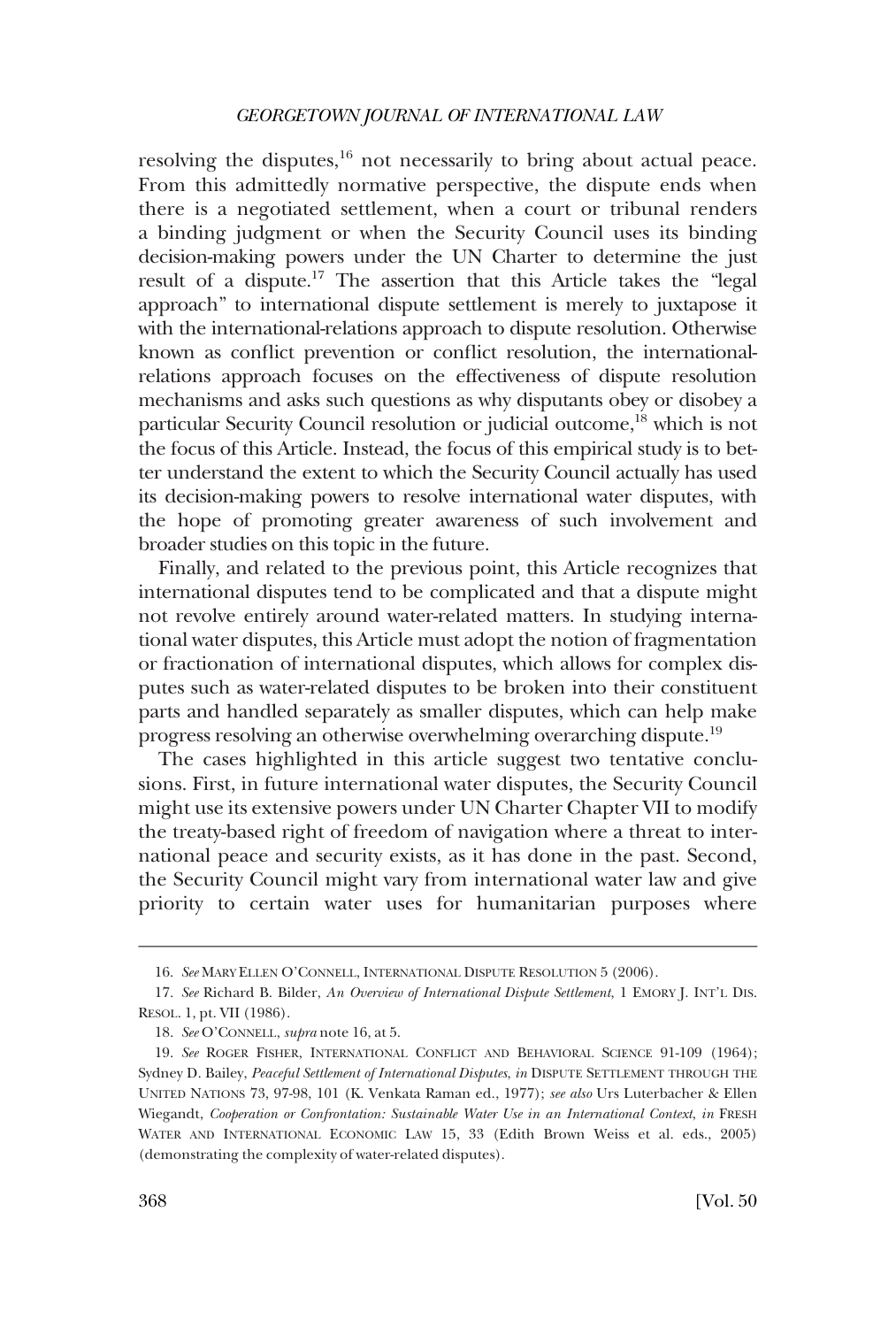<span id="page-6-0"></span>international water law provides for no such priorities of uses, as it also has done in the past. The small sample size here and the complexity of these types of situations frustrates any efforts to determine the likelihood of such a Security Council response in a statistically significant manner. Therefore, this Article is left to merely suggest how the Security Council might respond in future cases involving an international water dispute that impacts international peace and security based on its prior responses. As the following section shows, this is far more than what other researchers have done in the past.

# II. PRIOR VIEWS ON INTERNATIONAL WATER DISPUTES

This Article is novel for multiple reasons, the greatest of which is the fact that it fills a significant gap in the literature. Surprisingly, with just seven relatively minor exceptions and three more significant exceptions, a comprehensive review of the literature on international water disputes specifically or international water law generally revealed that none of it mentions the *actual* role of the Security Council in resolving international water disputes. Instead, that body of literature prefers to focus on resolution by the International Court of Justice and arbitral tribunals, efforts at resolution by river basin commissions and other joint institutions, and mediation, among other dispute settlement mechanisms. In particular, a number of publications focused on the UN General Assembly, the UN International Law Commission and other UN-related entities in the context of developing international water law and handling international water disputes, but they consistently overlook the Security Council, even with a *potential* role in resolving international water disputes.<sup>20</sup> This section first mentions the minor exceptions and then moves on to the more significant exceptions.

<sup>20.</sup> *See*, *e.g*., Alistair Rieu-Clarke, *Determining Sovereign Rights and Duties over International Watercourses: The Contribution of the International Law Commission and the UN General Assembly*, in HISTORY OF WATER 149 (Terje Tvedt et al. eds. 2015); Surya P. Subedi, *Regulation of Shared Water Resources in International Law: The Challenge of Balancing Competing Demands*, *in* INTERNATIONAL WATERCOURSES LAW FOR THE 21ST CENTURY 7, 8-12 (Surya P. Subedi ed. 2005); Raya Marina Stephan & Gabriel de los Cobos, *State Sovereignty and Transboundary Aquifers*, in HISTORY OF WATER, supra note 20, at 297; Sylvie Paquerot, *Integration of the Right to Water in International Law: Circumventing and Bypassing State Sovereignty*, *in* HISTORY OF WATER, *supra* note 20, at 273; CHRISTINA LEB, COOPERATION IN THE LAW OF TRANSBOUNDARY WATER RESOURCES 33-35, 61-63 (2013); Catarina de Albuquerque, *Water and Sanitation are Human Rights: Why Does it Matter*?, in INTERNATIONAL LAW AND FRESHWATER: THE MULTIPLE CHALLENGES, *supra* note 20, at 48, 54-56; Malin Falkenmar, Fresh Waters as a Factor in Strategic Policy and Action, *in* GLOBAL RESOURCES AND INTERNATIONAL CONFLICT 85, 104-08 (Arthur H. Westing ed. 1986); Stephen C. McCaffrey,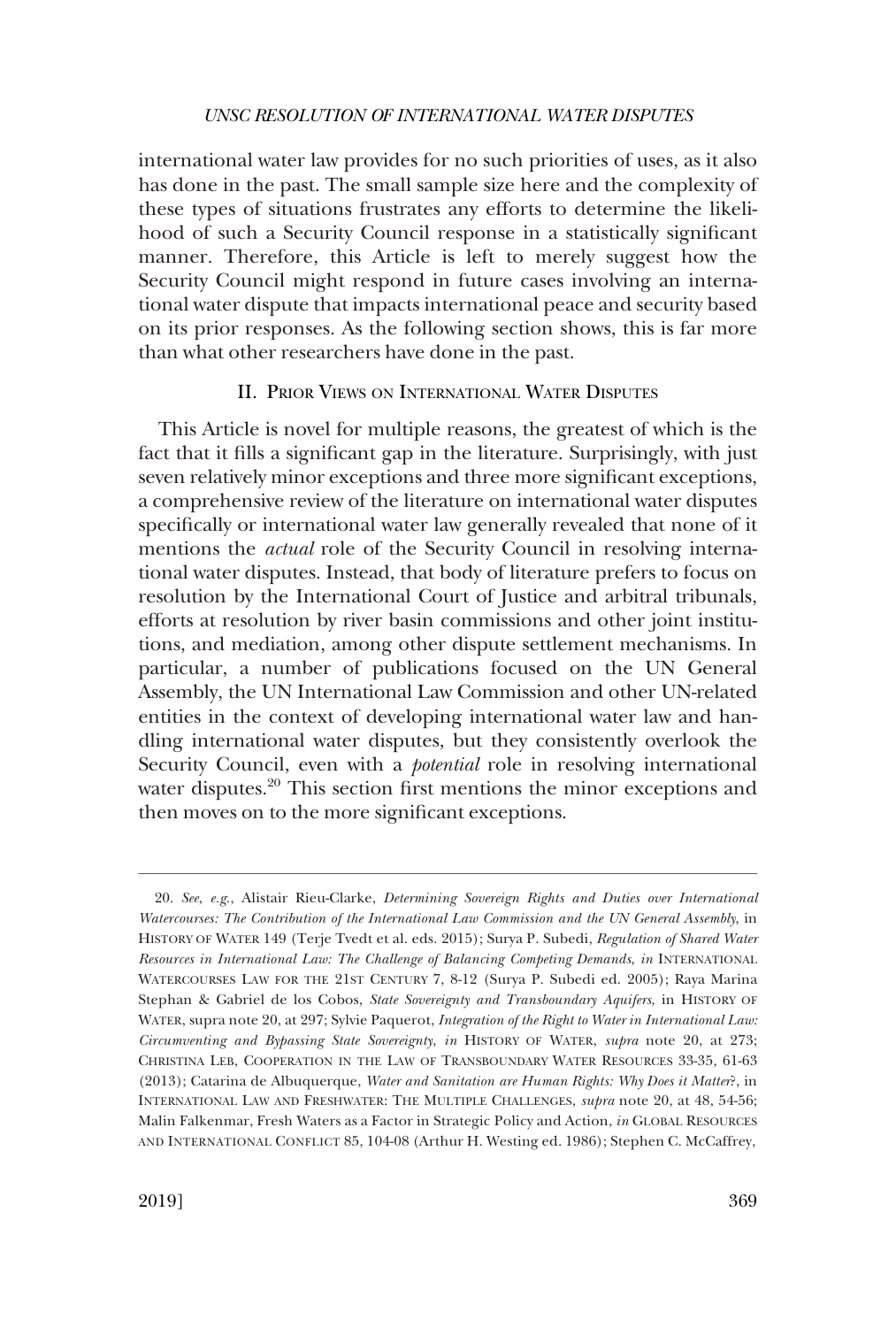The first minor exception is a 1990 article that mentions "various appendages of the [sic] security council and the general assembly" as being oft cited by commentators as an avenue for resolving disputes, but it dismisses their helpfulness with the disputes relating to the Euphrates Basin as "too unwieldy for this region-specific dispute."<sup>21</sup> The second exception discusses Security Council resolution of disputes in the abstract without expressly connecting it to actual or even potential resolution of international water disputes.<sup>22</sup> The third exception involves a 2015 article that makes an entirely normative argument that the Security Council *should* get involved with international water disputes, without ever recognizing that the Security Council *has* done exactly that on numerous occasions.<sup>23</sup> The fourth exception is a 1981 book that merely identifies that the Security Council *can* get involved with international water disputes through its powers from the U.N. Charter.<sup>24</sup>

The next two exceptions are from the older literature reviewed, and they remarkably are the most advanced concerning the Security Council's *potential* role with *actual* international water disputes. The first is a 1969 article that discusses Israel's 1953 artillery attack of Syrian equipment that was intended to be used to divert the Jordan River, with the author wondering whether the Israeli attack had been brought before the Security Council, and then asserting that the Security

21. Robert A. Hager, *The Euphrates Basin: In Search of a Legal Regime*, 3 GEO. INT'L ENVTL. L. REV. 207, 225 (1990).

*See* Richard K. Paisley & Alex Grzybowski, *Some Reflections on the Resolution of State-to-State*  22. *Disputes in International Waters Governance Agreements*, 2011 INT'L J RURAL L. & POL'Y 1, 5, 8 (2011), [www.internationalwatersgovernance.com/](http://www.internationalwatersgovernance.com/) (last visited Mar. 16, 2019).

*The Codification of Universal Norms: A Means to Promote Cooperation and Equity*?, *in* INTERNATIONAL LAW AND FRESHWATER: THE MULTIPLE CHALLENGES, *supra* note 20, at 125, 126-31; CONCA, *supra*  note 14, at 133 (stating that there are more than 20 UN-affiliated entities with a mandate relating to freshwater, but not expressly including the Security Council); DANTE A. CAPONERA, PRINCIPLES OF WATER LAW AND ADMINISTRATION 195-95 (2d ed. 2007) (listing numerous international organizations that adopt resolutions relating to international water law and water disputes, but not expressly including the Security Council); Peter H. Gleick, *Water and Conflict: Fresh Water Resources and International Security*, 18 INT'L SEC. 79, 84, 174 (1993); FOOD AND AGRICULTURE ORGANIZATION OF THE UNITED NATIONS, SOURCES OF INTERNATIONAL WATER LAW 119-76 (1998) (reproducing the decisions of UN-affiliated entities that address international water law and disputes, but not providing any Security Council decisions); J.G. LAMMERS, POLLUTION OF INTERNATIONAL WATERCOURSES 333-38 (1984) (discussing United Nations efforts in this area without mentioning the Security Council).

<sup>23.</sup> *See* Aaron Worthen, *Resolving International Water Disputes: Lessons from American and Canadian Federalism*, 11 B.Y.U. INT'L L. & MGMT. REV. 132, 132-34, 154-58 (2015).

<sup>24.</sup> *See* B. R. Chauhan, *Settlement of International Water Law Disputes in International Drainage Basins* 368-72 (1981).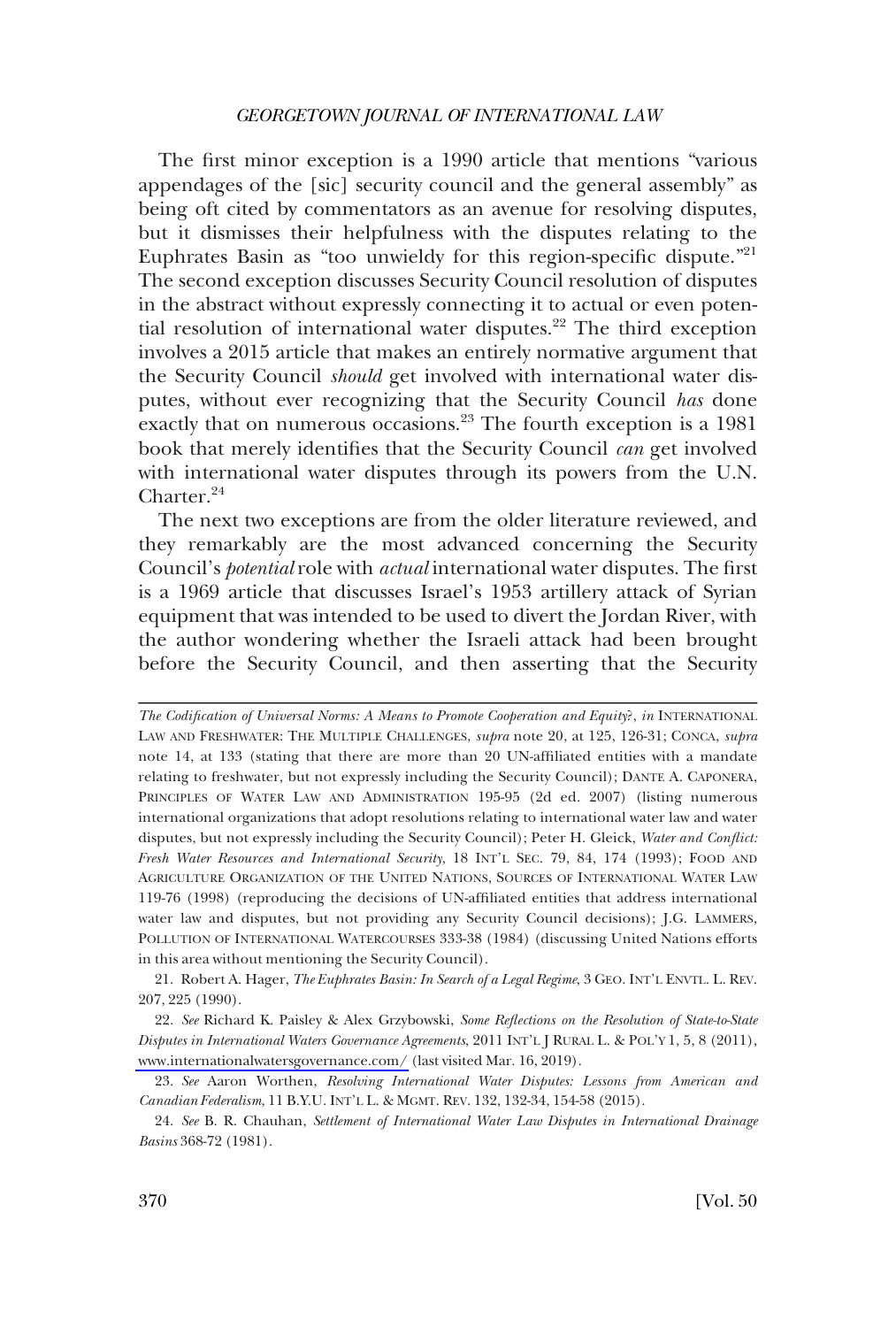Council is "the proper organ of the UN to deal with" India's building of a barrage on the Ganges River at Farakka, just eleven miles upstream from East Pakistan.25 The second is a 1960 article that refers to this same incident between Syria and Israel, with the author adding that the Syrian delegate to the United Nations addressing the Security Council in 1953 emphasized the international water law principles that commonly bind both states when it comes to use of the Jordan River.<sup>26</sup> A 2012 article wonders what would have happened had Syria and Jordan presented their 1950s complaints about Israel's activities relating to the Jordan River to the Security Council.<sup>27</sup>

The first somewhat significant exception was in 1993, when Eugene Rostow discussed a U.S. initiative in 1966 entitled "Water for Peace" when the United States apparently tried to negotiate a Security Council resolution to address Israeli-Syrian tensions relating to paramilitary actions and water rights in the region, only to have the Soviet Union withhold its support for such a resolution at the last minute.<sup>28</sup> The second somewhat significant exception was in 1997, where Greg Shapland discussed Security Council Resolution 465 of 1980, which related to Israel's West Bank and Gaza Strip settlements and Israel's alleged depletion of water supplies there.<sup>29</sup> The third was in 2013, where Munther Haddadin recognized how Security Council Resolution 100 of 1953 "suspended the diversion" by Israel of water from the water-rich north of Israel to the water-poor south because it was "contrary to the provisions of the armistice."30 While these are the only mentions of the

<sup>25.</sup> Helmut R. Külz, *Further Water Disputes Between India and Pakistan*, 18 INT'L & COMP. L. Q. 720, 735-36 (1969).

<sup>26.</sup> *See* William W. Van Alstyne, *International Law and Interstate River Disputes*, 48 CAL. L. REV. 596, 610, 620 (1960).

<sup>27.</sup> *See* Yaser Khalaileh, *Prospects for Cooperation and Dispute Over Water in the Middle East*, 5 BERK. J. MIDDLE E. & ISLAMIC L. 75, 116-17 (2012).

<sup>28.</sup> *See* Eugene V. Rostow, *The Drafting of Security Council Resolution 242: The Role of the Non-Regional Actors*, 25 N.Y.U. J. INT'L L. & POL. 489, 493 (1993).

<sup>29.</sup> *See* GREG SHAPLAND, RIVERS OF DISCORD: INTERNATIONAL WATER DISPUTES IN THE MIDDLE EAST 25 (1997) (discussing S.C. Res 465, UN Doc. S/RES/465 (Mar. 1, 1980)).

<sup>30.</sup> *See* Munther J. Haddadin, *The Jordan River Basin: A Conflict Like No Other*, *in* WATER AND POST-CONFLICT PEACEBUILDING 243, 246 (Erika Weinthal et al. eds., 2013). Somewhat strangely, Haddadin discussed the United Nations Truce Supervision Organization (UNTSO) on several occasions in the context of the Jordan River Basin, which was the first peace support operation established by the Security Council, without expressly mentioning the Security Council in that context. *See id*. at 244, 250-55 (using passive voice for the establishment of UNTSO); s*ee also* S.C. Res. 50, UN Doc. S/RES/50 (May 29, 1948) (no mention of water or rivers); UN DEP'T OF PUB. INFO., THE BLUE HELMETS: A REVIEW OF UNITED NATIONS PEACEKEEPING 8 (2d ed. 1990) (discussing the establishment of the first peace support operation).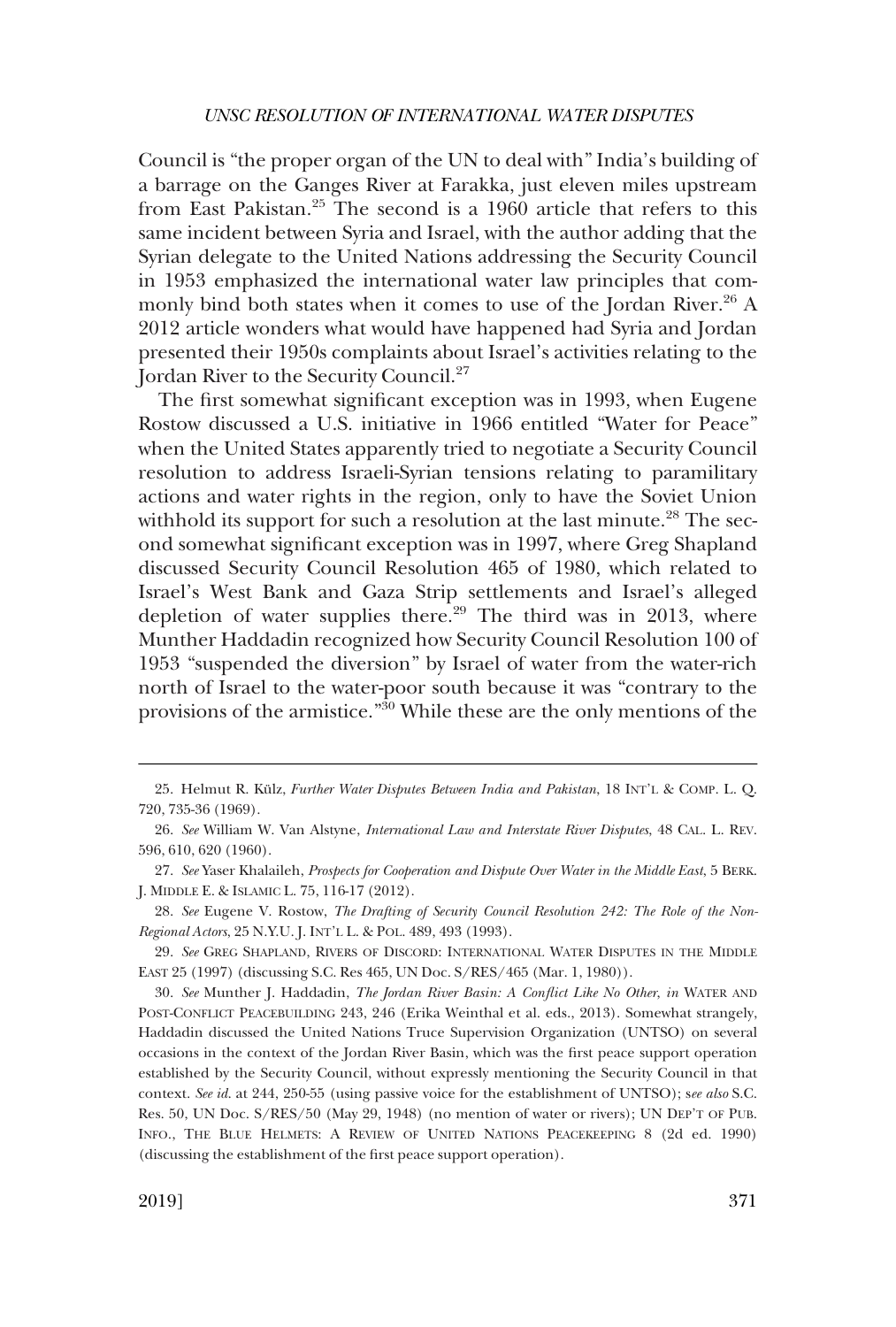Security Council being involved in trying to resolve an *actual* international water dispute, these resolutions are not included in part IV's analysis because Resolution 465's only mention of water comes in the form of a *request* to a Security Council commission to "investigate the reported serious depletion of natural resources, particularly the water resources, with a view to ensuring the protection of those important natural resources of the territories under occupation . . .,"<sup>31</sup> and Resolution 100 merely "[*d*]*eem*[*ed*] *it desirable* . . . that the works started in the demilitarized zone . . . should be suspended during the urgent examination of the question by the Security Council[.]"<sup>32</sup> None of this language imposes any water-related obligations on states, and neither does the language of any other resolutions relating to these waterrelated disputes.

The fourth exception was in 2016, when Mara Tignino identified the Security Council's involvement with navigational aspects along the Danube River during the Yugoslav Wars of the 1990s through its Resolutions 787 and 820.<sup>33</sup> However, the body of Tignino's text only mentioned non-binding provisions of these Security Council resolutions that lead with the signal "confirms," not with the binding signal "decides" or its equivalent. Admittedly, Tignino mentions the content of Security Council Resolution 992 in the body of her text, which she quotes in a footnote:

*Decides* that the use of the locks of the Iron Gates I system on the left hand bank of the Danube by vessels (a) registered in the Federal Republic of Yugoslavia (Serbia and Montenegro) or (b) in which a majority or controlling interest is held by a person or undertaking in or operating from the Federal Republic of Yugoslavia (Serbia and Montenegro) shall be permitted in accordance with this resolution.<sup>34</sup>

This language of Resolution 992 resembles that of Resolution 787, although without the reference to Iron Gates I system, as explained below. Resolution 992 appears to be somewhat unique among Security Council resolutions in that the Security Council actually *delayed* the resolution's entry into force until "the day following the receipt by the Council from the Committee established pursuant to resolution 724

<sup>31.</sup> S.C. Res. 465, ¶ 8 (Mar. 1, 1980).

<sup>32.</sup> S.C. Res. 100, ¶ 1 (Oct. 27, 1953).

<sup>33.</sup> *See* MARA TIGNINO, WATER DURING AND AFTER ARMED CONFLICTS 70-71 (2016).

<sup>34.</sup> S.C. Res. 992, ¶ 1 (May 11, 1995); TIGNINO, *supra* note 33, at 71.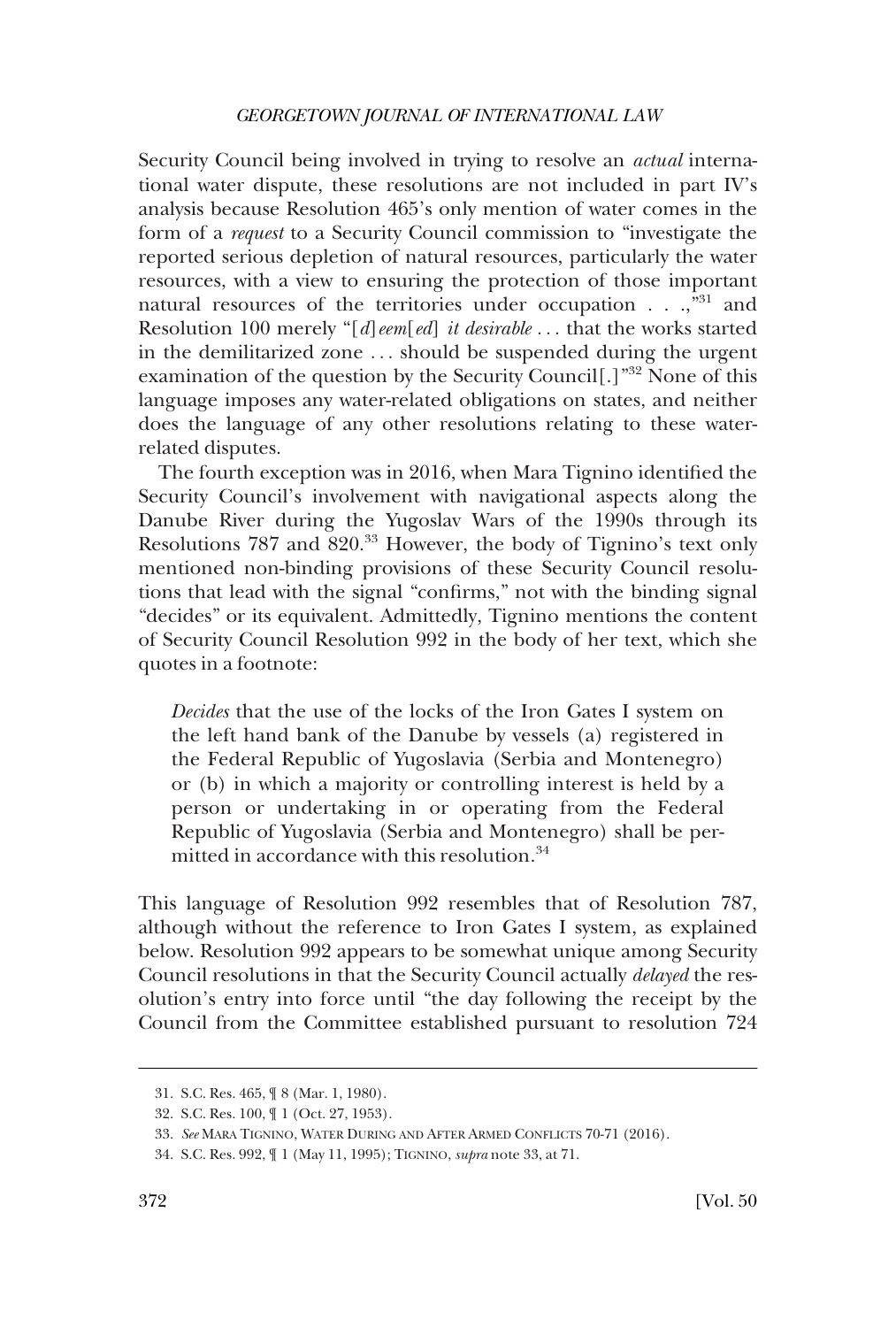(1991) of a report by the Danube Commission that they are satisfied that preparations for the repairs to the locks of the Iron Gates I system on the right hand bank of the Danube have been completed[.]"35 No public record appears to exist of the Committee ever submitting such a report from the Danube Commission to the Security Council,<sup>36</sup> nor does such a report exist among the Danube Commission's catalogue of documents.37 Therefore, it is unlikely that Resolution 992 ever entered into force on account of this condition, which removes Resolution 992 as a valid example of where the Security Council attempted to resolve an international water dispute through its binding powers.

Any other references in the literature to the Security Council resolutions analyzed in part IV below have been made in passing, if at all, or in a context outside of international water disputes. The most obvious place for such a reference to the Security Council would have been in a handful of pieces that discuss the importance of promoting and sustaining international peace and security in the context of international water disputes, but which do not mention the Security Council in that context, even though it has the main role in maintaining international peace and security.<sup>38</sup> Alternatively, one might have expected such a

*See* UN SECURITY COUNCIL PRACTICES AND CHARTER RESEARCH BRANCH, REPERTOIRE OF THE 36. PRACTICE OF THE SECURITY COUNCIL 1993-1995 136 (1996), [www.un.org/en/sc/repertoire/](http://www.un.org/en/sc/repertoire/) (last visited Mar. 16, 2019).

37. See DANUBE COMMISSION, CATALOGUE OF PUBLICATIONS OF THE DANUBE COMMISSION (2017), [www.danubecommission.org/uploads/doc/Katalog\\_2017/catalogue\\_en\\_2017.pdf](http://www.danubecommission.org/uploads/doc/Katalog_2017/catalogue_en_2017.pdf) (last visited Mar. 16, 2019).

*See*, *e.g*., Patricia Wouters*, "Dynamic Cooperation" – The Evolution of Transboundary Water*  38. *Cooperation*, *in* WATER AND THE LAW: TOWARDS SUSTAINABILITY 13, 14 (Michael Kidd et al. eds. 2014); Patricia Wouters & Ruby Moynihan*, Water Security – Legal Frameworks and the UN Watercourses Convention*, *in* THE UN WATERCOURSES CONVENTION IN FORCE 336 (Flavia Rocha Loures & Alistair Rieu-Clarke eds. 2013); Patricia Wouters et al., *Water Security, Hydrosolidarity and International Law: A River Runs Through It*, 19 Y.B. INT'L ENVTL. L. 97, 102 (2009); ANTOINETTE HILDERING, INTERNATIONAL LAW, SUSTAINABLE DEVELOPMENT AND WATER MANAGEMENT 61 (2004); BJORN-OLIVER MAGSIG, INTERNATIONAL WATER LAW AND THE QUEST FOR COMMON SECURITY 35-67 (2015) (discussing the water security discourse but not mentioning the Security Council); Alistair Rieu-Clarke & Flavia Rocha Loures, *An Institutional Structure to Support the Implementation Process*, *in* THE UN WATERCOURSES CONVENTION IN FORCE, *supra* note 38, at 263; Haddadin, *supra* note 30, at 243; Eyal Benvenisti, *The Role of Third Parties in Promoting Collective Action Among Riparians*, *in* 

<sup>35.</sup> S.C. Res. 992, ¶ 1 (May 11, 1995). *See also* S.C. Res. 1022, ¶ 2 (Nov. 22, 1995) ("*Decides also*  that the suspension referred to in paragraph 1 above shall not apply to the measures imposed on the Bosnian Serb party until the day after the commander of the international force to be deployed in accordance with the Peace Agreement, on the basis of a report transmitted through the appropriate political authorities, informs the Council via the Secretary-General that all Bosnian Serb forces have withdrawn behind the zones of separation established in the Peace Agreement[.]").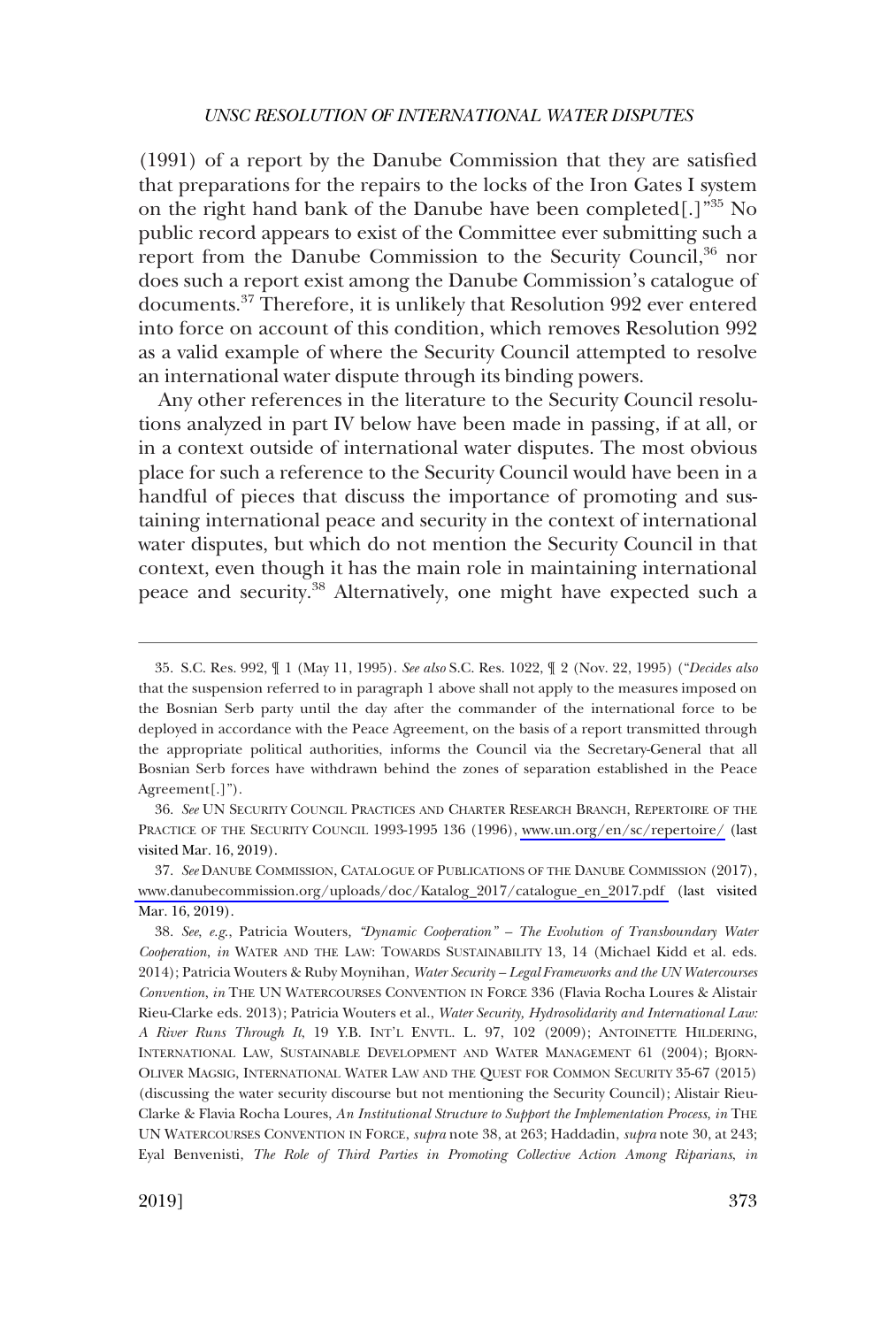<span id="page-11-0"></span>reference to the Security Council in publications that focus on water and international water law during and after times of crisis and hostilities, inasmuch as the Security Council has a main role in addressing threats to the peace, breaches of the peace and acts of aggression. $39$ Regardless, all members of this epistemic community, with the extremely rare exceptions highlighted above, overlook the actual role of the Security Council with actual international water disputes. Aaron Wolf – a significant figure in this community – goes so far as to say that "[o]ne of the greatest gaps in international water dispute resolution is the lack of . . . a recognized authority" in resolving such disputes, although he surprisingly overlooks the Security Council, instead focusing on the U.N. International Law Commission, the U.N. General Assembly and the International Court of Justice (ICJ) as potential authorities before dismissing them all. $40$  Patricia Wouters – another leader of this community – even asserts on at least two occasions that the Security Council has dismissed a possible role with promoting water security because it refused to see such environmental security matters as part of its mandate to maintain international peace and security.<sup>41</sup> The examples provided in part IV below suggest otherwise. In short, this Article fills a significant gap in the literature.

# III. BINDING SECURITY COUNCIL DECISIONS

The Security Council generally is not considered as a source of international water law. However, its coercive powers from the U.N. Charter make it a type of source of international water law. In particular,

RESOLUTION OF INTERNATIONAL WATER DISPUTES 201 (International Bureau of the Permanent Court of Arbitration ed. 2003) (discussing collective action with water disputes but not mentioning the Security Council); Natalia Ochoa-Ruiz, *Non-Navigational Uses of International Watercourses: Theory and Practice*, *in* WATER RESOURCES AND INTERNATIONAL WATER LAW 343, 348 (Hague Academy of International Law ed. 2005) (mentioning the importance of maintaining international peace and security when international water disputes arise).

<sup>39.</sup> *See*, *e.g*., TIGNINO, *supra* note 33 (except for pages 70-71); Mara Tignino, *Water in Times of Armed Conflict*, *in* RESOLUTION OF INTERNATIONAL WATER DISPUTES, *supra* note 38, at 319 (although mentioning in passing Security Council Resolution 687 and Iraqi liability for "environmental damage and depletion of natural resources . . ." on page 347, but water goes unmentioned there); Nikolai Jorgensen, *The Protection of Freshwater in Armed Conflict*, 3 J. INT'L L. & INT'L REL. 57 (2007).

<sup>40.</sup> Aaron T. Wolf, *Indigenous Approaches to Water Conflict Negotiations and Implications for International Waters*, 5 INT'L NEG. 357, 367 (2000). *See also* SARAH HENDRY, FRAMEWORKS FOR WATER LAW REFORM 2-3, 77 (2015) (recognizing the central role of the United Nations with international water policy, but not mentioning the Security Council).

<sup>41.</sup> *See* Patricia Wouters, *Addressing Water Security Challenges: The International Law 'Duty to Cooperate' as a Limit on Absolute State Sovereignty*, *in* HISTORY OF WATER, *supra* note 20, at 334, 334-35; Wouters, *supra* note 38, at 25.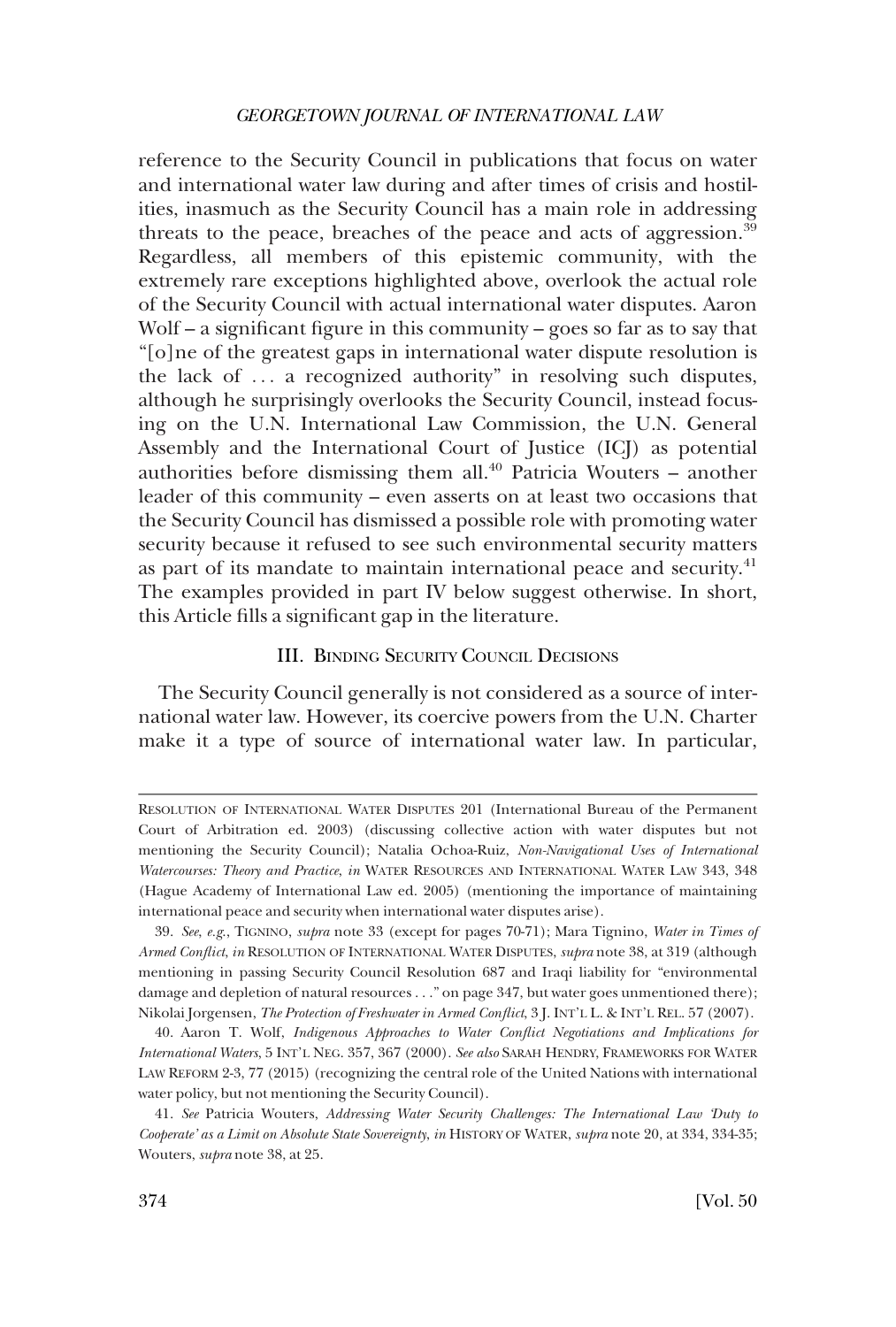Security Council resolutions have the weight of law through the interaction of several provisions of the U.N. Charter. Article 25 is particularly important: "The Members of the United Nations agree to accept and carry out the decisions of the Security Council in accordance with the present Charter."42 Article 103 gives these decisions higher normative value than conflicting treaty obligations: "In the event of a conflict between the obligations of the Members of the United Nations under the present Charter and their obligations under any other international agreement, their obligations under the present Charter shall prevail."43 In light of these provisions, it is clear that the framers of the UN Charter intended for the Security Council to be able to bind member states, even by suspending existing treaty obligations and imposing treaty-like obligations in their place.<sup>44</sup>

Chapter VII provides the types of enforcement measures that the Security Council can adopt to ensure compliance with its decisions:

Article 41. The Security Council may decide what measures not involving the use of armed force are to be employed to give effect to its decisions, and it may call upon the Members of the United Nations to apply such measures. These may include complete or partial interruption of economic relations and of rail, sea, air, postal, telegraphic, radio, and other means of communication, and the severance of diplomatic relations.

Article 42. Should the Security Council consider that measures provided for in Article 41 would be inadequate or have proved to be inadequate, it may take such action by air, sea, or land forces as may be necessary to maintain or restore international peace and security. Such action may include demonstrations, blockade, and other operations by air, sea, or land forces of Members of the United Nations.<sup>45</sup>

<sup>42.</sup> U.N. Charter, art. 25. See generally Jost Delbrück, Article 25, in THE CHARTER OF THE UNITED NATIONS: A COMMENTARY 452 (Bruno Simma ed., 2002).

<sup>43.</sup> U.N. Charter, art. 103. *See generally* Rudolf Bernhardt, *Article 103*, *in* THE CHARTER OF THE UNITED NATIONS: A COMMENTARY, *supra* note 42, at 1292.

<sup>44.</sup> *See* DAVID SCHWEIGMAN, THE AUTHORITY OF THE SECURITY COUNCIL UNDER CHAPTER VII OF THE UN CHARTER: LEGAL LIMITS AND THE ROLE OF THE INTERNATIONAL COURT OF JUSTICE 31-32 (2001).

<sup>45.</sup> U.N. Charter, arts. 41-42 (emphasis added). *See generally* Jochen Abr. Frowein & Nico Krisch, *Article 41*, *in* THE CHARTER OF THE UNITED NATIONS: A COMMENTARY, *supra* note 42, at 735;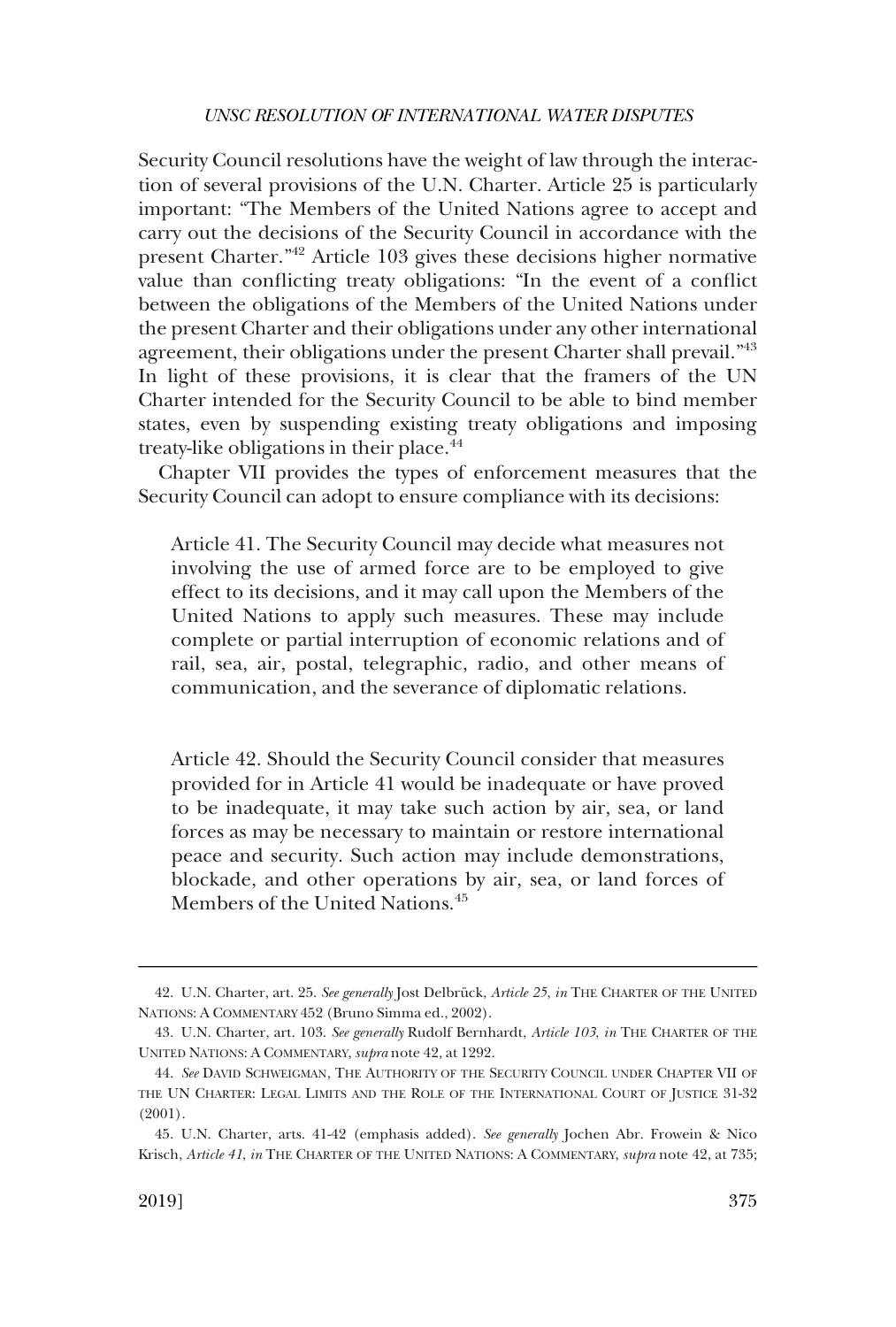There is the possibility that the Security Council will adopt a decision under Chapter VII without imposing any of these types of enforcement measures, which would not diminish the binding effect of that decision, as article 25 focuses only on the binding effect of the Security Council's *decisions*, not just on its Chapter VII decisions. Nevertheless, it is generally believed that the reference in a Security Council resolution to Chapter VII or to enforcement measures under Chapter VII only strengthens the resolution's binding status, with such language as "decides" or "demands" as the signal in the operative paragraphs of the resolution being particularly powerful indicators of Security Council binding decisions.

"Demands" and "decides" are not the only signals in Security Council resolutions that can create binding obligations on states. Although somewhat controversial, "calls upon" also can have a binding effect on states. As the corresponding author has argued elsewhere,<sup>46</sup> the ICJ in its 1971 *Namibia* advisory opinion determined that "calls upon" language in Security Council Resolutions 264, 269 and 276 was binding on all UN member states – namely, that all states had to work towards South Africa withdrawing its administration from Namibia.<sup>47</sup> Similarly, various Security Council member states – especially the United States, the United Kingdom, France, and Japan – interpreted "calls upon" language in Resolutions 1696 and 1737 as requiring action from Iran and other member states.48

This interpretation of "calls upon" recently has been validated through Security Council Resolution 2249 of 2015, which was adopted in response to the terrorist attacks in Paris on November 13, 2015, where the Security Council:

*Call[ed] upon* Member States that have the capacity to do so to take all necessary measures, in compliance with international law, in particular with the United Nations Charter, as well as international human rights, refugee and humanitarian law, on the territory under the control of [Islamic State of Iraq and the Levant (ISIL)] also known as Da'esh, in Syria and Iraq, to

Jochen Abr. Frowein & Nico Krisch, *Article 42*, *in* THE CHARTER OF THE UNITED NATIONS: A COMMENTARY, *supra* note 42, at 748.

<sup>46.</sup> *See* JAMES D. FRY, LEGAL RESOLUTION OF NUCLEAR NON-PROLIFERATION DISPUTES 83 (2013).

<sup>47.</sup> *See* Legal Consequences for States of the Continued Presence of South Africa in Namibia (South-West Africa) Notwithstanding Security Council Resolution 276 (1970), Advisory Opinion, 1971 ICJ REP. 16, 51, 58 (June 21).

<sup>48.</sup> *See* UN SCOR, 61st Sess., 5500th mtg., at 3, UN Doc. S/PV.5500 (Jul. 31, 2006); UN SCOR, 61st Sess., 5612th mtg., at 2-6, UN Doc. S/PV.5612 (Dec. 23, 2006).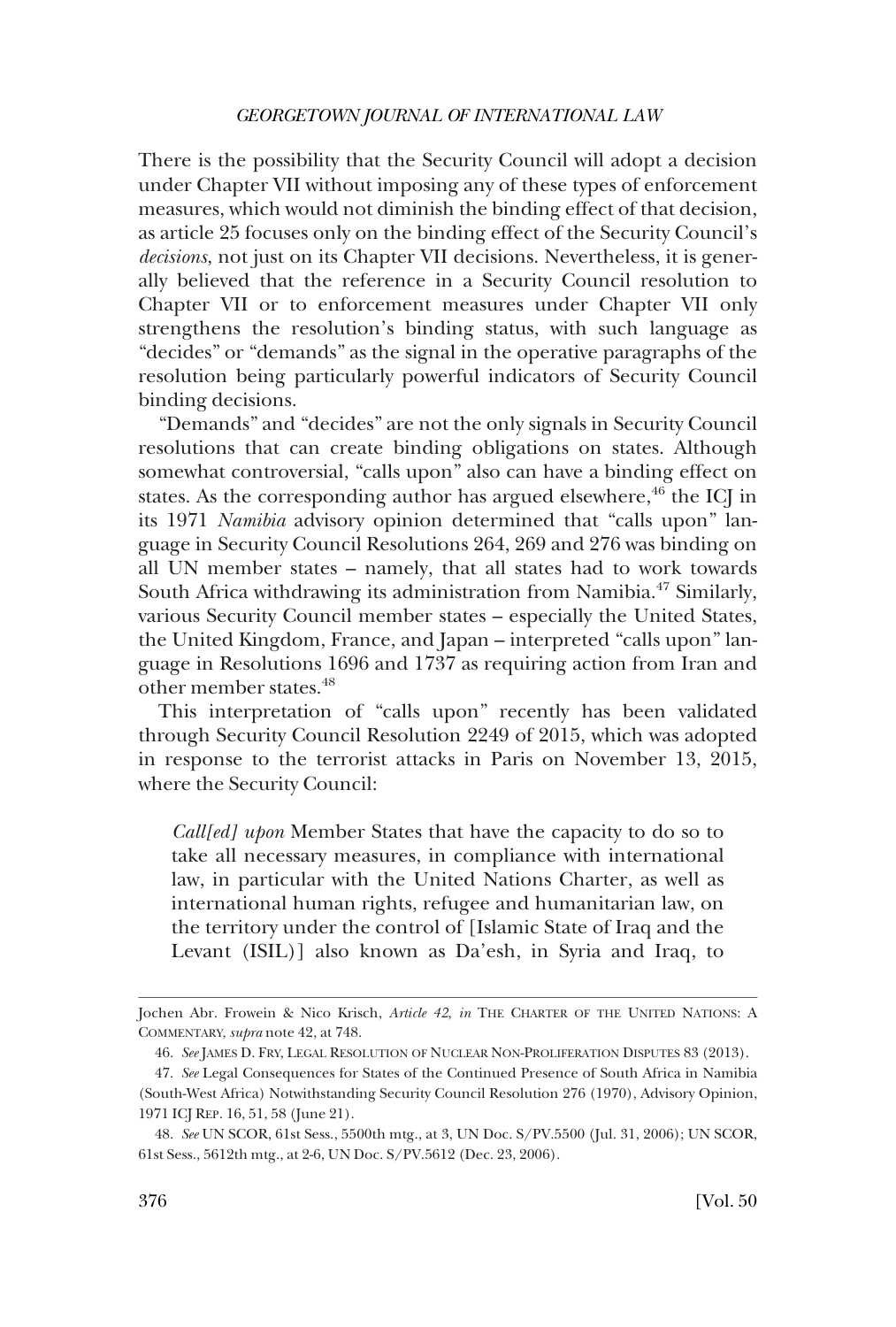redouble and coordinate their efforts to prevent and suppress terrorist acts committed specifically by ISIL also known as Da'esh as well as [Al Nusrah Front], and all other individuals, groups, undertakings, and entities associated with Al Qaeda, and other terrorist groups, as designated by the United Nations Security Council, and as may further be agreed by the International Syria Support Group (ISSG) and endorsed by the UN Security Council, pursuant to the Statement of the International Syria Support Group (ISSG) of 14 November, and to eradicate the safe haven they have established over significant parts of Iraq and Syria.<sup>49</sup>

In subsequent statements following the adoption of this resolution, Security Council members asserted that this language created the legal authorization to use force against the Islamic State of Iraq and the Levant (ISIL).<sup>50</sup> For example, France interpreted this language as allowing its military actions against ISIL to be "characterized as individual self-defense, in accordance with Article 51 of the Charter of the United Nations," with France "[i]n the coming days ... increase[ing] its strike capability threefold with the arrival of the aircraft carrier *Charles de Gaulle*."51 Spain interpreted the above block quote from Resolution 2249 as providing "legal coverage" for military actions against ISIL.<sup>52</sup> The United States asserted that it was "taking necessary and proportionate military action to deny ISIL safe haven" in response to that paragraph from Resolution  $2249$ <sup>53</sup> The Russian Federation saw this language as "a step in creating a broad anti-terrorism front by marshalling comprehensive cooperation among all States to end all manifestations of terrorism and eradicate its root causes."54 Perhaps the Bolivarian Republic of Venezuela went the furthest in inferring that that paragraph provided a mandate "to take joint, coordinated and consensual actions" in response to acts of terrorism.55 The President of the Security Council summarized that this resolution "is a powerful international recognition of the threat ISIL poses,"56 presumably referring to the block quote provided above. All of these statements support

<sup>49.</sup> S.C. Res. 2249, UN Doc. S/RES/2249 (Nov. 20, 2015), ¶ 5.

<sup>50.</sup> *See* U.N. Security Council, 70th Sess., 7565th Mtg., S/PV.7565 (Nov. 20, 2015).

<sup>51.</sup> *Id*. at 2.

<sup>52.</sup> *See id*. at 3.

<sup>53.</sup> *Id*. at 4.

<sup>54.</sup> *Id*. at 5.

<sup>55.</sup> *Id*. at 8.

<sup>56.</sup> *Id*. at 9.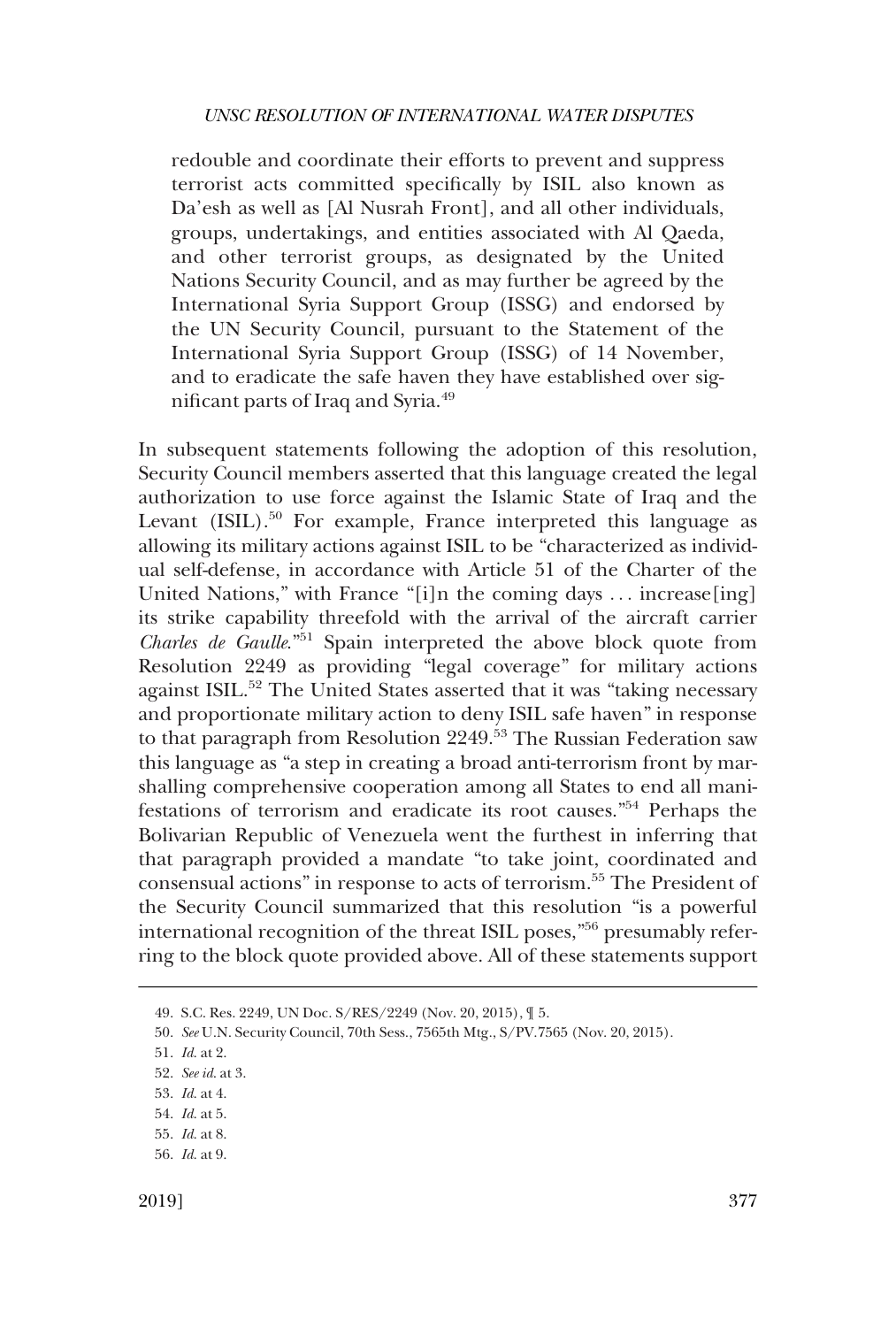the notion that "calls upon" provisions in the Chapter VII resolutions have binding effect.

Under U.N. Charter article 103 and the ICJ's confirmation of its validity in the *Lockerbie* case, these Security Council decisions essentially trump treaty rights and obligations through its Chapter VII powers,<sup>57</sup> which involves the suspension of these treaty rights and obligations, instead of their modification or removal. In the *Lockerbie* case, Libya asked the ICJ to declare Libya in full compliance with its obligations under article 5 of the 1971 Montreal Convention, which require that Libya either try or extradite two Libyan nationals who allegedly were responsible for the bombing of Pan Am Flight 103 over Lockerbie, Scotland. Libya sought provisional measures including an injunction against the United Kingdom and the United States in forcing Libya to surrender the suspects.<sup>58</sup> Meanwhile, the Security Council had adopted several resolutions under its Chapter VII powers essentially suspending the "try or extradite" option of the Montreal Convention by requiring Libya to surrender the two suspects.<sup>59</sup> The ICJ relied heavily on these resolutions and on U.N. Charter article 103 in dismissing Libya's request for provisional measures. $60$  However, at the preliminaryobjections stage of the proceedings, when the United Kingdom and the United States argued that these Chapter VII resolutions had removed the ICJ's jurisdiction, the ICJ refused to dismiss the application for lack of jurisdiction, determining that if it "had jurisdiction on [the date that Libya filed its application], it continues to do so; the subsequent coming into existence of the above-mentioned resolutions cannot affect its jurisdiction once established."61 Likewise, the ICJ refused to dismiss the application on inadmissibility grounds when the United Kingdom and the United States claimed the resolutions closed off the relief Libya sought from the Montreal Convention, because

60. *See Lockerbie Order*, *supra* note 57, at 126-127.

<sup>57.</sup> *See* Questions of Interpretation and Application of the 1971 Montreal Convention arising from the Aerial Incident at Lockerbie (Libya v. US), Order on Provisional Measures, 1992 ICJ REP. 114, 126-127 (Order of April 14) [hereinafter *Lockerbie Order*].

<sup>58.</sup> *See id*. at 117-18.

<sup>59.</sup> S.C. Res. 731, U.N. Doc. S/RES/731 (Jan. 21, 1992); S.C. Res. 748, U.N. Doc. S/RES/748 (March 31, 1992); S.C. Res. 833, U.N. Doc. S/RES/833 (Nov. 11, 1993).

<sup>61.</sup> Questions of Interpretation and Application of the 1971 Montreal Convention Arising from the Aerial Incident at Lockerbie (Libya v. UK), Preliminary Objections, 1998 ICJ REP. 9, 23- 24 (Feb. 27) (citing Nottebohm, Preliminary Objection, Judgment, 1953 ICJ REP. 111, 122 (Nov. 18); Right of Passage over Indian Territory (Portugal v. India), Preliminary Objections, Judgment, 1957 ICJ REP.125, 142 (Nov. 26)); Questions of Interpretation and Application of the 1971 Montreal Convention arising from the Aerial Incident at Lockerbie (Libya v. US), Preliminary Objections, 1998 ICJ REP. 115, 128-129 (Feb. 27) (same).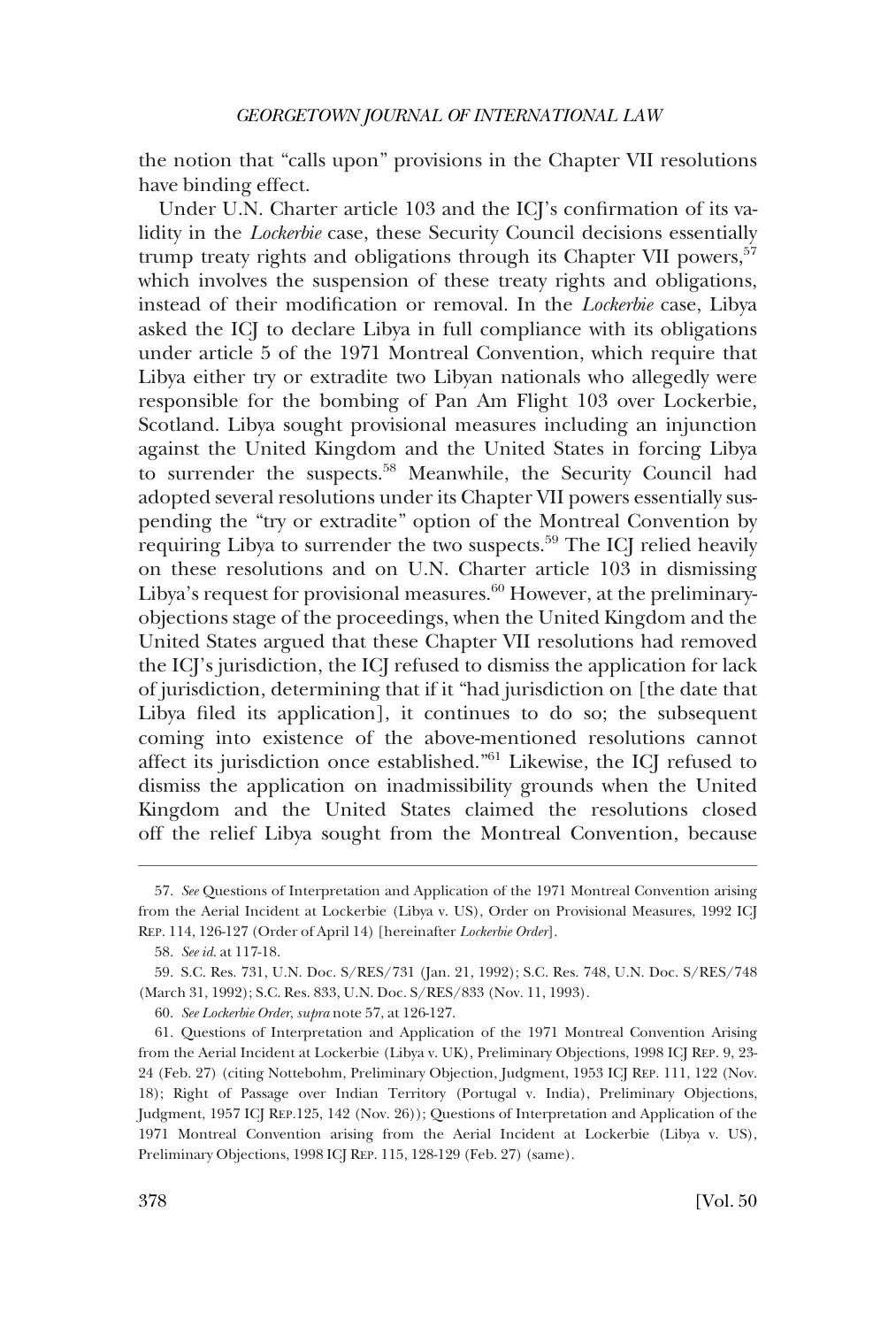<span id="page-16-0"></span>"[t]he date . . . on which Libya filed its Application, is in fact the only relevant date for determining the admissibility of the Application."62

With this background in mind, the following section discusses the ways that the Security Council has attempted to resolve international water disputes through its binding decisions, which has resulted in changing international water law in ways unintended by the drafters of that body of law.

# IV. RELEVANT SECURITY COUNCIL DECISIONS

It would be an exaggeration to say that the Security Council is heavily involved in resolving international water disputes, a fact that influenced the decision to adopt a qualitative methodology for this study. At the same time, it would be equally incorrect to assert or infer that the Security Council has not been involved at all in international water disputes, a belief that appears to be held by many researchers, as explained in Part II above. This part catalogues the ways the Security Council has been involved with resolving international water disputes, especially by imposing obligations through its Chapter VII powers. These instances can be divided into navigational disputes and nonnavigational disputes, and this part is divided along those same lines.

Before providing that analysis, however, it must be noted that this part excludes the following four types of instances. First, this part excludes instances where water-related matters only act as background information leading up to a Security Council decision. For instance, it excludes Resolution 2313 of 2016, where the Security Council "urg[ed] the United Nations country team in coordination with other actors to continue to support the Government of Haiti in addressing the structural weaknesses, in particular in the water and sanitation systems" in the preamble before extending the mandate of the United Nations Stabilization Mission in Haiti (UNSTAMIH) and expanding its numbers under the Security Council's Chapter VII powers.<sup>63</sup> This is excluded because the extension and expansion did not directly relate to water. Second, this part excludes situations where the Security Council acts to "ensure the safety, welfare and security of inhabitants"

<sup>62.</sup> Questions of Interpretation and Application of the 1971 Montreal Convention Arising from the Aerial Incident at Lockerbie (Libya v. UK), Preliminary Objections, 1998 ICJ REP. 9, 25- 26 (Feb. 27); Questions of Interpretation and Application of the 1971 Montreal Convention arising from the Aerial Incident at Lockerbie (Libya v. US), Preliminary Objections, 1998 ICJ REP. 115, 130-31 (Feb. 27).

<sup>63.</sup> S.C. Res. 2313, U.N. Doc. S/RES 2313 (Oct. 13, 2016), pmbl. ¶¶ 22, 37; *id*. at ¶¶ 1-2.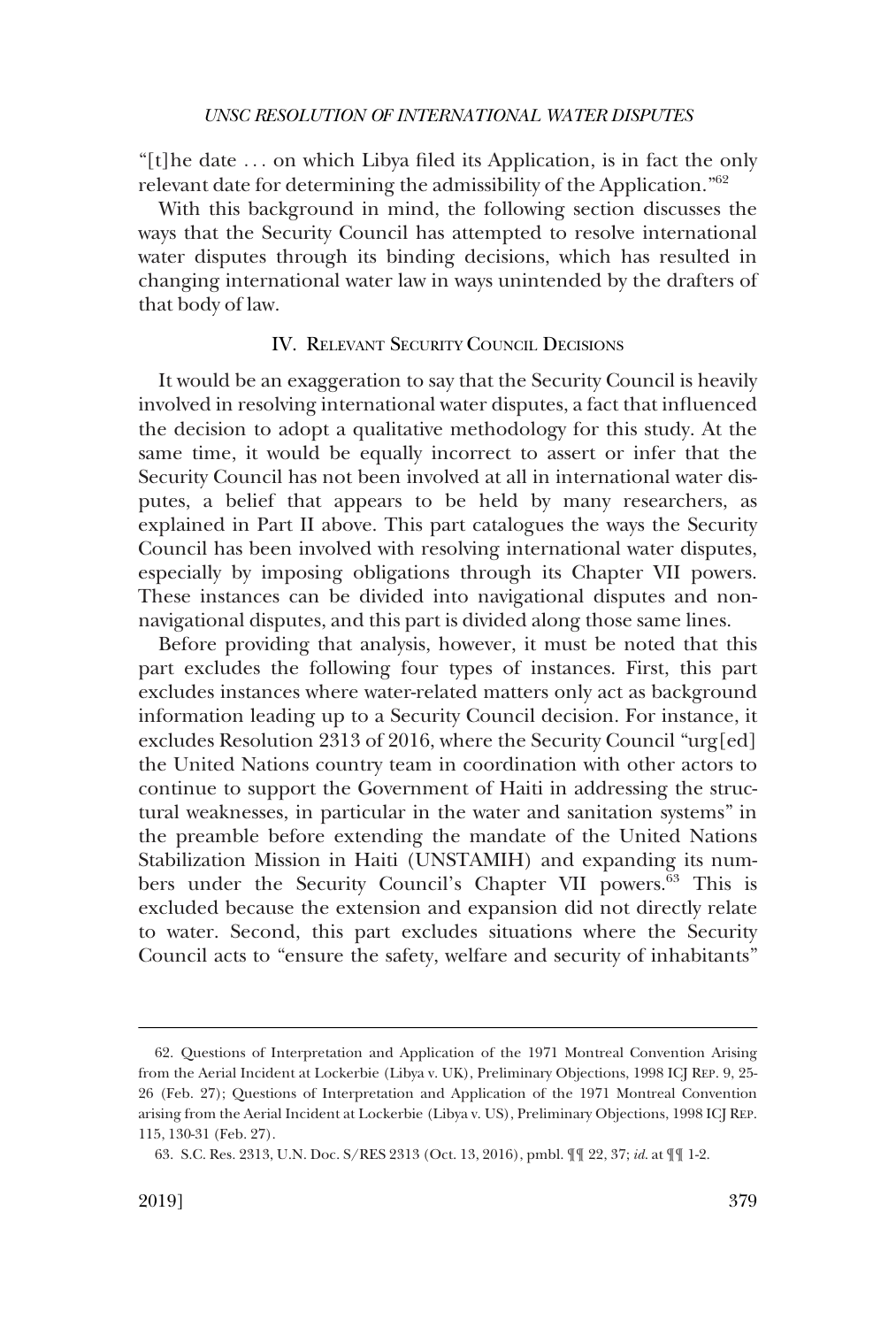<span id="page-17-0"></span>in a conflict area, $64$  inasmuch as this part focuses on express references to international water disputes and issues directly relating to international water law. Third, this part excludes situations where the Security Council has interfered with a state's purchase of goods associated with water in the context of a sanctions regime, such as the Security Council's decision to deny North Korea certain luxury goods including "aquatic recreational vehicles" that could be used on North Korea's international watercourses,<sup>65</sup> because this decision does not *per se* interfere with North Korea's freedom to navigate its international watercourses. The Security Council's decision to deny Iraq "[a]ir independent propulsion (AIP) engines and fuel cells specially designed for underwater vehicles, and specially designed components therefore"<sup>66</sup> is excluded from this part of the Article for the same reason––it does not *per se* interfere with Iraq's freedom to navigate its international watercourses. Finally, this part excludes instances where the Security Council has adopted resolutions relating to maritime zones under the law of the sea, which do not fall under the international water law regime, even though the word "water" might be involved. For example, in Resolution 242 of 1967, the Security Council affirmed "the necessity [f]or guaranteeing freedom of navigation through international waterways in the area" in relation to tensions between Egypt and Israel in the 1960s concerning navigation in the context of the law of the sea.<sup>67</sup> As the geekier among us often tease, not a drop of water exists in the ocean. With those disclaimers in mind, the remainder of this part sets out the navigational and non-navigational disputes where the Security Council has invoked its Chapter VII powers.

# A. *Navigational Disputes*

This section focuses on disputes arising over navigational matters. As alluded to in this Article's introduction, the freedom to navigate international watercourses is one of the oldest uses of international watercourses protected under international water law. As the instances in the

<sup>64.</sup> S.C. Res. 237, U.N. Doc. S/RES/237 (June 14, 1967), ¶ 1.

<sup>65.</sup> S.C. Res. 2270, U.N. Doc. S/RES/2270 (Mar. 2, 2016), annex IV, ¶ b.

<sup>66.</sup> S.C. Res. 1382, U.N. Doc. S/RES 1382 (Nov. 29, 2000), pmbl. ¶ 5 & Annex 1.

<sup>67.</sup> S.C. Res. 242, U.N. Doc. S/RES/242 (Nov. 22, 1967), ¶ 2(a); *see also* Jonathan E. Fink, *The Gulf of Aqaba and the Strait of Tiran: The Practice of "Freedom of Navigation" after the Egyptian-Israeli Peace Treaty*, 42 NAVAL L. REV. 121 (1995) (discussing the connection between this language of the Security Council resolution and the Strait of Tiran, the Gulf of Aqaba and the Suez Canal in the context of the law of the sea); Mohamed ElBaradei, *The Egyptian-Israeli Peace Treaty and Access to the Gulf of Aqaba: A New Legal Regime*, 76 AM. J. INT'L L. 532, 545-49 (1982) (same).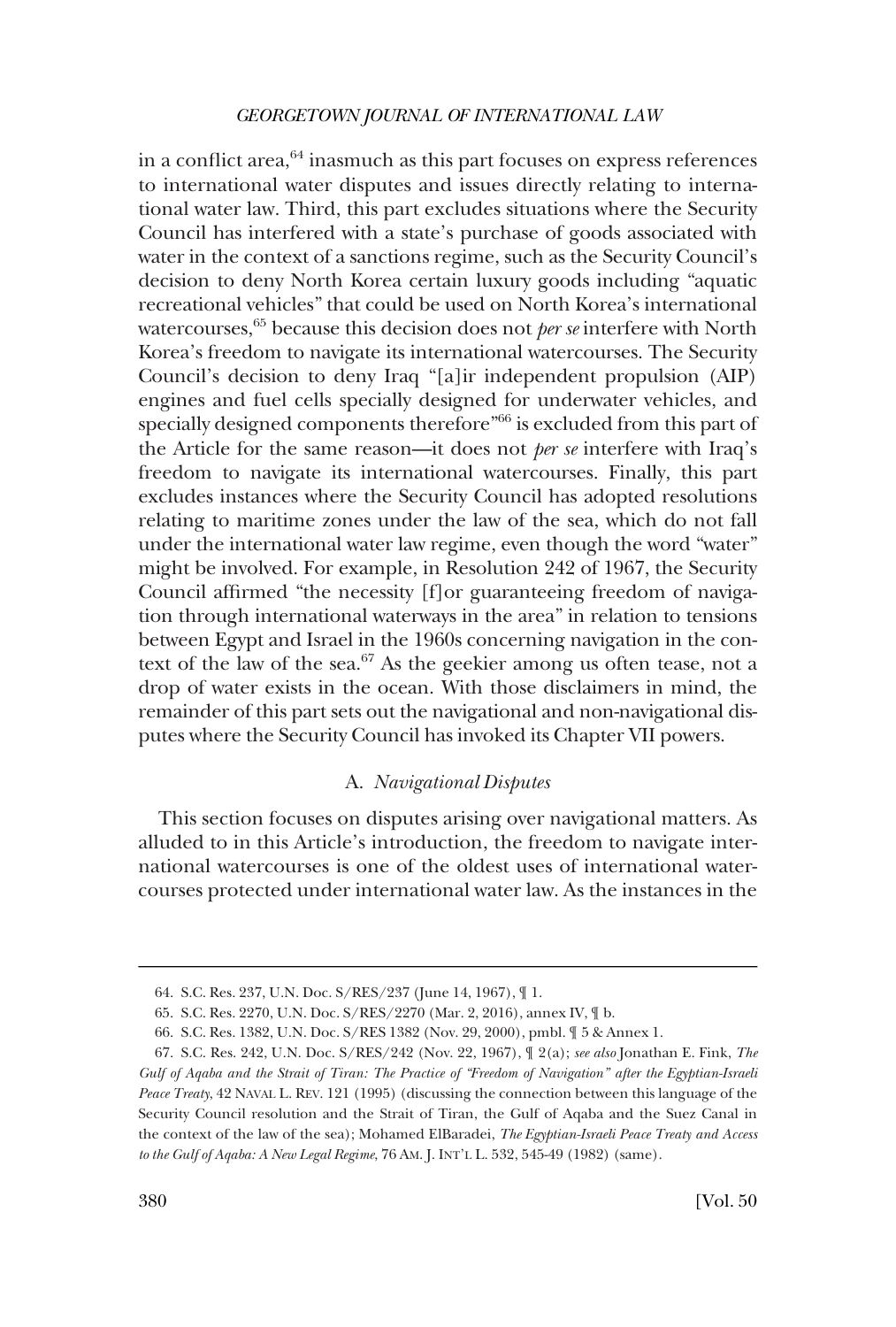<span id="page-18-0"></span>second sub-section below show, the Security Council occasionally undermines this most fundamental of protections by closing off navigation of rivers. The main examples can be found in 1993 with the Danube River during the Yugoslavia War and in 2000 with the United Nations Organization Mission in the Democratic Republic of the Congo (MONUC) and the Congo River. These examples go against both international water law and the Security Council's own affirmations of the need to ensure the freedom of navigation of international waterways.<sup>68</sup> Before analyzing these cases, however, the first sub-section below elaborates on the content and importance of the protection of freedom of navigation under international water law.

# 1. The Freedom of Navigation

The modern principle of the freedom of navigation of rivers was declared in the First Peace of Paris of 1814, signed by the coalition of Austria, Great Britain, Prussia and Russia after Napoleon's defeat in Russia.69 It was in article 5 of the First Peace of Paris that the principle of non-exclusive use of a common waterway, the Rhine, was articulated:

The navigation of the Rhine, from the point where it becomes navigable to the sea, and vice versa, *shall be free, so that it can be interdicted to no one*; and at the future Congress attention shall be paid to the establishment of the principles according to which the dues to be levied by the States bordering on the Rhine may be regulated in the mode the most impartial and the most favourable to the commerce of the nations.<sup>70</sup>

The main idea behind the free-to-all-forbidden-to-none principle was to dismantle monopolistic controls over navigation.<sup>71</sup> Earlier attempts had included the Decree by the Provisional Executive Council of the French Republic of November 16, 1792, which prohibited monopolies of navigation of the Meuse and Scheldt, and the Convention de l'Octroi of August 15, 1804, which outlawed domination of the lower

<sup>68.</sup> *See* S.C. Res. 242, U.N. Doc. S/RES/242 (Nov. 22, 1967), ¶ 2(a).

<sup>69.</sup> *See* Christophe Dupont, *History and Coalitions: The Vienna Congress* (1814-1815), 8 INT'L NEG. 169, 170-71 (2003).

<sup>70.</sup> Definitive Treaty of Peace and Amity (First Peace of Paris) art. V, May 30, 1814, 63 Consol. T.S. 171.

<sup>71.</sup> *See id*.; *see also* Eugene Borel, *Freedom of Navigation on the Rhine*, 2 BRIT. Y.B. INT'L L. 75, 76 (1921-1922).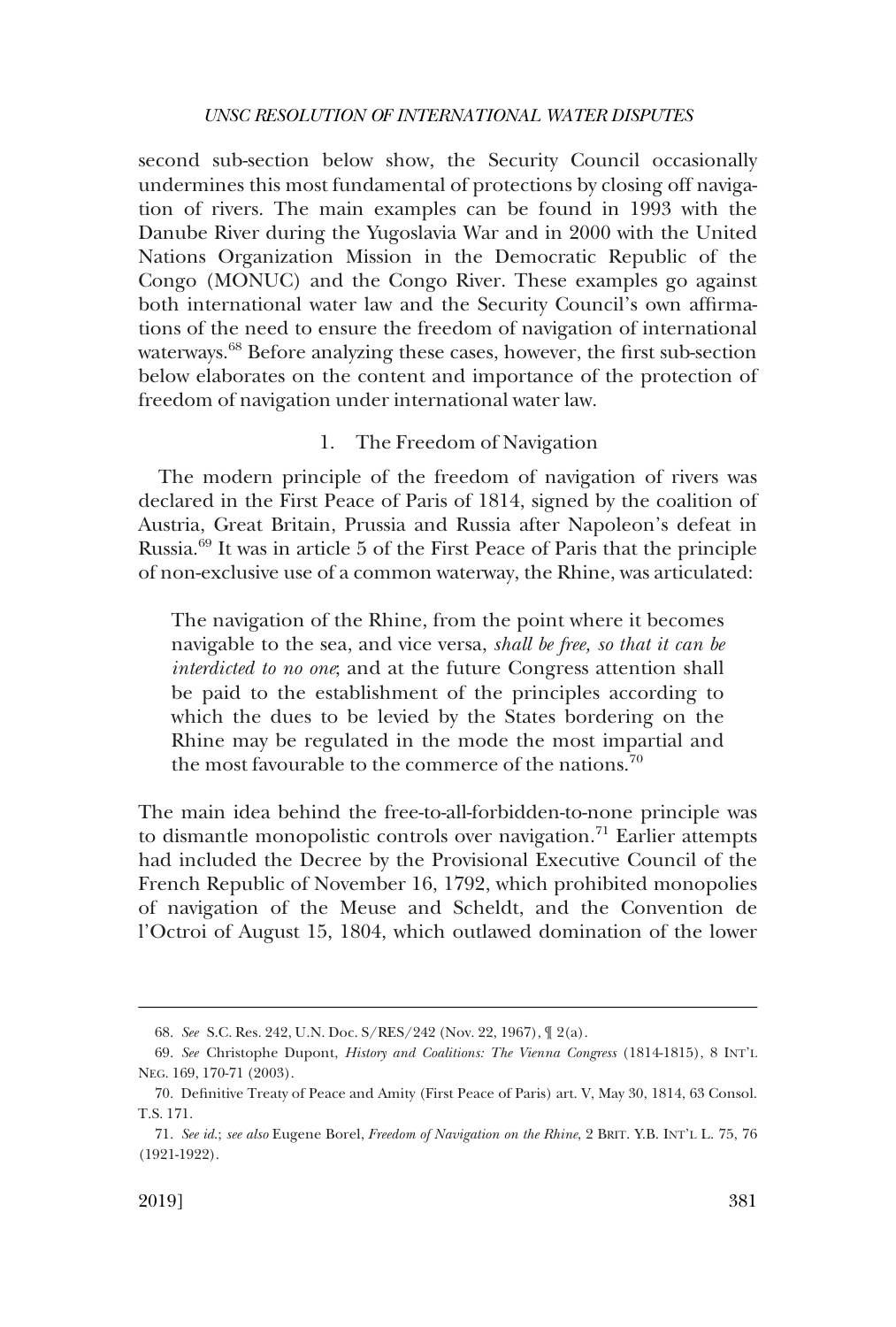parts of the Rhine.<sup>72</sup> These attempts conflicted with centuries of sovereigns' practice of limited navigation of rivers to their subjects.73 As a result of the limitation on sovereign rights over these rivers, the second part of article 5—requiring the future Congress to enable states to establish a fair system for the collection of tolls for shipping on the Rhine River so that it may favor commerce of all states—reflected the need to reduce the costs for the rights to discharge and the transshipment of cargoes.74 Article 5 is significant because collectively its two components broke down the barriers to the freedom of navigation on the Rhine. Additionally, article 5 invited the future Congress to extend the principle of freedom of navigation not just to the Rhine, but to all rivers.75

Following the First Peace of Paris of 1814, various interests met at the Vienna Congress of 1815 to try to undermine the protections provided in the First Peace of Paris. In particular, Cologne, Mainz and Strasbourg and their boatmen associations had been pushing to protect their exclusive rights to the Rhine for the new limitations from the Peace of Paris, whereas Frankfurt's push for the freedom of navigation ultimately won out on account of the benefits to trade from the freedom of navigation.76 The 1815 Final Act of the Vienna Congress was part of the significant "peace programme" that demanded the retreat of France from its conquered territories, that liberated lands be "secure and happy" and be free of French aggression, and that universal public law guarantee this.<sup>77</sup> For the purposes of this Article, the most significant development of the Final Act was its establishment of the new standard of navigation that allowed "freedom of navigation" for all states and not just for a monopolistic few.78

<sup>72.</sup> *See* Bela Vitanyi, *The Regime of Navigation on International Waterways; Part I: The Beneficiaries of the Right of Navigation*, 5 NETH. Y.B. INT'L L. 111, 113 (1974); Borel, *supra* note 71, at 76.

<sup>73.</sup> *See* ARCHIBALD ALISON, 1 HISTORY OF EUROPE FROM THE COMMENCEMENT OF THE FRENCH REVOLUTION IN 1789 TO THE RESTORATION OF THE BOURBONS IN 1815 195 (1843); BELA VITANYI, THE INTERNATIONAL REGIME OF RIVER NAVIGATION 21-23 (1979).

<sup>74.</sup> *See* Vitanyi, *supra* note 72, at 114.

<sup>75.</sup> *See id*.; Tuomas Kuokkanen, *Water Security and International Law*, 20 POTCHEFSTROOM ELECTRONIC L.J. 1, 10 (2017).

<sup>76.</sup> *See* JOSEPH PERKINS CHAMBERLAIN, THE REGIME OF THE INTERNATIONAL RIVERS: DANUBE AND RHINE 173-74 (1923).

<sup>77.</sup> Robert Rie, *The Origins of Public Law and the Congress of Vienna*, 36 TRANSACTIONS OF THE GROTIUS SOCIETY 209, 212-13 (1950).

<sup>78.</sup> *Id*., at 227; *see also* Ralph W. Johnston, *Freedom of Navigation for International Rivers: What Does It Mean?*, 62 MICH. L. REV. 465, 466 (1964); Sander Meijerink, *Scheldt River*, *in* MAX PLANCK ENCYCLOPEDIA OF PUBLIC INTERNATIONAL LAW (2007); CHRISTINE LEB, COOPERATION IN THE LAW OF TRANSBOUNDARY WATER RESOURCES 57 (2013) (providing an interesting analysis of the PCIJ case on *Jurisdiction of the European Commission of the Danube between Galatz and Braila* (1927) and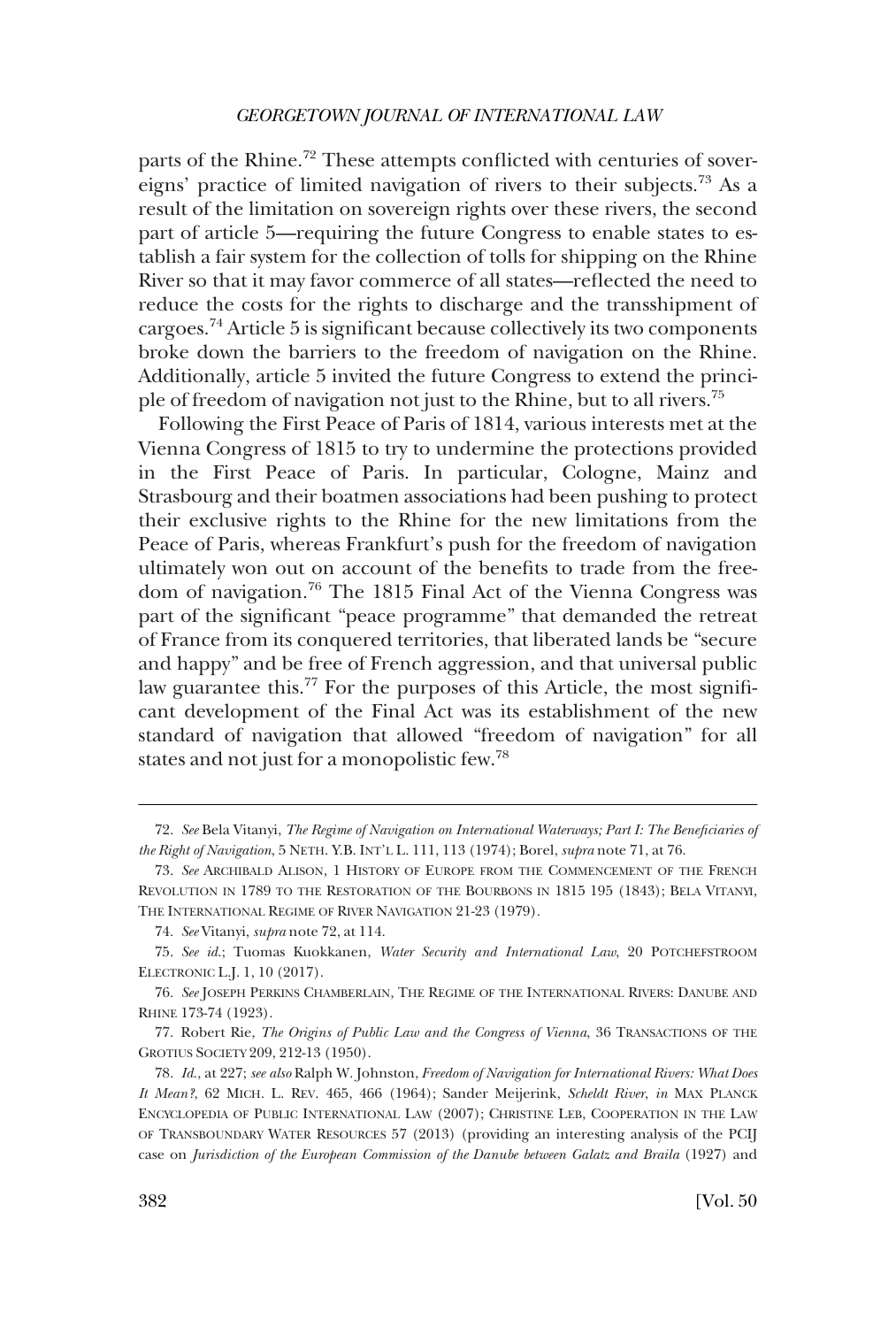In addition to the special interests of the cities involved and their boatmen associations, the freedom of navigation was limited by absolute sovereignty of states over part or the entire course of the waterway because riparian states could refuse foreign vessels the use of the river for navigation purposes or to maintain banks or channels in accordance with their sovereign powers.<sup>79</sup> The Congress attempted to overcome this limitation by establishing a committee for the free navigation of rivers that would focus on the "general interests of commerce."80 Article 109 of the Final Act of the Vienna Congress of 1815 states:

The navigation of the rivers, along their whole course, referred to in the preceding Article, from the point where each of them becomes navigable, to its mouth, shall be entirely free, and shall not, in respect to commerce, be prohibited to any one; it being understood that the regulations established with regard to the police of this navigation, shall be respected; as they will be framed alike for all, and as favourable as possible to the commerce of all nations.<sup>81</sup>

The main issue with this was that the freedom of navigation was applicable to only riparian states. Article 108 of the Final Act provides: "Powers whose states are separated or crossed by the same navigable river, engage to regulate, by common consent, all that regards its navigation."82 This limitation eventually was changed by the Treaty of Paris of 1856, which ended the 1853-1856 Crimean War.<sup>83</sup> The Treaty of Paris of 1856 declared that navigation was free to all flag states and all were to be treated equally.<sup>84</sup> Freedom of navigation was extended to all states––both riparian and non-riparian states––by way of the Peace Treaty of Versailles of 1919 and the Barcelona Statute on the Regime of

Article 109 of the Final Act of the Vienna Congress of 1815 in which it was recognized that the problem of preventing the freedom of navigation for states hindered the building of peaceful relations).

<sup>79.</sup> *See* Vitanyi, *supra* note 72, at 7-8.

<sup>80.</sup> *Id*. at 8.

<sup>81.</sup> Final Act of the Congress of Vienna art. 109, June 9, 1815, 1 MAJOR PEACE TREATIES 519 [hereinafter *Final Act of 1815*].

<sup>82.</sup> *Id*. art. 108.

<sup>83.</sup> *See generally* Romuald R. Haule, *The Paris Declaration of (1856)*, 8 ENCYCLOPEDIA OF PUBLIC INTERNATIONAL LAW 61 (Rudiger Wolfrum ed. 2008).

<sup>84.</sup> *See* European Commission of the Danube between Galatz and Braila, PCIJ Series B, No. 14 (1927), ¶ 182; DANTE A. CAPONERA, THE LAW OF INTERNATIONAL WATER RESOURCES 4 (1980).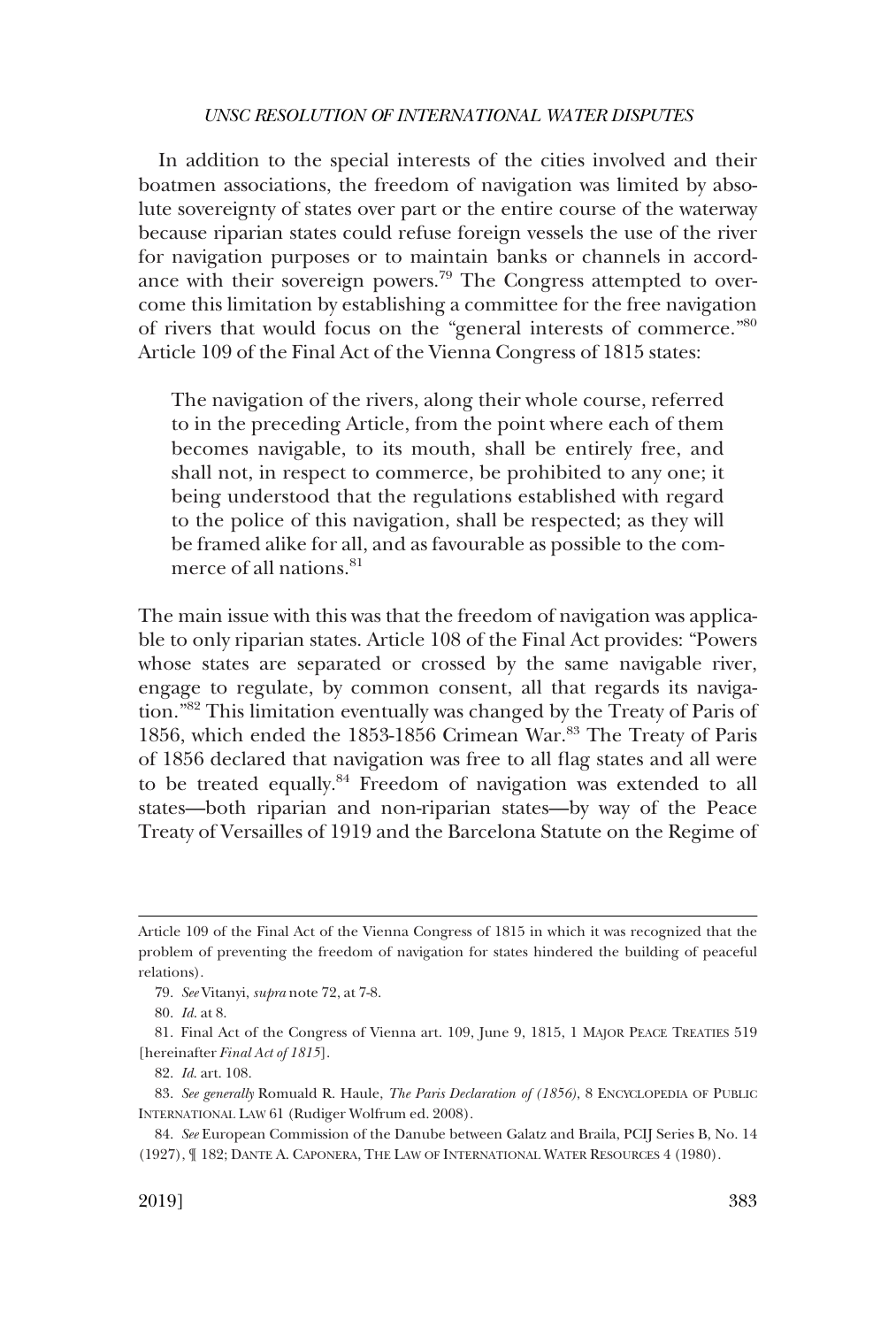the Navigable Waterways of International Concern of 1921.<sup>85</sup> The freedom of navigation was not merely the utilization of international waterways but also the freedom of commerce and economic activity.<sup>86</sup> The emphasis on freedom of commerce and economic activity reflected the changed perception that economic liberalization of navigation aided "Europe's economic awakening during the 19th Century," enabling states to be more tolerant of foreign vessels on their national waters.<sup>87</sup>

The Barcelona Conference took place on April 20, 1921, and it was initiated by the League of Nations and attended by forty-one states.<sup>88</sup> The Barcelona Conference confirmed the freedom-of-navigation principle and adopted a set of articles by way of the Barcelona Statute relating to the Regime of Navigable Waterways.<sup>89</sup> The Statute on the Regime of Navigable Waterways of International Concern of 1921 ("Barcelona Statute") was signed at the Barcelona Conference and was annexed to the International Convention Concerning the Regime of Navigable Waterways of International Concern of 1921.<sup>90</sup> The parties to the Convention and the Statute accepted the obligations contained in the Barcelona Statute in accordance with its provisions.<sup>91</sup>

The Barcelona Statute is significant because it codified the body of rules that had been started by the Congress of Vienna of 1815 and the Congress of Paris of 1856.92 The International Law Commission noted in connection with its research and drafting of the 1997 Watercourses Convention: "[The Barcelona Statute] codif[ied] the body of rules relating to the freedom of navigation and equality of treatment of

<sup>85.</sup> *See* Territorial Jurisdiction of International Commission of River Oder (U.K. v. Poland), PCIJ Series A, No. 23 (1929), ¶¶ 81-88; *see also* Caflisch, *supra* note 12, at 7; Laurence Boisson de Chazournes, *Freshwater and International Law: The Interplay between Universal, Regional and Basin Perspectives*, *in* THE UNITED NATIONS WORLD WATER DEVELOPMENT REPORT 2 (2009).

<sup>86.</sup> European Commission of the Danube between Galatz and Braila, 1927, PCIJ Series B, No. 14 (1927), ¶ 99.

<sup>87.</sup> Caflisch, *supra* note 12, at 7.

<sup>88.</sup> *See, e.g*., International Convention Concerning the Regime of Navigable Waterways of International Concern preamb., Apr. 20, 1921, 7 L.N.T.S. 51 [hereinafter *Barcelona Statute*].

<sup>89.</sup> *See id*.

<sup>90.</sup> *See id*. art. 1.

<sup>91.</sup> *See id*.

<sup>92.</sup> *See* Report by the Secretary-General on the Legal Problems Relating to the Utilization and Use of International Rivers, U.N. Doc. A/5409 (Apr. 15, 1963), *reprinted* in [1974] 2 Y.B Int'l L. Comm'n 33, 60, U.N. Doc. A/CN.4.Ser.A/1974 [hereinafter U.N. Doc. A/5409]; Nico Schrijver, *Development without Destruction: The UN and Global Resource Management* 26 (2010); Boisson de Chazournes, *supra* note 85, at 2.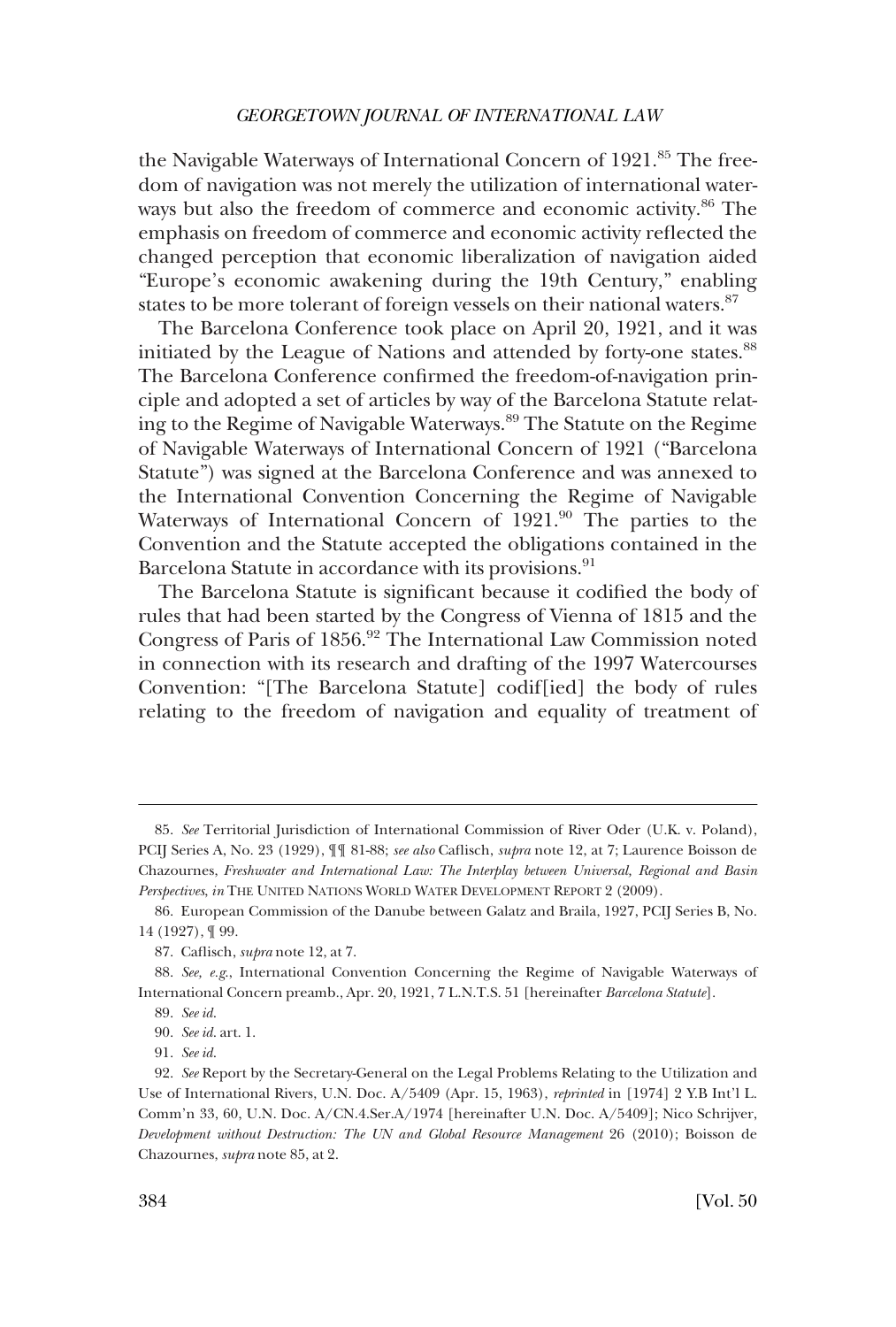international rivers."93 The Barcelona Statute promotes the freedom of navigation of international waterways and defines "navigable waterways" as broadly permitting regulation of any waterway that may be "naturally navigable to and from the sea" and that may connect states as coming under this regime. $94$  The freedom of navigation is so important that the International Law Commission acknowledged that the statute prioritizes the freedom of navigation over other possible uses of international waterways.<sup>95</sup> The importance of navigation had been expressed as navigation taking priority over other uses. However, other international bodies such as the International Law Association understand that, in fact, no priority exists between freedom of navigation over other uses as expressed in the 1966 Helsinki Rules on the Uses of the Waters of International Rivers.96 The International Law Association expressly affirmed its position in respect to the non-priority of navigation over other uses in its commentary on Article VI on no inherent preference of uses of international waterways.97

Slavko Bogdanovic disputes the priority of navigation over other uses as a concept, arguing it cannot be reconciled with the principle of equitable utilization and instead positing that navigation is merely one factor to be taken into consideration when determining a state's right of equitable utilization of international waterways.<sup>98</sup> Commentators concur concerning the non-priority of navigation over other uses.<sup>99</sup> The priority of navigation over other uses on the one hand and the

97. *See id*.

<sup>93.</sup> U.N. Doc. A/5409, *supra* note 92, at 60; *see also* Territorial Jurisdiction of International Commission of River Oder (U.K. v. Poland), PCIJ Series A, No. 23 (Sept. 10, 1929), ¶¶ 81-88 (determining that the definition gave "jurisdiction of the Commission [that] extends up to the points at which the Warthe (Warta) and the Netze (Noteć) cease to be either naturally navigable or navigable by means of lateral channels or canals which duplicate or improve naturally navigable sections or connect two naturally navigable sections of the same river").

<sup>94.</sup> Barcelona Statute, *supra* note 88, art. 1

<sup>95.</sup> U.N. Doc. A/5409, *supra* note 92, at 60.

<sup>96.</sup> *See* Int'l Law Ass'n, Commentary to the Helsinki Rules of 1966 adopted at the Fifty-Second International Law Association Conference of 1966, Report of the Fifty-Second International Law Association Conference 485 (1966) [hereinafter *Helsinki Rules Report*].

<sup>98.</sup> *See* SLAVKO BOGDANOVIC, INTERNATIONAL LAW OF WATER RESOURCES: CONTRIBUTION OF THE INTERNATIONAL LAW ASSOCIATION (1954-2000) 16 (2001).

<sup>99.</sup> The Convention Relating to the Development of Hydraulic Power Affecting More than One State of 1923 is understood to represent the decline of the priority of navigation over other uses. *See* Salman M. A. Salman, *The Helsinki Rules, the UN Watercourses Convention and the Berlin Rules: Perspectives on International Water Law*, 23 WATER RES. DEV. 625, 626-27 (2007); Caflisch, *supra* note 12, at 6; SALMAN M. A. SALMAN & KISHOR UPRETY, CONFLICT AND COOPERATION ON SOUTH ASIA'S INTERNATIONAL RIVERS: A LEGAL PERSPECTIVE 11 (2002); Boisson de Chazournes, *supra* note 85, at 3.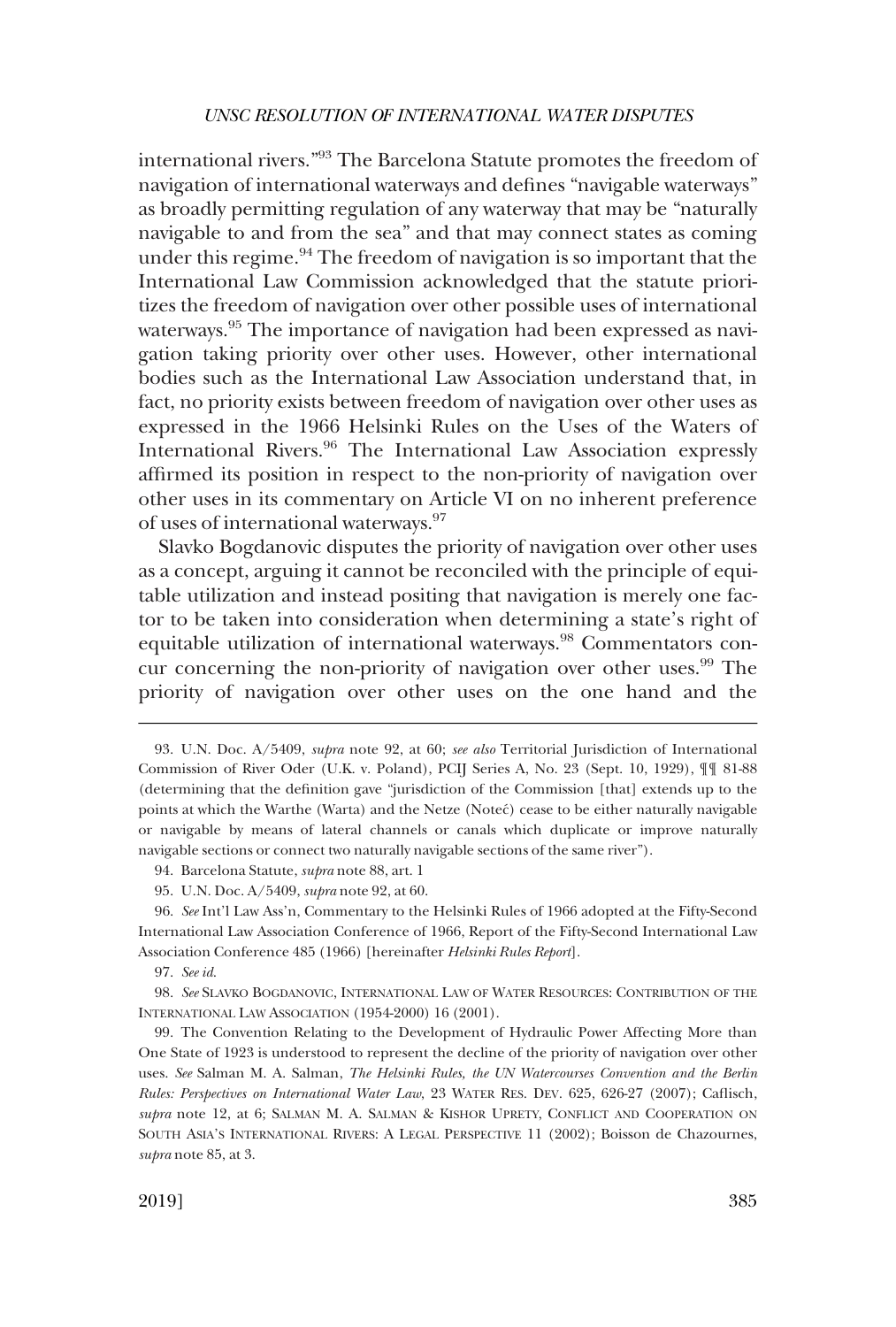emphasis of importance of navigation for all states on the other hand are different. The emphasis on the importance of navigation for all states is present in articles 3, 4, and 5 of the Barcelona Statute. Article 3 of the Statute allows freedom of exercise of navigation by all Contracting Parties.100 The Barcelona Statute emphasized the economic liberalization of navigation so that all riparian states enjoyed the freedom of navigation when read together with article 1 of the Barcelona Statute, which defines a natural waterway as a waterway that is used or capable of being used for "ordinary commercial navigation."101 The Statute focuses the obligations on the riparian state whose part of the navigable waterway is under its sovereignty to maintain the upkeep of the conditions of navigability.<sup>102</sup> Article 4 emphasizes equal treatment of riparian states and non-riparian states in the exercise of navigation, and no one party is accorded priority in the exercise of navigation on international waterways.103 Article 5 permits states to fly their own flag for vessels transporting passengers and goods to ports under its sovereignty, and states may choose not to fly their flag for their vessels, although doing so will not lead to the enjoyment of the equal treatment under the regime of freedom of navigation.<sup>104</sup> This incentivizes states to fly their flag in order to enjoy such equal treatment.<sup>105</sup> Furthermore, by flying their own flag, states enjoy the right of exclusive jurisdiction over their ships. The Permanent Court of International Justice in *Lotus* affirmed the principle of exclusive jurisdiction of a sovereign over its ships on the high seas whereby "what occurs on board a vessel on the high seas must be regarded as if it occurred on the territory of the state whose flag the ship flies."106 However, in that case the right of exclusive jurisdiction over a sovereign's ships was limited by incidences where a culpable act was committed on the high seas.<sup>107</sup> Since the *Lotus* case, the Convention on the High Seas of 1958 and the

<sup>100.</sup> *See* Barcelona Statute, *supra* note 88, art. 3.

<sup>101.</sup> *Id*. arts. 1, 3, 4.

<sup>102.</sup> *See id*. art. 10 (placing the burden on riparian states to remove obstacles of navigation and the regime may be understood to favor freedom of the exercise of navigation).

<sup>103.</sup> *See id*. art. 4.

<sup>104.</sup> *See id*. art. 5.

<sup>105.</sup> It is further assumed in Article 5(2) of the Statute that states will fly their flag for their vessels on navigable waterways unless the voyages are between ports not within the regime, that is, between ports under the same sovereignty. *See* Barcelona Statute, *supra* note 88, art. 5(2).

<sup>106.</sup> *See* S. S. Lotus (France v. Turkey), 1927 P.C.I.J. (ser. A) No. 10, ¶ 65.

<sup>107.</sup> *See id*. ¶¶ 307-14 (determining that there is no rule of international law that neither prevents Turkey from exercising its right of territoriality in the prosecution of criminal acts in its territory nor prohibits the Turkish prosecution of French Lieutenant on board a French ship that collided with a Turkish ship that killed eight persons for the charge of manslaughter).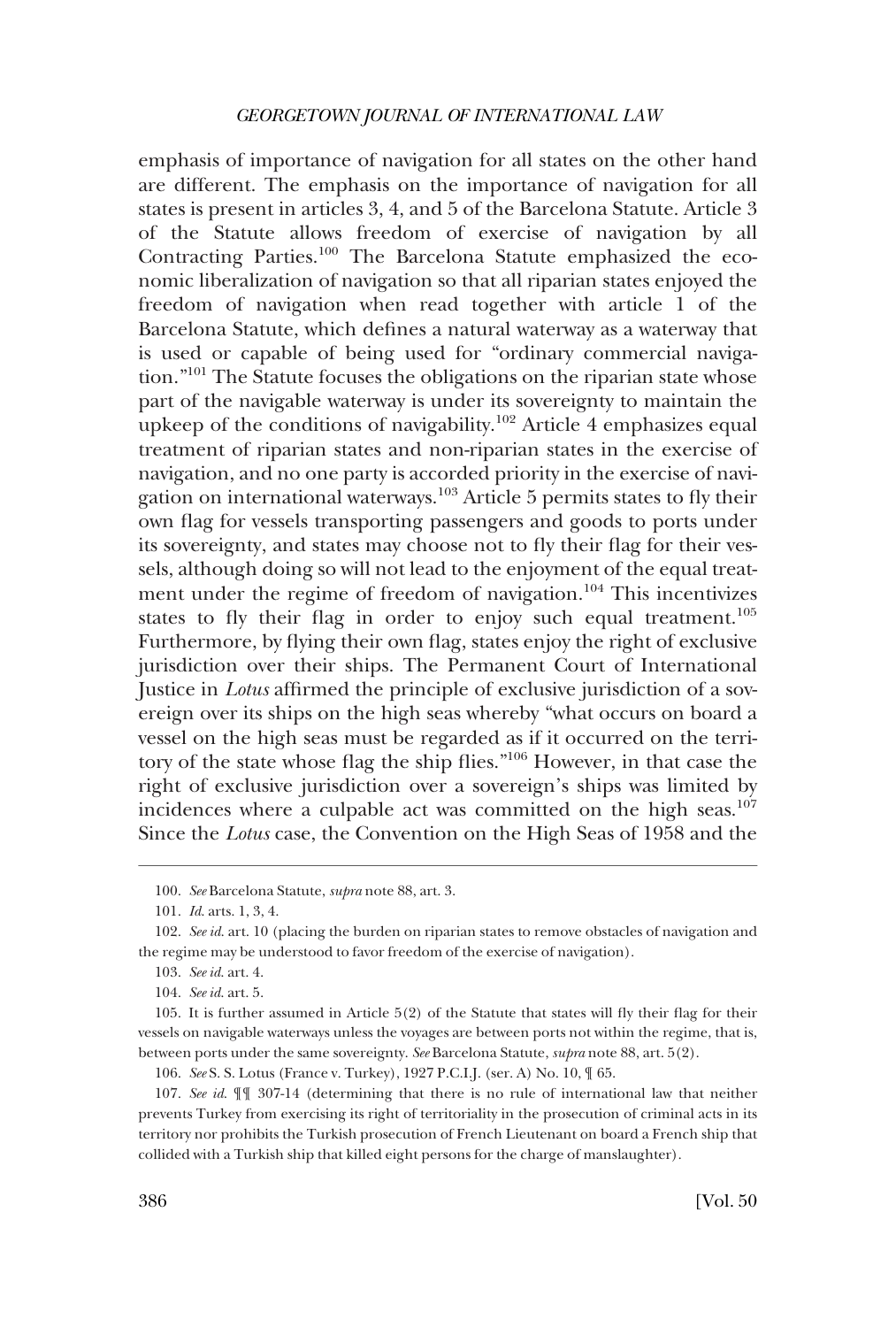United Nations Convention on the Law of the Sea of 1982 (UNCLOS) overturned the court's decision in this regard and restored exclusive jurisdiction of a sovereign over its own ships––the flag state instituting proceedings against the wrongdoer for the wrongdoing on its ship in incidences of collision on the high seas.<sup>108</sup>

Jurisdiction of flag-state vessels matters to ensure equal treatment within the regime.<sup>109</sup> The regime deals with practical matters such as emergencies and safe passage of navigation and dispute resolution, and so flying the flag is important for these reasons. Sovereignty of international waterways is important to maintain the upkeep of conditions of navigation. For example, vessels along the Danube and off the coast of Yugoslavia would ordinarily enjoy the freedom of navigation under the regime of the Barcelona Statute, assuming it comes under the regime and there is no agreement to the contrary. The regime would assume that the flag the vessel flies would belong to the flag state for the purposes of navigation of international waterways. However, the Barcelona Statute does not provide for obligations of flag-state vessels beyond paying a toll to cover the expenses to maintain the use of the waterway,  $110$ and so conceivably the international water law regime does not interfere with a state's desire to fly the flag of a different state if it so chooses. This would be entirely consistent with the way that Hugo Grotius envisioned states having free passage over international rivers without any form of prejudice. $^{111}$ 

The issue with respect to international water disputes is that the freedom of navigation and the Barcelona Statute continue to operate in times of conflict. Article 15 of the Barcelona Statute explicitly provides the following:

The Statute does not prescribe the rights and duties of belligerents and neutrals in time of war. The Statute shall, however,

<sup>108.</sup> *See* Geneva Convention on the High Seas of 1958 art. 11, Apr. 29, 1958 13 U.S.T. 2312, 45 U.N.T.S. 82; United Nations Convention on the Law of the Sea art. 97, Dec. 10, 1982, 1833 U.N.T.S. 561.

<sup>109.</sup> *See* Camille Goodman, *The Regime for Flag State Responsibility in International Fisheries Law – Effective Fact, Creative Fiction, or Further Work Required*?, 23 AUSTL. & N.Z. MAR. L.J. 157, 158 (2009).

<sup>110.</sup> *See* INT'L LAW ASS'N, HELSINKI RULES ON THE USES OF THE WATERS OF INTERNATIONAL RIVERS AND COMMENTS, IN REPORT OF THE FIFTY-SECOND CONFERENCE 484 (1966) [hereinafter *Helsinki Rules*] (art. 18 supporting the obligation on riparian states to maintain the facilities of the river and to remove obstacles to the freedom of navigation).

<sup>111.</sup> *See* HUGO GROTIUS, THE RIGHTS OF WAR AND PEACE (Book II) 438-42 (1625, Richard Tuck & Jean Barbeyrac eds. 2005).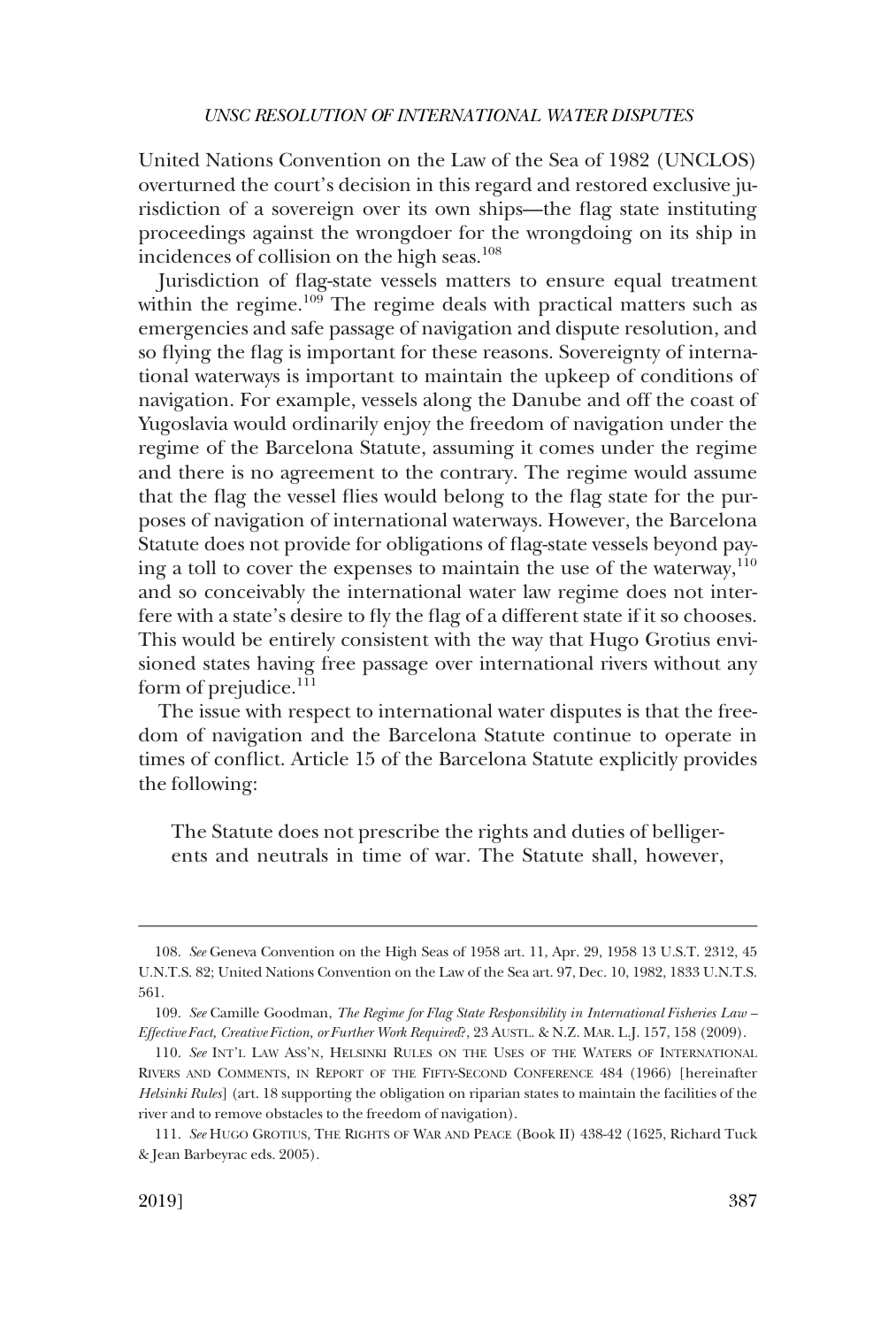continue in force in time of war as far as such rights and duties permit.<sup>112</sup>

The International Law Association examined this provision between 1974 and 1975, and it decided that water-related treaties such as the Barcelona Statute ought to be suspended during times of armed conflict, assuming that the purpose of the armed conflict warrants such suspension.113 Authority for such a decision comes from the emergency clause in article 15 of the 1950 European Convention on Human Rights and article 20 of the 1966 Helsinki Rules, both of which provide for carve-out protections for humanitarian purposes.<sup>114</sup> The International Law Association's commentary on article 20 of the Helsinki Rules acknowledges that the continuation of the freedom of navigation in article 15 of the Barcelona Statute means that where the law of neutrality and belligerency imposes obligations on riparian states in conflict, those obligations override article 15 of the Barcelona Statute.115 Furthermore, article 20 of the Helsinki Rules imposes further detailed provisions for the rights of navigation for humanitarian purposes.116 Such a position is reflected in article 20 of the Helsinki Rules:

In time of war, other armed conflict, or public emergency constituting a threat to the life of a State, a riparian State may take measures derogating from its obligations under this Chapter to the extent strictly required by the exigencies of the situation, provided that such measures are not inconsistent with its other obligations under international law. The riparian State shall in any case facilitate navigation for humanitarian purposes.<sup>117</sup>

The International Law Association emphasized that the freedom of navigation does not take precedence over obligations under the law of armed conflict when a riparian or non-riparian state that is engaged in armed conflict seeks to navigate the international waterway.<sup>118</sup> As such, commercial vessels are suspended unless they support the military and

<sup>112.</sup> Barcelona Statute, *supra* note 88, art. 15. *See* J. H. W. Verzijl, 3 Int'l L. Hist. Persp. 189 (1970).

<sup>113.</sup> *See* Int'l Law Ass'n, Report of the Fifty-sixth Conference 102, 144 (1974-1975).

<sup>114.</sup> *See id*.

<sup>115.</sup> *See* Helsinki Rules Report, *supra* note 96, at 499-500.

<sup>116.</sup> *See id*.

<sup>117.</sup> *Helsinki Rules*, *supra* note 110, art. 20.

<sup>118.</sup> *See* Helsinki Rules Report, *supra* note 96, at 500.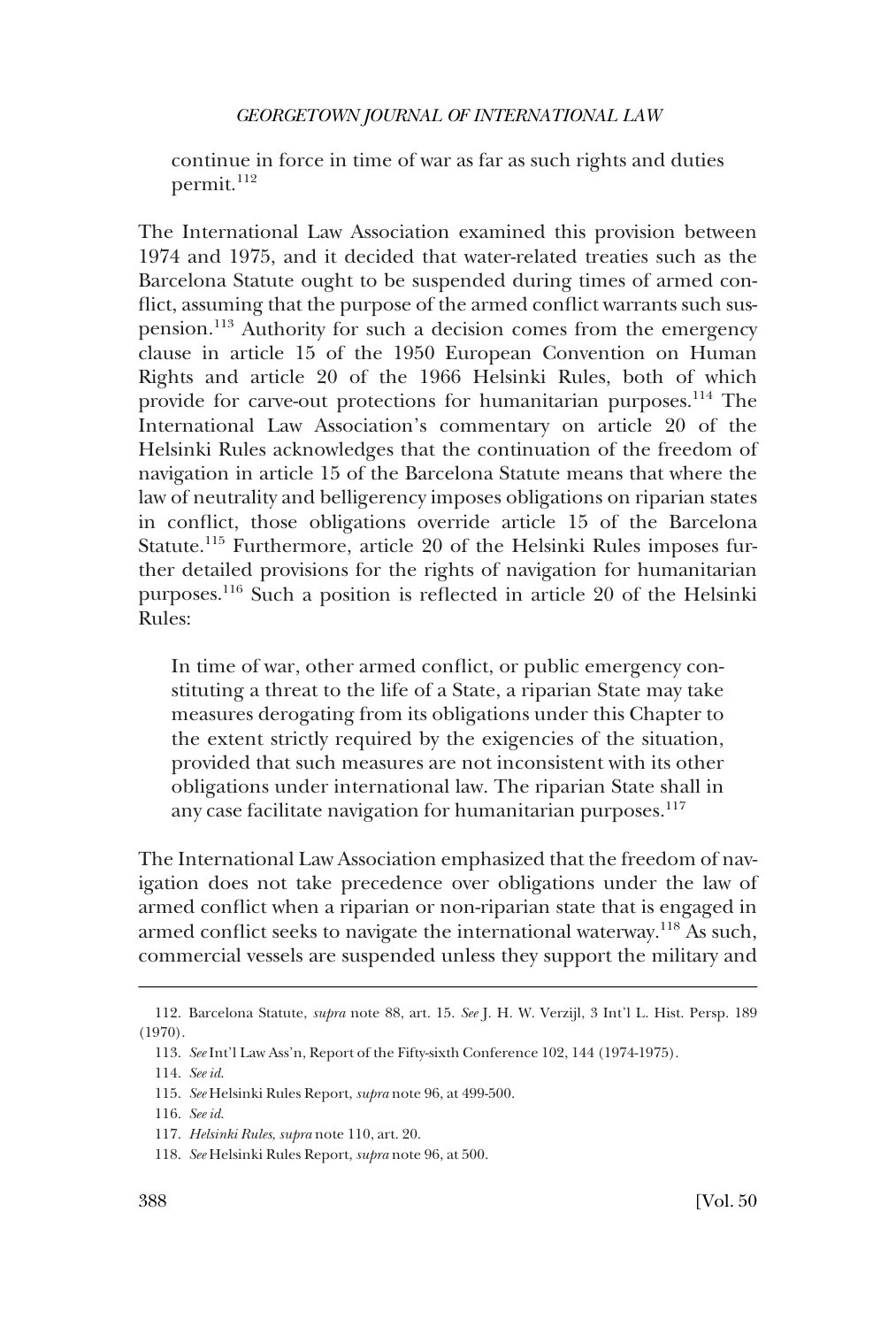humanitarian efforts of a riparian state.<sup>119</sup> In practice, the neutral facilitation of navigation for humanitarian purposes may be challenging. For example, in cases where private persons of a neutral state illegally assist belligerents, neutral vessels are not sufficiently protected against belligerent acts under the laws of naval warfare and rules governing maritime neutrality.120 Under such circumstances, the Security Council may act under Chapter VII to determine the existence of an act of aggression or breach of peace and in connection with its determination decide on measures according to articles 40 and 41 to ensure safe passage of goods and persons.<sup>121</sup> This was the case during the Yugoslav Wars of the 1990s, where the Security Council intervened in the regime that presumes the freedom of navigation under article  $41.^{122}$  This example is discussed further in Section  $IV(A)(2)(b)$  below.

This subsection has discussed how the freedom-of-navigation principle was broadened over the past two centuries in accordance with economic interests. The freedom-of-navigation principle was first applicable only to riparian states.123 The Barcelona Statute of 1921 changed the scope of applicability to both riparian and non-riparian states, and it stipulated that this freedom of navigation continues even in times of armed conflict provided in article 15 of the Barcelona Statute of 1921.<sup>124</sup> However, studies by the International Law Association on the law of international watercourses have since argued that emerging customary international law reflects a derogation of this right of freedom-of-navigation during times of armed conflict and the facilitation of navigation for humanitarian purposes.125 In practice the limitation of the freedom-of-navigation principle is supported by Security Council determinations of acts of aggression or breaches of the peace and decisions for the safe passage of goods and persons during armed conflicts under article 39 of the U.N. Charter, as shown in the following subsection.

<sup>119.</sup> *See id*.

<sup>120.</sup> *See* Wolff Heintschel von Heinegg, *The Protection of Navigation in Case of Armed Conflict*, 18 INT'L J. MARINE & COASTAL L. 401, 420-21 (2003).

<sup>121.</sup> *See* U.N. Charter arts. 39-41. *See also* U.N. Repertory of Practice of the Security Council Supplement 393-401 (1975-1980).

<sup>122.</sup> *See* U.N. Repertory of Practice of United Nations Organs Supplement Numbers 7-9 (1985- 1999), Volume III, Article 41, ¶ 91.

<sup>123.</sup> *See Final Act of 1815*, *supra* note 81, arts. 108-09. *See also* Johnston, *supra* note 78, at 470.

<sup>124.</sup> *See Barcelona Statute*, *supra* note 88, art. 15; *Helsinki Rules Report*, *supra* note 96, at 500; *see also* BOLESLAW ADAM BOCZEK, INTERNATIONAL LAW: A DICTIONARY 226 (2005).

<sup>125.</sup> *See Helsinki Rules Report*, *supra* note 96, at 496-97; INT'L LAW ASS'N, 4 REPORT OF THE BERLIN CONFERENCE 42 (2004).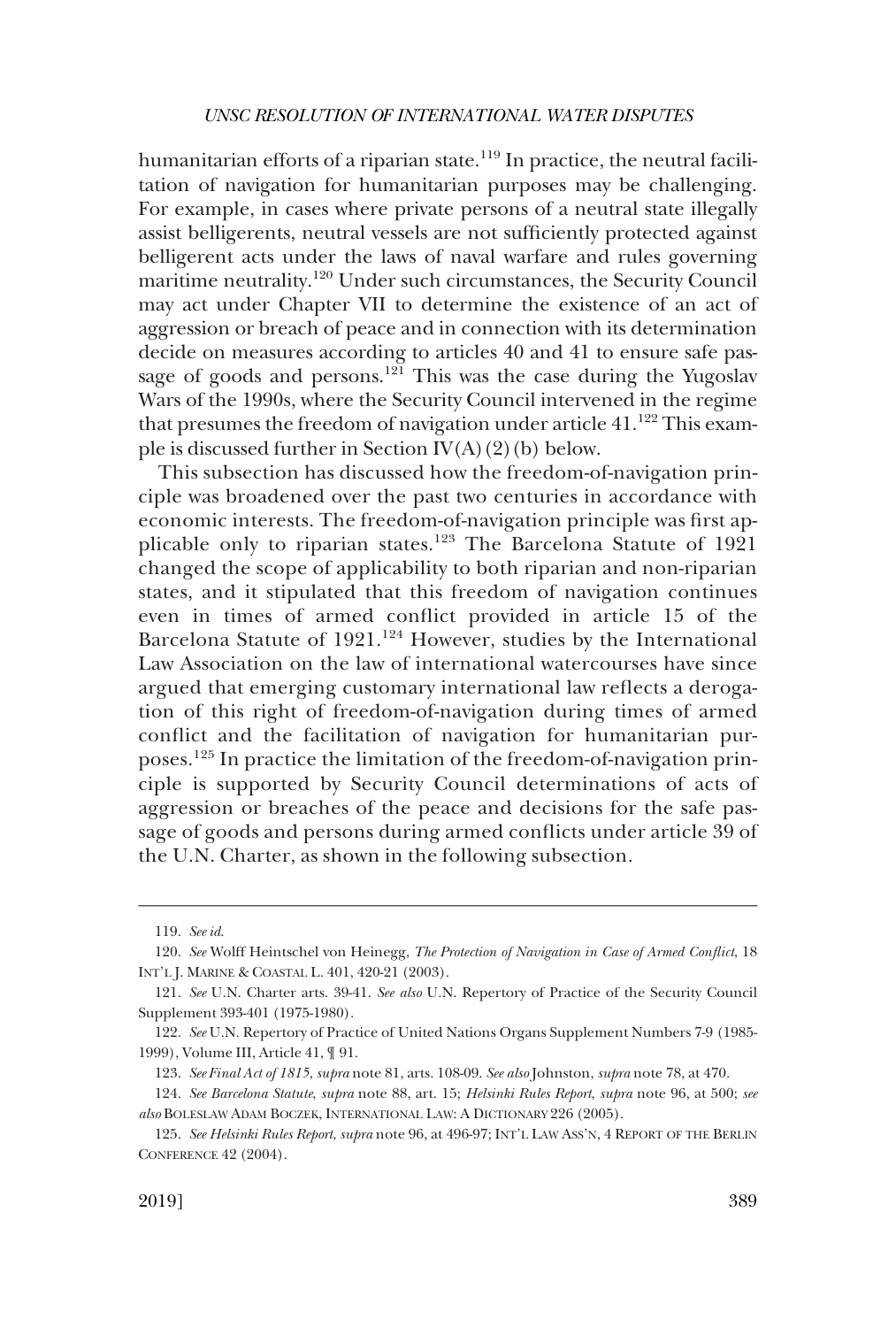2. Security Council Decisions Relating to the Freedom of Navigation

<span id="page-27-0"></span>This sub-section highlights two of the instances where the Security Council has imposed obligations relating to the freedom of navigation. The first example brings protections from international water law into the U.N. legal framework through reiteration of those protections as demands under Chapter VII, while the second somewhat undercuts the protections provided by international water law.

# *a. Congo River*

Sometimes the Security Council reiterates the obligations already found within international water law when addressing an international water dispute. The main legal impact of such reiteration is to bring those obligations within the U.N. legal framework. That way, these obligations can be enforced as treaty obligations *and* as Security Council obligations. Violation of Security Council obligations brings about, among other things, U.N. Charter article 25 sanctions, which are in addition to claims of state responsibility in connection with the breach of the treaty.<sup>126</sup> Moreover, it is not possible to withdraw from Security Council obligations, whereas article 56 of the Vienna Convention on the Law of Treaties allows for withdrawal from a treaty even in the absence of a withdrawal provision in the underlying treaty.<sup>127</sup> Therefore, Security Council reiteration of existing treaty obligations can have significant legal effects.

The main example can be found with the Congo River in the Democratic Republic of Congo (DRC) in 2002. The second civil war in the DRC broke out in 1998 when rebels supported by Burundi, Rwanda and Uganda attempted to remove the DRC's authoritarian ruler Laurent Kabila, who was supported by Angola, Namibia and Zimbabwe.<sup>128</sup> A ceasefire was signed in 1999, although peace has been elusive ever since.<sup>129</sup> Indeed, reports estimate that 5.4 million people died in the DRC between 1998 and 2007.<sup>130</sup>

<sup>126.</sup> For more information on the legal significance of Security Council reiteration of treaty obligations, *see* FRY, *supra* note 62, at 131-33.

<sup>127.</sup> *See id*.

<sup>128.</sup> *See* Denis M. Tull, Peacekeeping in the Democratic Republic of Congo: Waging Peace and Fighting War, 16 INT'L PEACEKEEPING 215, 216-17 (2009); Jared Genser, *The United Nations Security Council's Implementation of the Responsibility to Protect: A Review of Past Interventions and Recommendations for Improvement*, 18 CHI J. INT'L J. 420, 451-56 (2018) (explaining the political situation in the DRC).

<sup>129.</sup> *See* Tull, *supra* note 128, at 216.

<sup>130.</sup> *See* BENJAMIN COGHLAN ET AL., MORTALITY IN THE DEMOCRATIC REPUBLIC OF CONGO: AN ONGOING CRISIS, INT'L RESCUE COMM. (May 1, 2007), https://www.rescue.org/report/mortality-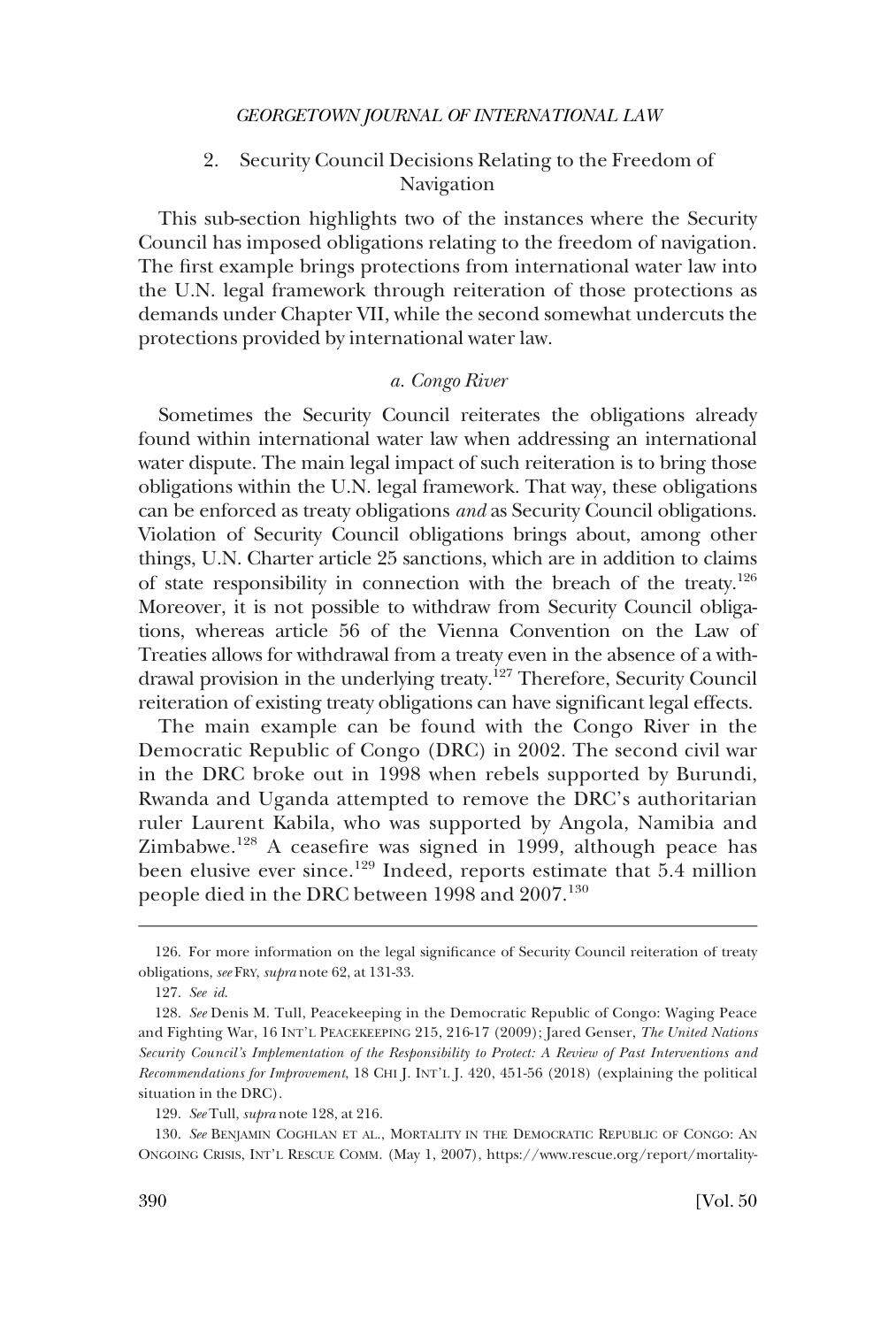The Security Council established the United Nations Mission in the DRC (MONUC) in 1999 through Resolution  $1279$ .<sup>131</sup> At first, MONUC's mandate was relatively weak, inasmuch as it focused mainly on liaising and providing information.132 However, the Security Council strengthened MONUC's mandate and increased its size over time as hostilities there escalated.<sup>133</sup> In particular, Resolution 1291 of 2000 allowed MONUC to "take the necessary action to protect UN and other personnel, facilities, ensure security and freedom of movement of its personnel and protect civilians under imminent threat of physical violence."134 This language "take the necessary action" has come to mean that the Security Council is authorizing enforcement actions under its Chapter VII powers.<sup>135</sup>

Turning to the water-related aspects of this dispute, a major part of the strategic fighting involved control of port cities along the Congo River, including the city of Kisangani, inasmuch as the Congo River served as the main route for trade and transportation.<sup>136</sup> In particular, the closure of the river impacted the distribution of food and medicine throughout the DRC, along with disrupting many other aspects of life there.137 To get a broader perspective on the legal significance of this closure, the freedom of navigation of the Congo River has been legally protected since the 1885 General Act of the Congress of Berlin,<sup>138</sup>

131. *See* S.C. Res. 1279, ¶ 4, U.N. Doc. S/RES/1279 (Nov. 30, 1999). For a history of MONUC, *see* Anthony W. Gambino, *Democratic Republic of the Congo*, *in* THE UNITED NATIONS SECURITY COUNCIL IN THE AGE OF HUMAN RIGHTS 360-63 (Jared Genser & Bruno Stagno Ugarte eds., 2014).

132. *See* S.C. Res. 1279, ¶ 4, U.N. Doc. S/RES/1279 (Nov. 30, 1999).

133. *See* Tull, *supra* note 128, at 217-18. For a glimpse at the particularly horrific war in and around the DRC from this time, *see* HUMAN RIGHTS WATCH, THE WAR WITHIN THE WAR: SEXUAL VIOLENCE AGAINST WOMEN AND GIRLS IN EASTERN CONGO (2002), available at [www.hrw.org/sites/](http://www.hrw.org/sites/default/files/reports/congo0602.pdf)  [default/files/reports/congo0602.pdf \(](http://www.hrw.org/sites/default/files/reports/congo0602.pdf)last visited Mar. 16, 2019).

134. S.C. Res. 1291, ¶ 8, U.N. Doc. S/RES/1291 (Feb. 24, 2000).

135. For more information on the different types of language that constitute a reference to the Security Council's enforcement powers under Chapter VII, *see* James D. Fry, *The UN Security Council and the Law of Armed Conflict: Amity or Enmity*, 38 GEO. WASH. INT'L L. REV. 327, 336-39 (2006) (analyzing the frequency of "all necessary means," "the necessary measures," "the necessary action," "as may be necessary," "all measures necessary," and "by the use of force if necessary" in Security Council resolutions).

136. *See* Edith M. Lederer, *Security Council Extends U.N. Peacekeeping Mission in Congo for One Year*, AP WORLDSTREAM, June 14, 2002; *see also* Maarten J. de Wit et al., *Preface*, *in* GEOLOGY AND RESOURCE POTENTIAL OF THE CONGO BASIN i, x (Maarten J. de Wit et al. eds., 2015) (noting that the Congo River is Africa's second longest river).

137. *See Highlights in History on this Date*, AP WORLDSTREAM, May 22, 2002.

138. *See* Text of the General Act of the Congress of Berlin Concerning the Congo, Trade, Slave Trade, Navigation of Rivers arts. 13-25, Feb. 26, 1885, *in* S. Exec. Doc. No. 196, 49th Cong., 1st

[democratic-republic-congo-ongoing-crisis;](https://www.rescue.org/report/mortality-democratic-republic-congo-ongoing-crisis) *see also U.N. Pleads for Aid to Saves Lives in Congo*, N.Y. TIMES, Feb. 13, 2006, at A3 (putting the deaths at 4 million).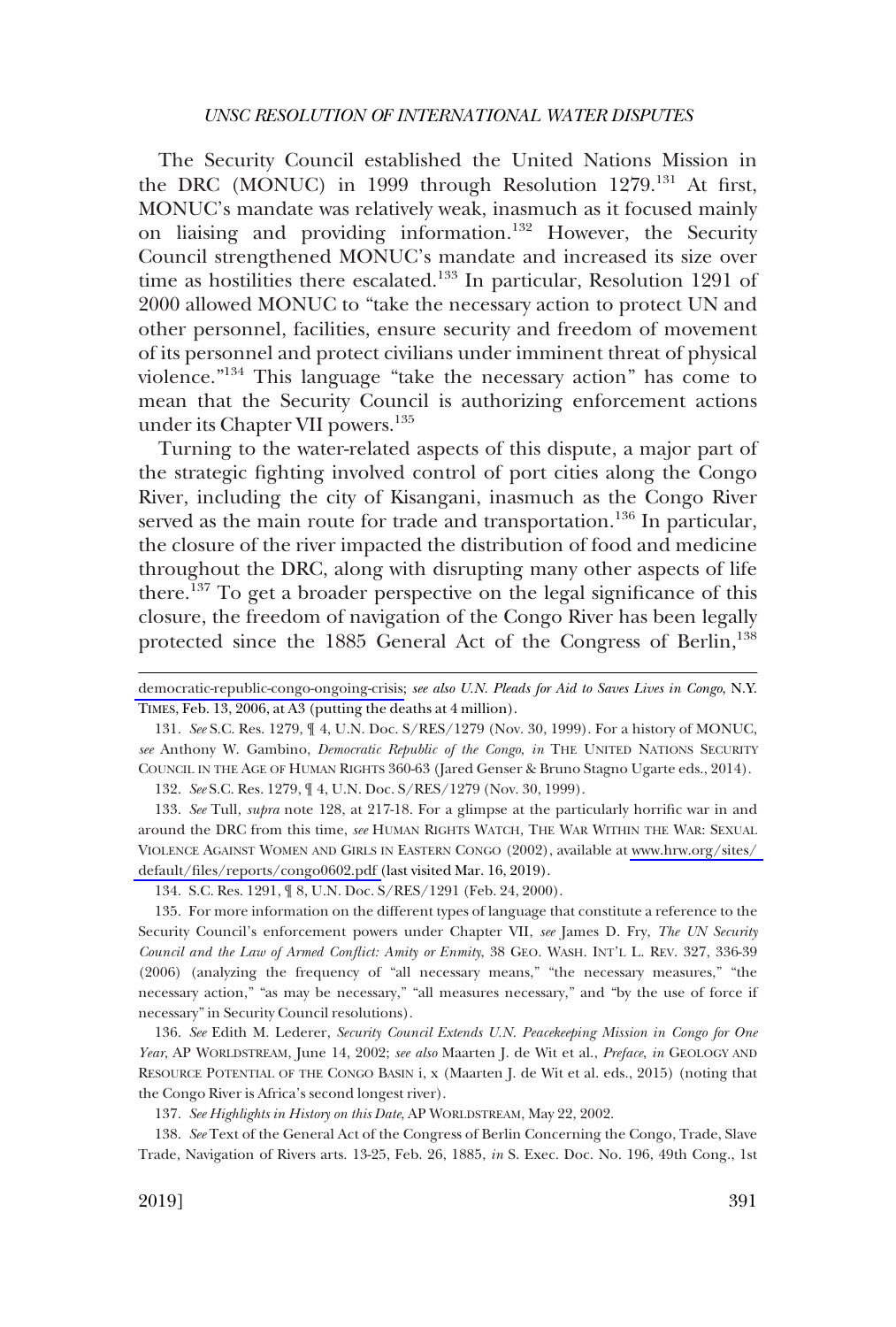<span id="page-29-0"></span>which is almost as long as the protections for the Danube River. A U.N. secretary general report on MONUC in September 2002 highlighted how MONUC needed new powers in light of the changed circumstances on the ground, including riverine units "to support the reopening of the Congo River for commercial traffic and the movement of United Nations transports, as well as to facilitate MONUC monitoring in the area south-east of Kisangani."139 In December 2002, the Security Council determined that the "situation in the Democratic Republic of the Congo continue[d] to pose a threat to international peace and security in the region" and adopted Resolution 1445 of 2002, which took note of this report and these recommendations, determined that there was a threat to international peace and security there, and "[*d*]*emand[ed]*  that all parties work to the immediate full restoration of freedom of movement on the Congo river."<sup>140</sup> The engineering firm responsible for updating river maps for the Congo River and other rivers in the DRC emphasizes that the Congo River has few barriers to free navigation, $141$ suggesting that the Security Council resolutions have had their intended impact.

# *b. Danube River*

Similar to the "demands" signal, the "decides" signal in Chapter VII resolutions of the Security Council provides binding effect on states. When it comes to international water disputes, this becomes relevant in the context of the civil war in Yugoslavia, which started in 1991 as ethnic conflict between the various groups there that eventually led to the disintegration of Yugoslavia, years of ethnic conflict, and one of the Security Council's most extensive sanctions regimes to date.<sup>142</sup>

Sess. 297. For more information on the protections for navigation from the General Act, *see*  Ludwik A. Teclaf, *Fiat or Custom: The Checkered Development of International Water Law*, 31 NAT. RESOURCES J. 45, 56-58 (1991).

<sup>139.</sup> Special Report of the Secretary-General on the United Nations Organization Mission in the Democratic Republic of the Congo, UN Doc. S/2002/1005 (Sept. 10, 2002), ¶ 48, 53.

<sup>140.</sup> S.C. Res. 1445, UN Doc. S/RES/1445 (Dec. 4, 2002), pmbl. ¶¶ 8, 13.

<sup>141.</sup> See ARTELIA GROUP, *Definition of Navigation Maps of the Rivers Congo and Kasai*, https://www. [arteliagroup.com/en/expertise/markets/water/waterways-canals-and-locks/definition-navigation](https://www.arteliagroup.com/en/expertise/markets/water/waterways-canals-and-locks/definition-navigation-maps-rivers-congo-and-kasai)[maps-rivers-congo-and-kasai](https://www.arteliagroup.com/en/expertise/markets/water/waterways-canals-and-locks/definition-navigation-maps-rivers-congo-and-kasai) (last visited Mar. 16, 2019).

<sup>142.</sup> *See generally* MISHA GLENNY, THE FALL OF YUGOSLAVIA: THE THIRD BALKAN WAR (3d ed. 1996); Aleksa Djilas, *Fear Thy Neighbor: The Breakup of Yugoslavia*, *in* NATIONALISM AND NATIONALITIES IN THE NEW EUROPE 85 (Charles A. Kupchan ed., 1995); Erik Drewniak, *The Bosphorus Case: The Balancing of Property Rights in the European Community and the Public Interest in Ending the War in Bosnia*, 20 FORDHAM INT'L L.J. 1007, 1047-61 (1997).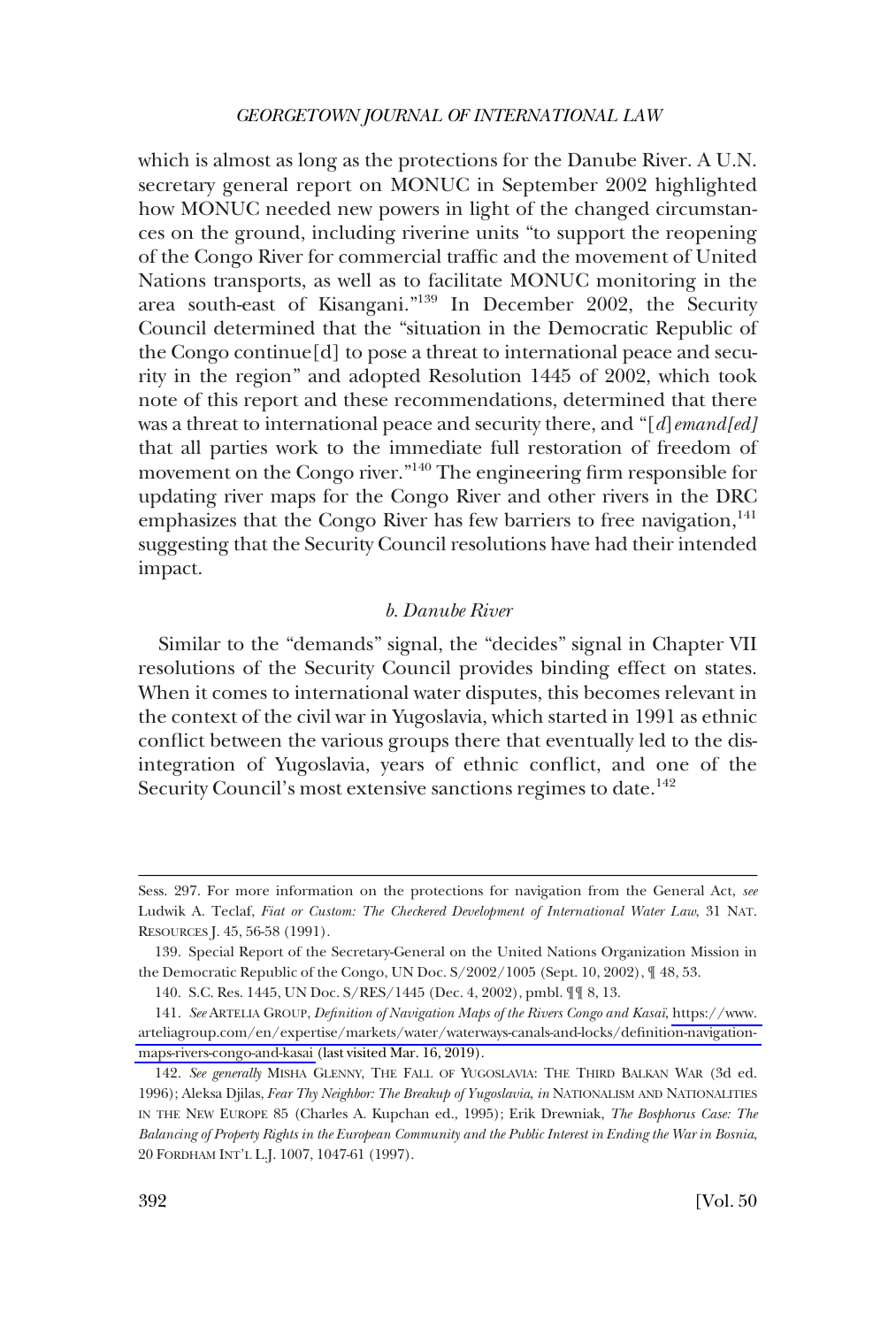The Danube River historically has been a major source of disputes in the region, although these disputes have intensified since the end of the Cold War.<sup>143</sup> As with the Congo River, much of the strategic fighting (at least early on) occurred in towns and villages along the Danube River, such as Vukovar, mainly so that the winner could control and monopolize trade and transportation along the Danube River.<sup>144</sup> During roughly the first six-months of the civil war in Yugoslavia in the 1990s, there was tremendous loss of life and destruction of property.145 As a result, the Security Council adopted Resolution 713 in 1991, in which the Security Council "[*d*]*ecide*[*d*], under Chapter VII, that all States shall, for the purposes of establishing peace and stability in Yugoslavia, immediately implement a general and complete embargo on all deliveries of weapons and military equipment to Yugoslavia."146 Resolution 724 of 1991 aimed to improve the implementation of that embargo by creating a Security Council committee to oversee that implementation, including seeking information from states about the actions they have taken to implement the embargo and recommending responses to violations, inter alia.147 However, Yugoslavian assistance was needed for the Yugoslav-Romanian projects along the Danube River relating to electricity generation and navigation, and so the Security Council had to adjust the sanctions regime.<sup>148</sup> Resolution 757 of 1992 clarified that this embargo *did not* interfere with the "trans-shipment through the Federal Republic of Yugoslavia (Serbia and Montenegro) of

<sup>143.</sup> *See* Joanne Linnerooth-Bayer & Susan Murcott, *The Danube River Basin: International Cooperation or Sustainable Development*, 36 NAT. RESOURCES J. 521, 524-34 (1996); Paul Nunn, *Trans-Boundary Water Management in Europe: Conflict and Cooperation on the Danube*, *in* THE EUROPEAN WATER ENVIRONMENT IN A PERIOD OF TRANSFORMATION 171 (John Hassan et al. eds. 1996).

<sup>144.</sup> *See Fighting Rages as Serbs, Croats Agree to Truce*, ORLANDO SENTINEL, Nov. 24, 1991, § A; T. Modibo Ocran, *How Blessed Were the UN Peacekeepers in Former Yugoslavia? The Involvement of UNPROFOR and Other UN Bodies in Humanitarian Activities and Human Rights Issues in Croatia, 1992- 1996*, 18 WIS. INT'L L.J. 193, 203-205 (2000); *see also* Mari Nakamichi, *The International Court of Justice Decision Regarding the Gabcikovo-Nagymaros Project*, 9 FORDHAM ENVTL. L.J. 377, 339-40 (1998) ("Throughout European history, the Danube River has played a vital role in the commercial and economic development of its riparian states. . . ."). *But see* Linnerooth-Bayer & Murcott, *supra* note 143, at 524, 529-30 (1996) (recognizing the Danube River area as being a center of intense fighting during the civil war in Yugoslavia; asserting that the Danube River "has not been a major international waterway . . .," although trade nevertheless was hindered during the hostilities there).

<sup>145.</sup> *See* Report of the Secretary-General Pursuant to Paragraph 3 of Security Council Resolution 713, UN Doc. S/23169 (Oct. 25, 1991) (detailing the death and destruction observed in Yugoslavia during that initial period).

<sup>146.</sup> S.C. Res. 713, U.N. Doc. S/RES/713 (Sept. 25, 1991), ¶ 6.

<sup>147.</sup> *See* S.C. Res. 724, U.N. Doc. S/RES/724 (Dec. 15, 1991), ¶ 5.

<sup>148.</sup> *See* TIGNINO, *supra* note 33, at 70.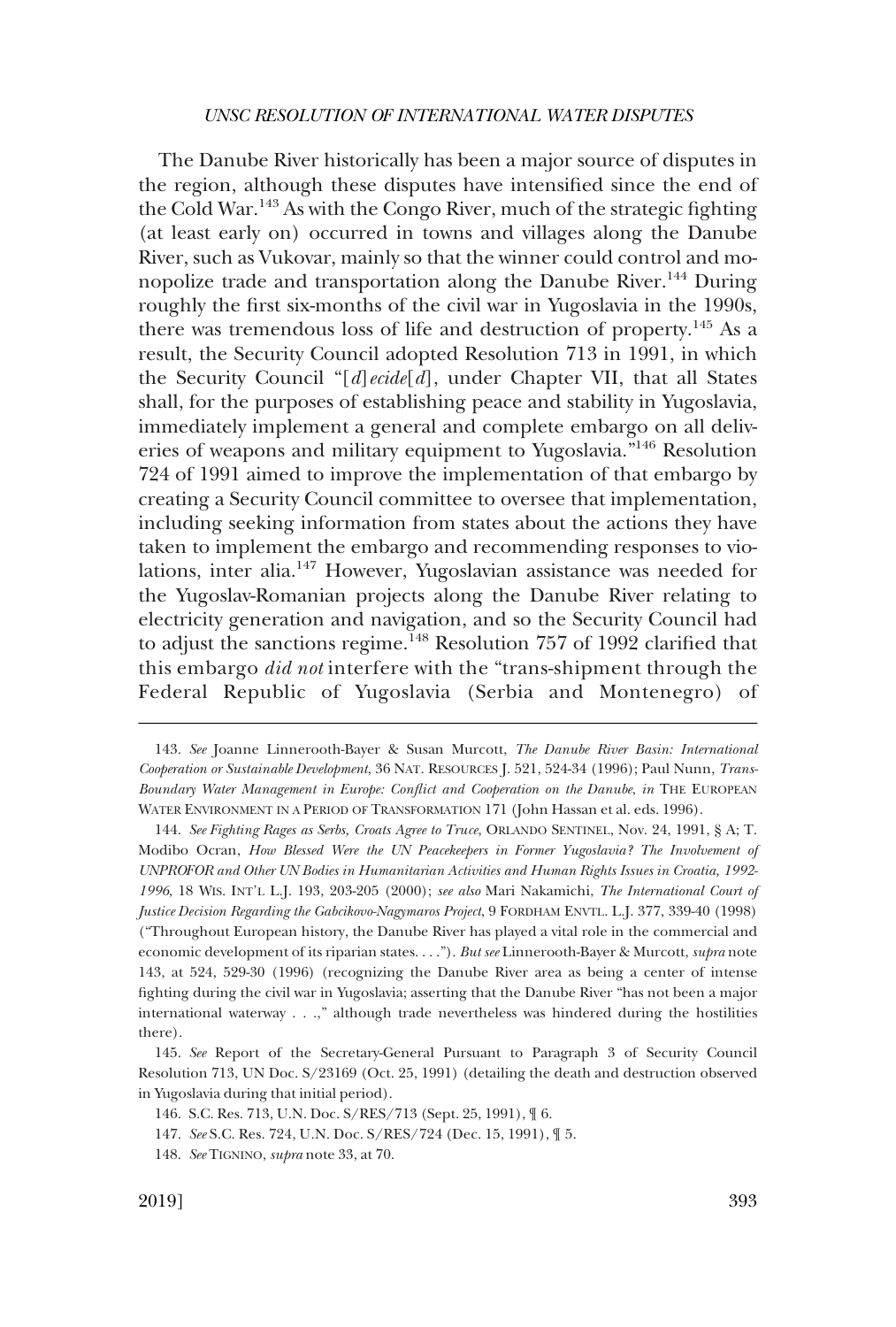commodities and products originating outside the Federal Republic of Yugoslavia (Serbia and Montenegro) and temporarily present in the territory of the Federal Republic of Yugoslavia (Serbia and Montenegro) only for the purpose of such trans-shipment."149 Recognizing "reports of continuing violations of the embargo" established by these resolutions,<sup>150</sup> the Security Council severely limited the exceptions to the embargo in Resolution 787 by deciding to prohibit under its Chapter VII powers the transshipment of a list of items to ensure no diversion of these items to the Federal Republic of Yugoslavia (Serbia and Montenegro): "crude oil, petroleum products, coal, energy-related equipment, iron, steel, other metals, chemicals, rubber, tyres, vehicles, aircraft and motors of all types unless such transshipment is specifically authorized on a case-by-case basis by the Committee established by resolution 724 (1991) under its no-objection procedure."<sup>151</sup>

Finally, Resolution 787 went on to address the issue of flag-state jurisdiction:

*Further decides*, acting under Chapter VII of the Charter of the United Nations, that any vessel in which a majority or controlling interest is held by a person or undertaking in or operating from the Federal Republic of Yugoslavia (Serbia and Montenegro) shall be considered, for the purpose of implementation of the relevant resolutions of the Security Council, a vessel of the Federal Republic of Yugoslavia (Serbia and Montenegro) regardless of the flag under which the vessel sails.<sup>152</sup>

Commentators have noted the fear among Western powers, especially the United States, that Serbia and Montenegro would use other states' flags with their vessels in an effort to circumvent Security Council

<sup>149.</sup> S.C. Res. 757, U.N. Doc. S/RES/757 (May 30, 1992), ¶ 6. *See* Sokol Braha, *The Changing Nature of U.S. Sanctions Against Yugoslavia*, 8 MSU-DCL J. INT'L L. 273, 280-83 (1999) (somewhat surprisingly singling out Resolution 757 as solidifying the coercive powers of states to effectively influence the behavior of Bosnian Serbs).

<sup>150.</sup> S.C. Res. 787, U.N. Doc. S/RES/787 (Nov. 16, 1992), pmbl. ¶¶ 11-12.

<sup>151.</sup> *Id*. ¶ 9; *see also* Drewniak, *supra* note 142, at 1050-51, 1054 (mentioning the transshipment prohibition in Resolution 787); Michael P. Scharf & Joshua L. Dorosin, *Interpreting UN Sanctions: The Rulings and Role of the Yugoslavia Sanctions Committee*, 19 BROOK. J. INT'L L. 771, 804 (1993) (same); Braha, *supra* note 149, at 281 (same).

<sup>152.</sup> S.C. Res. 787, U.N. Doc. S/RES/787 (Nov. 16, 1992), ¶ 10. *See* Braha, *supra* note 149, at 281 (mentioning this language from Resolution 787); Scharf & Dorosin, *supra* note 151, at 801-02 (1993) (same); Drewniak, *supra* note 142, at 1054-55.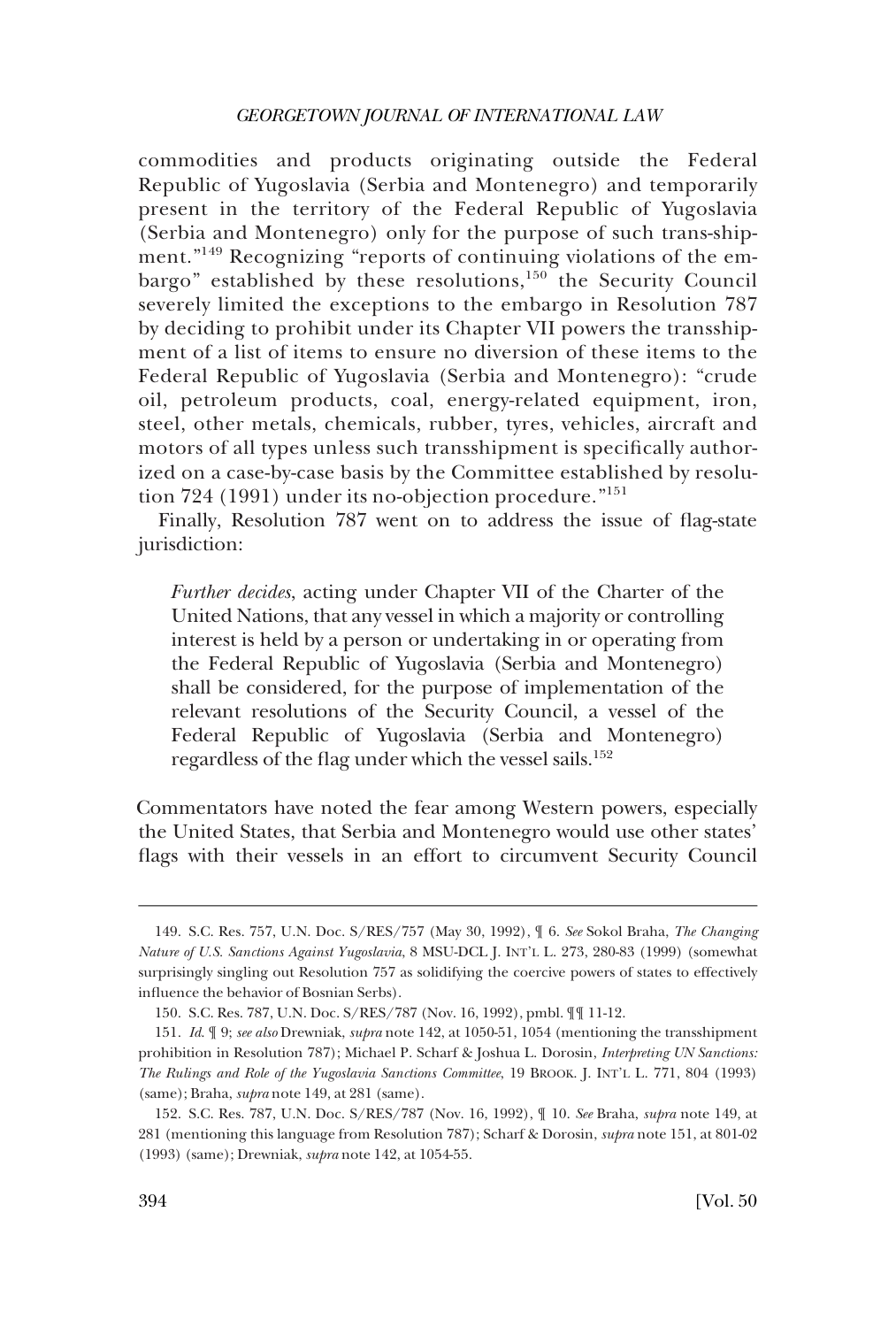sanctions.<sup>153</sup> This provision of Resolution 787 undoubtedly was designed to stop that from happening. However, as explained in Section  $IV(A)(1)$  above, the Barcelona Statute does not require states to fly their flag over a vessel that they own, with the inference being that they can fly whatever flag they want over their vessels due to sovereignty considerations. In other words, the Security Council ought not to have interfered in shipping along the Danube River during the Yugoslav War of the 1990s, according to international water law. The Security Council's emphasis on its Chapter VII binding powers in Resolution 787 especially stands out here, almost as if it were acutely aware of overriding accepted standards of international water law.

As with the Congo River discussed in the previous section, all of the measures within these Security Council resolutions still did not have their intended effect as the destruction continued and even intensified, with the Serbian side being singled out for their actions.<sup>154</sup> As a result, this embargo was expanded in 1993 through Resolution 820, in which the Security Council emphasized the embargo in relation to river-based trade when it "[*d*]*ecide*[*d*] to prohibit the transport of all commodities and products across the land borders or to or from the ports of the Federal Republic of Yugoslavia (Serbia and Montenegro)," with the provision of a few exceptions relating to "medical supplies and foodstuffs," "other essential humanitarian supplies," and "transshipments" only with approval of the Security Council committee established under Resolution 724.155

The Security Council reduced the sanctions with its Resolution 942 in relation to everyone but Bosnian Serbs.<sup>156</sup> Moreover, Resolution 942 strengthened the blockage of Bosnian Serbian ports by "[*d*]*ecid*[*ing*] to prohibit all commercial riverine traffic from entering ports of those areas of the Republic of Bosnia and Herzegovina under the control of Bosnian Serb forces except when authorized on a case-by-case basis by the Committee established by resolution 724 (1991), or by the

<sup>153.</sup> *See* Hungdah Chiu & Sun Yun Chang, *Contemporary Practice and Judicial Decisions of the Republic of China Relating to International Law, 1992-1993*, 12 CHINESE (TAIWAN) Y.B. INT'L L. & AFF. 213, 220 (1994); Braha, *supra* note 149, at 281.

<sup>154.</sup> S.C. Res. 820, U.N. Doc. S/RES/820 (Apr. 17, 1993), ¶¶ 3 & 5.

<sup>155.</sup> *Id*. ¶¶ 15, 16, 22. *See* Drewniak, *supra* note 142, at 1050 , 1054-56, 1069-71, 1079-80 (discussing the strengthening of the prohibition of transshipment in Resolution 820, especially in the context of the Bosphorus case of the European Court of Justice that resulted from it); Scharf & Dorosin, *supra* note 151, 807, 809 (discussing Resolution 820, although focusing on the provisions not relating to transshipment and the role of the Sanctions Committee in implementing this resolution); Braha, *supra* note 149, at 281-82.

<sup>156.</sup> S.C. Res. 942, U.N. Doc. S/RES/942 (Sept. 23, 1993), ¶¶ 1-3, pt. B intro., ¶ 8.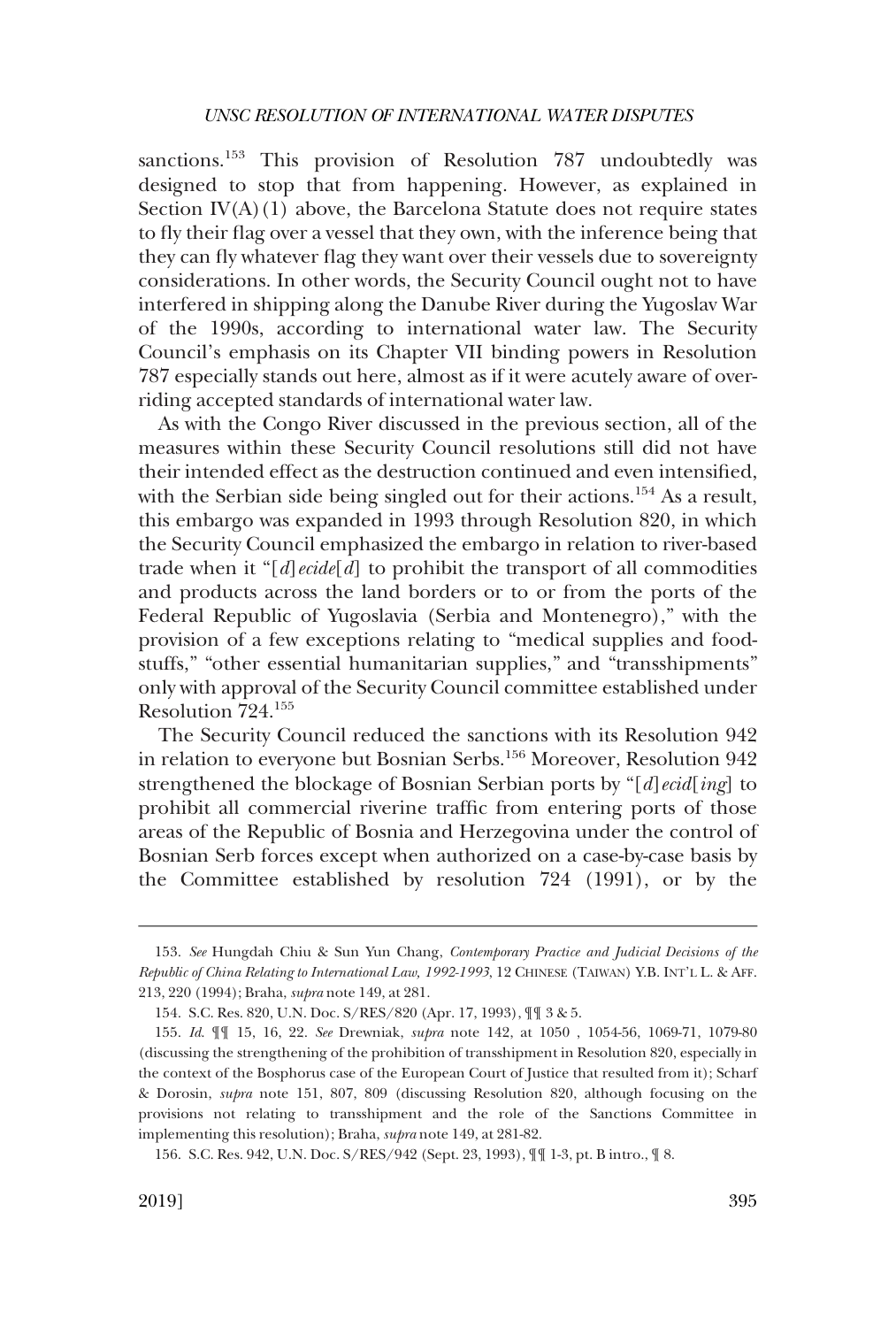Government of the Republic of Bosnia and Herzegovina for its territory, or in case of force majeure."157 The following paragraph of Resolution 942 required states to make "all shipments of commodities and products" into Bosnia Serb areas to be "properly manifested and either be physically inspected by the Sanctions Assistance Missions or the competent national authorities at loading to verify and seal their contents or be laden in a manner which permits adequate physical verification of the contents."158 All sanctions eventually were terminated with Resolution 1074 in 1996.<sup>159</sup>

This "decides" language in the above resolutions, combined with the fact that the Security Council expressly adopted this part of the resolution under Chapter VII,<sup>160</sup> created binding obligations that actually undermined the general freedom of navigation protected under international water law, as outlined in Section  $IV(A)(1)$  above. Moreover, this resolution directly undermines the Belgrade Convention Regarding Navigation on the Danube of 1948, which guarantees that "[n]avigation on the Danube shall be free and open for the nationals, vessels of commerce and goods of all States, on a footing of equality in regard to port and navigation charges and conditions for merchant shipping."161 The freedom of navigation on the Danube River enjoys some of the lengthiest protection offered in international law, dating back to the 1857 Act for the Navigation of the Danube between Austria, Bavaria, Turkey, and Wurtemberg.162 While the Security Council was morally and legally justified in imposing these obligations that vary from international water law concerning navigation, it nevertheless must be recognized that the Security Council interfered with the regular operation of international water law in these instances, and in the case of Yugoslavia undoing nearly 140 years of virtually constant legal protection of the freedom of navigation on the Danube River.

<sup>157.</sup> *Id*. ¶ 15. *See also* Braha, *supra* note 149, at 282 (discussing these resolutions).

<sup>158.</sup> S.C. Res. 942, U.N. Doc. S/RES/942 (Sept. 23, 1993), ¶ 16.

<sup>159.</sup> *See* S.C. Res. 1074, U.N. Doc. S/RES/1074 (Oct. 1, 1996), ¶ 2.

<sup>160.</sup> S.C. Res. 820, U.N. Doc. S/RES/820 (Apr. 17, 1993), pmbl. ¶ B ("Determined to strengthen the implementation of the measures imposed by its earlier relevant resolutions, Acting under Chapter VII of the Charter of the United Nations").

<sup>161.</sup> Convention Regarding the Regime of Navigation on the Danube art. 1, Aug. 18, 1948, 33 U.N.T.S. 181.

<sup>162.</sup> *See* Act for the Navigation of the Danube between Austria, Bavaria, Turkey, and Wurtemberg, Nov. 7, 1857, 117 Parry's T.S. 471. For a history of the protection of the freedom of navigation on the Danube River, *see* Aaron Schwabach, *Diverting the Danube: The Gabcikovo-Nagymaros Dispute and International Freshwater Law*, 14 BERKELEY J. INT'L L. 290, 313-22 (1996); Teclaf, *supra* note 138, at 51-56.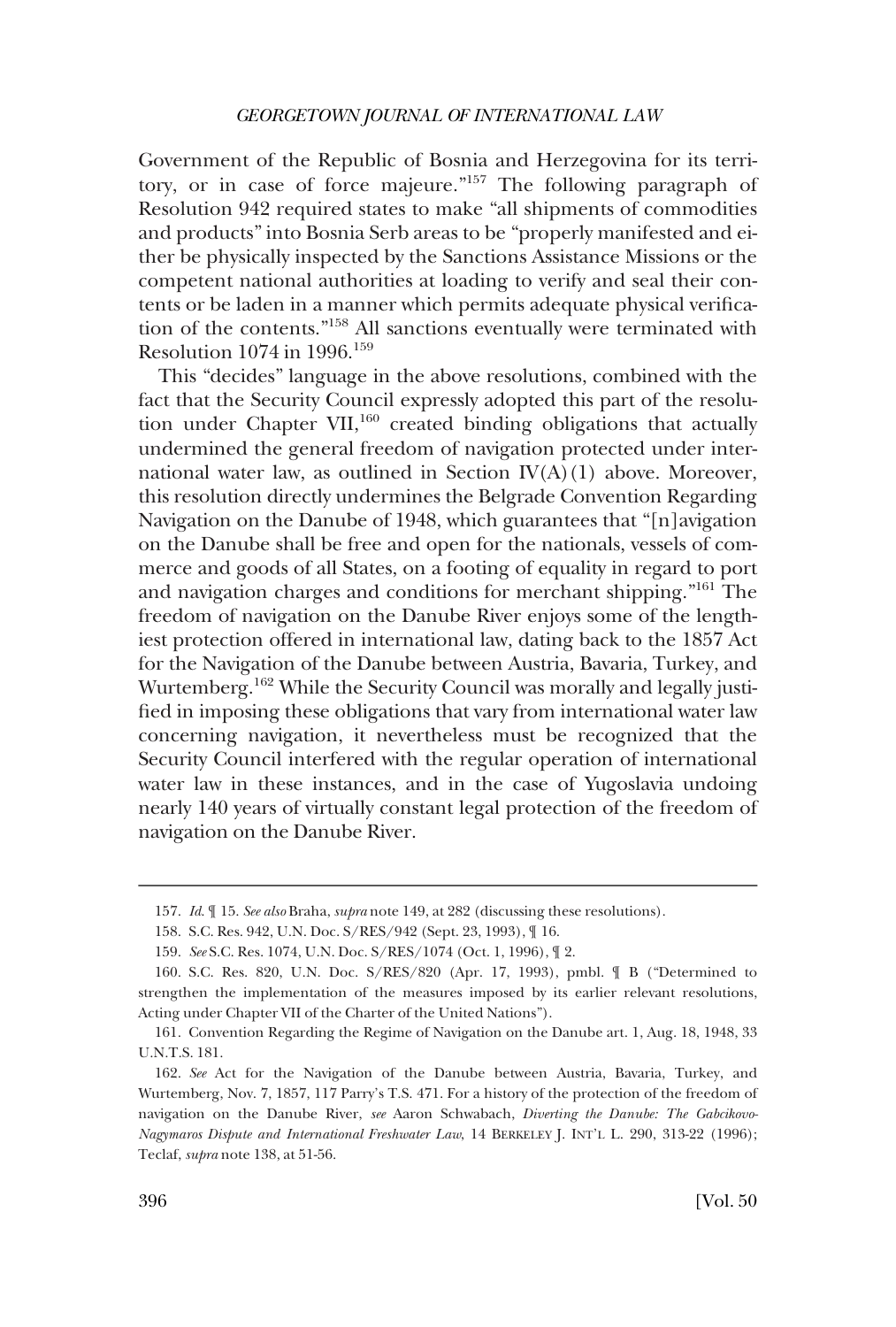Mixed in with these obligations from "decides" and "demands" in the Yugoslavia context were obligations from "calls upon" provisions. In addition to the provisions prohibiting all transport of commodities and products into and out of Yugoslavia, as well as all commercial maritime traffic,<sup>163</sup> the Security Council created in Resolution 820 duties on riparian states by "call[ing] upon [them] to ensure that adequate monitoring is provided to all cabotage traffic involving points that are situated between Vidin/Calafat and Mohacs."164 These are cities situated along the Danube River in Bulgaria, Romania and Hungary, respectively, with the points of the Danube River in between being in the former Yugoslavia. "Cabotage" means transportation of goods or people between places within one country.165 Resolution 820 went on to highlight the binding effect of these provisions by "[*r*]*emind*[*ing*] States of the importance of strict enforcement of measures imposed under Chapter VII, and calls upon them to bring proceedings against persons and entities violating the measures imposed by . . . the present resolution and to impose appropriate penalties."166 In other words, the binding effect of these provisions was emphasized by this provision expressly reminding states of "the importance of strict enforcement measures under Chapter VII," under which this resolution was adopted, and it also reminded them by requiring states to prosecute and penalize offenders. Such monitoring of cabotage traffic along the Danube interfered with Yugoslavia's freedom of navigation along the Danube, as well as the freedom of Bulgaria, Romania, and Hungary not to have to monitor the activities of neighbors along the Danube River, which is a corollary to the freedom of navigation.<sup>167</sup>

In concluding this section, it is important to note that the Security Council also conceivably was regulating freedom-of-navigation activities

164. *Id*. ¶ 16.

<sup>163.</sup> *See* S.C. Res. 820, U.N. Doc. S/RES/820 (Apr. 17, 1993), ¶¶ 22 & 28 ("Decides to prohibit all commercial maritime traffic from entering the territorial sea of the Federal Republic of Yugoslavia (Serbia and Montenegro) except when authorized on a case-by-case basis by the Committee established by resolution 724 (1991) or in case of force majeure").

<sup>165.</sup> *See Cabotage*, BLACK'S LAW DICTIONARY 243 (10th ed. 2014).

<sup>166.</sup> S.C. Res. 820, U.N. Doc. S/RES/820 (Apr. 17, 1993), ¶ 19.

<sup>167.</sup> Convention Regarding the Regime of Navigation on the Danube art. 3, Aug. 18, 1948, 33 U.N.T.S. 181 (establishing that state parties to the Belgrade Convention only have an obligation "to undertake to maintain their sections of the Danube in a navigable condition . . . and to carry out the works necessary for the maintenance and improvement of navigation conditions . . ."). However, none of this requires monitoring of neighbors, only monitoring of the riparian state's section of the Danube.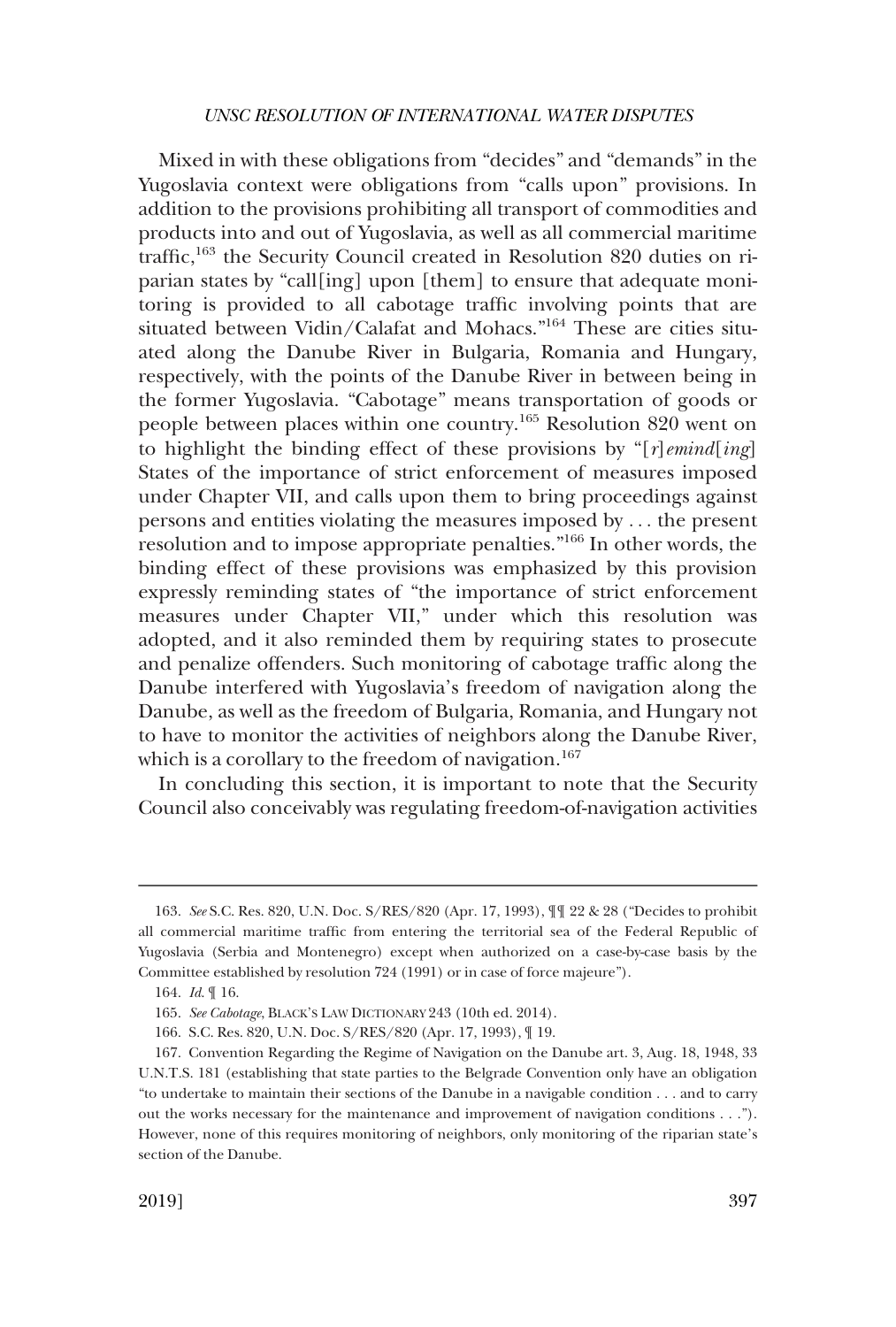<span id="page-35-0"></span>along international rivers when it halted maritime shipping through various sanctions regimes, including:

- � the Artibonite River between Haiti and the Dominican Republic when creating an embargo on Haiti under Chapter VII to "halt inward maritime shipping as necessary in order to inspect and verify their cargoes and destinations;"<sup>168</sup>
- $\cdot$  the Kolenté and Moa Rivers between Sierra Leone and Guinea and the Mano River between Sierra Leone and Liberia when imposing an embargo on Sierra Leone under Chapter VII "by halting inward maritime shipping in order to inspect and verify their cargoes and destinations;"169 and
- � the Tumen and Yalu Rivers between North Korea and the People's Republic of China when the Security Council imposed a Chapter VII embargo on North Korea.<sup>170</sup>

All of these embargoes conceivably interfered with the freedom of riparian states to navigate international watercourses including rivers. However, they are not the focus of this section inasmuch as they do not expressly involve navigational uses protected under international water law.

This section has highlighted the two main instances where the Security Council has interfered with international water law when trying to resolve navigational disputes that threatened international peace and security. The next section shifts the focus to such interference with non-navigational disputes.

# B. *Non-Navigational Disputes*

Not all international water disputes center around navigational issues. This section focuses on the six instances where the Security Council has attempted to resolve non-navigational international water disputes using its Chapter VII powers. Not surprisingly, all of them have arisen only after the commencement of broader hostilities between two states. These disputes take the form of one side of a dispute denying the other side its regular supply of water or denying individuals on the

<sup>168.</sup> S.C. Res. 875, U.N. Doc. S/RES/875 (Oct. 17, 1993), pmbl. ¶¶ 7-8, ¶ 1; S.C. Res. 917, U.N. Doc. S/RES/917 (May 6, 1994), preamb. ¶ 14 & ¶ 9.

<sup>169.</sup> S.C. Res. 1132, U.N. Doc. S/RES/1132 (Oct. 8, 1997), pmbl. ¶ 10, ¶ 8.

<sup>170.</sup> S.C. Res. 2270, U.N. Doc. S/RES/2270 (Mar. 2, 2016), pmbl. ¶ 11-12, ¶ 18. This is to say nothing about blanket embargoes on states, which presumably include transshipment and other types of international shipping within the target states.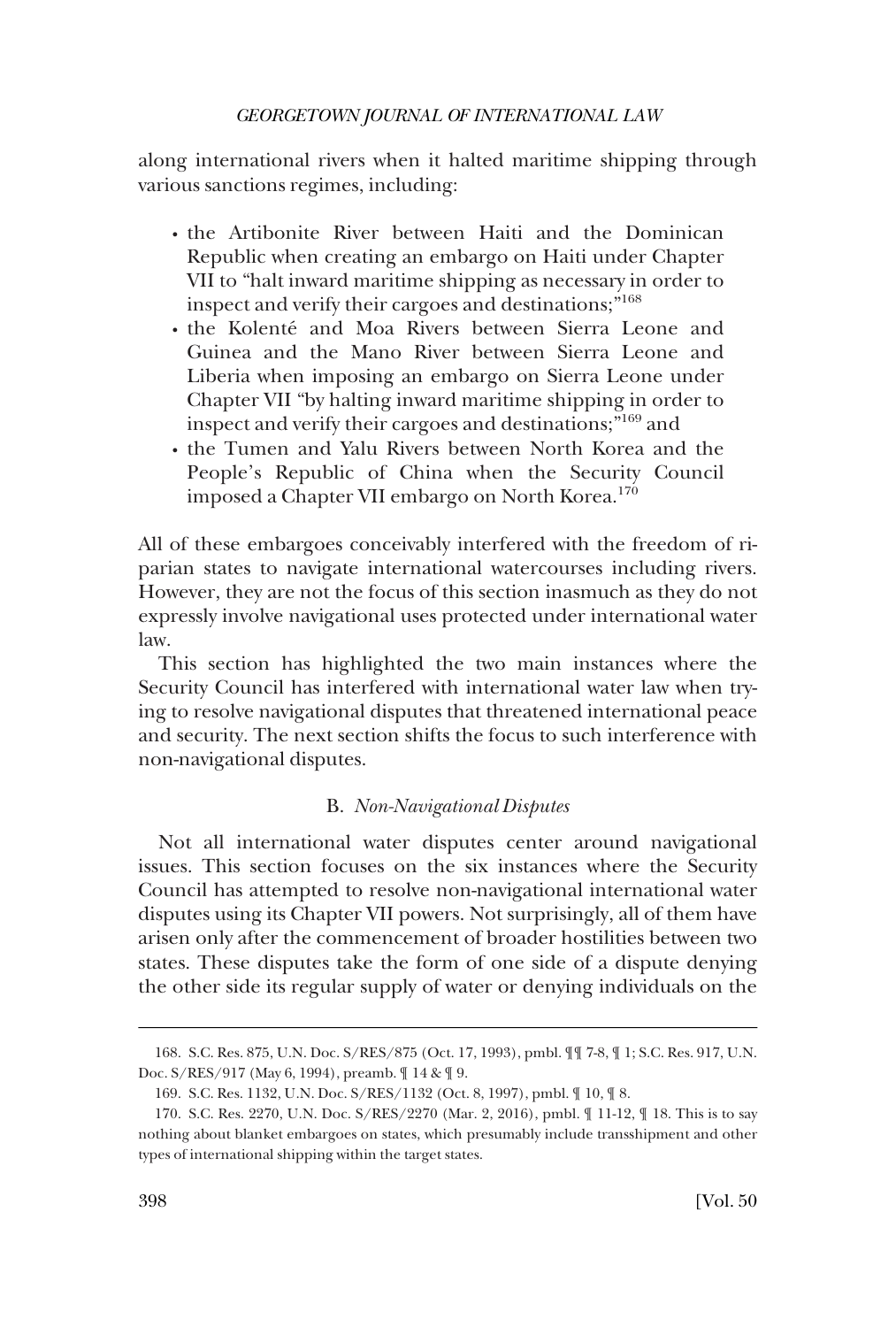other side the water they are entitled to under humanitarian considerations. The Helsinki Rules on the Uses of the Waters of International Rivers of 1966 (1966 Helsinki Rules) in article IV expressly state, "A use or category of uses is not entitled to any inherent preference over any other use or category of uses."171 However, there occasionally are humanitarian situations where the availability of drinking water must take top priority, and the Security Council has emphasized this point in disputes in at least six different locations.<sup>172</sup>

In addition to the provisions emphasized in the following subsection, this emphasis on humanitarian considerations is supported by article 26(3) of the 1929 Geneva Convention that requires the provision of water to prisoners.173 Likewise, article 20 of the Third Geneva Convention of 1949 requires that prisoners of war have "sufficient food and potable water, and with the necessary clothing and medical attention,"174 with article 89 of the Fourth Convention requiring similar provisions for civilians.<sup>175</sup> For example, article 89 $(3)$  of the Fourth Geneva Convention states, "Sufficient drinking water shall be supplied to internees."176 Article 127(2) requires the detaining power to provide internees with sufficient water "to maintain them in good health" during their transfers.177 As the International Committee of the Red Cross' (ICRC) Commentary on the Fourth Geneva Convention indicates, this obligation to provide water is "a most important one, particularly in desert areas,"<sup>178</sup> which is particularly relevant to the Yemeni context below, even though that situation arguably does not involve internees. No other provisions of the Fourth Geneva Convention expressly refer to drinking water. The ICRC, nevertheless, includes drinking water as part of its "assistance approach" to international humanitarian law (IHL) under the umbrella of "assisting victims of armed conflict and other situations of violence:"

<sup>171.</sup> *Helsinki Rules*, *supra* note 42, art. 4.

<sup>172.</sup> *See id*.

<sup>173.</sup> *See* Convention Relative to the Treatment of Prisoners of War art. 26(3), July 27, 1929, 118 L.N.T.S. 343.

<sup>174.</sup> Geneva Convention (III) Relative to the Treatment of Prisoners of War art. 20, Aug. 12, 1949, 75 U.N.T.S. 135.

<sup>175.</sup> *Id*. art. 89.

<sup>176.</sup> Geneva Convention (IV) Relative to the Protection of Civilian Persons in Time of War art. 89(3), Aug. 12, 1949, 75 U.N.T.S. 287.

<sup>177.</sup> *Id*. art. 127(2).

<sup>178.</sup> COMMENTARY OF THE IV GENEVA CONVENTION RELATIVE TO THE PROTECTION OF CIVILIAN PERSONS IN TIME OF WAR 394 (Jean S. Pictet ed., 1958).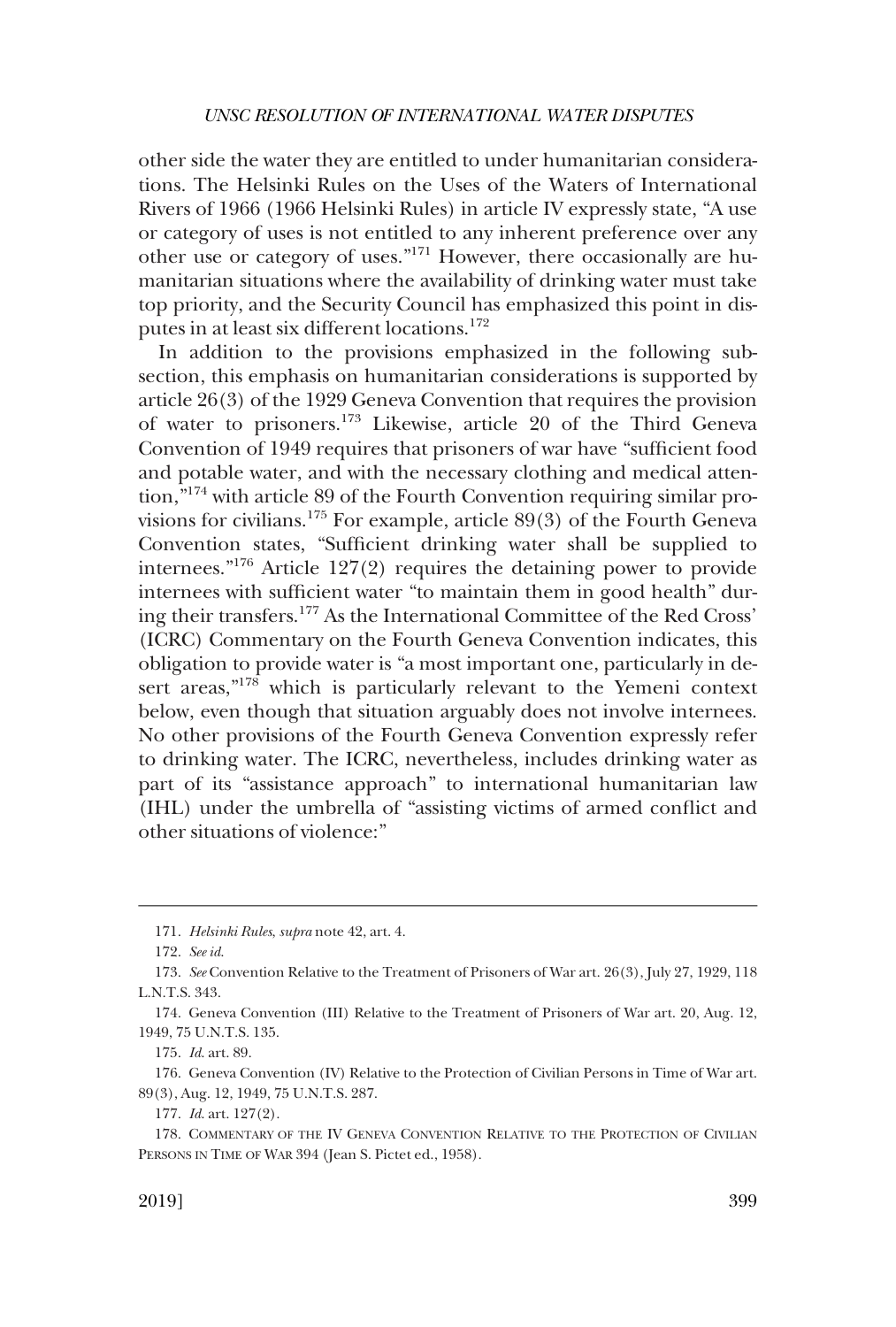- The aim of assistance is to preserve life and/or restore the dignity of individuals of communities adversely affected by armed conflict or other situations of violence.
- � Assistance activities principally address the consequences of violations of international humanitarian law and other relevant bodies of law. They may also tackle the causes and circumstances of these violations by reducing exposure to risk.
- � Assistance covers the unmet essential needs of individuals and/or communities as determined by the social and cultural environment. These needs vary, but responses mainly address issues relating to health, water, sanitation, shelter and economic security by providing goods and services, supporting existing facilities and services and encouraging the authorities and others to assume their responsibilities.<sup>179</sup>

Outside of this "assistance approach," the ICRC frames the protection of water solely as being a civilian object that is needed for survival.<sup>180</sup> However, unlike many other IHL protections, the ICRC does not cite an exact article of IHL as support. This presumably is because no IHL provision expressly relates to water supplies of civilians outside of the internee context. The ICRC says that "[a]ttacks against civilian objects and, in particular, against objects that are indispensable for the survival of the civilian population are war crimes."<sup>181</sup> However, article  $8(2)(b)$ (xxv) of the Rome Statute of the International Criminal Court lists the following as a war crime in connection with objects indispensable to survival: "Intentionally using starvation of civilians as a method of warfare by depriving them of objects indispensable to their survival, including willfully impeding relief supplies as provided for under the Geneva Conventions."182 Somewhat surprisingly, the commentaries on this provision of the Rome Statute do not list water among the types of

<sup>179.</sup> *The ICRC: Its Mission and Work*, INTERNATIONAL COMMITTEE OF THE RED CROSS 15 (2009).

<sup>180.</sup> Jean-Marie Henckaerts, What IHL Says About Water, INTERNATIONAL COMMITTEE OF THE RED CROSS (Mar. 22, 2007), [www.icrc.org/eng/resources/documents/interview/water-ihl](http://www.icrc.org/eng/resources/documents/interview/water-ihl-interview-220307.htm)[interview-220307.htm.](http://www.icrc.org/eng/resources/documents/interview/water-ihl-interview-220307.htm)

<sup>181.</sup> *Id*.

<sup>182.</sup> Rome Statute of the International Criminal Court art. 8(2)(b)(xxv), July 17, 1998, 2187 U.N.T.S. 90.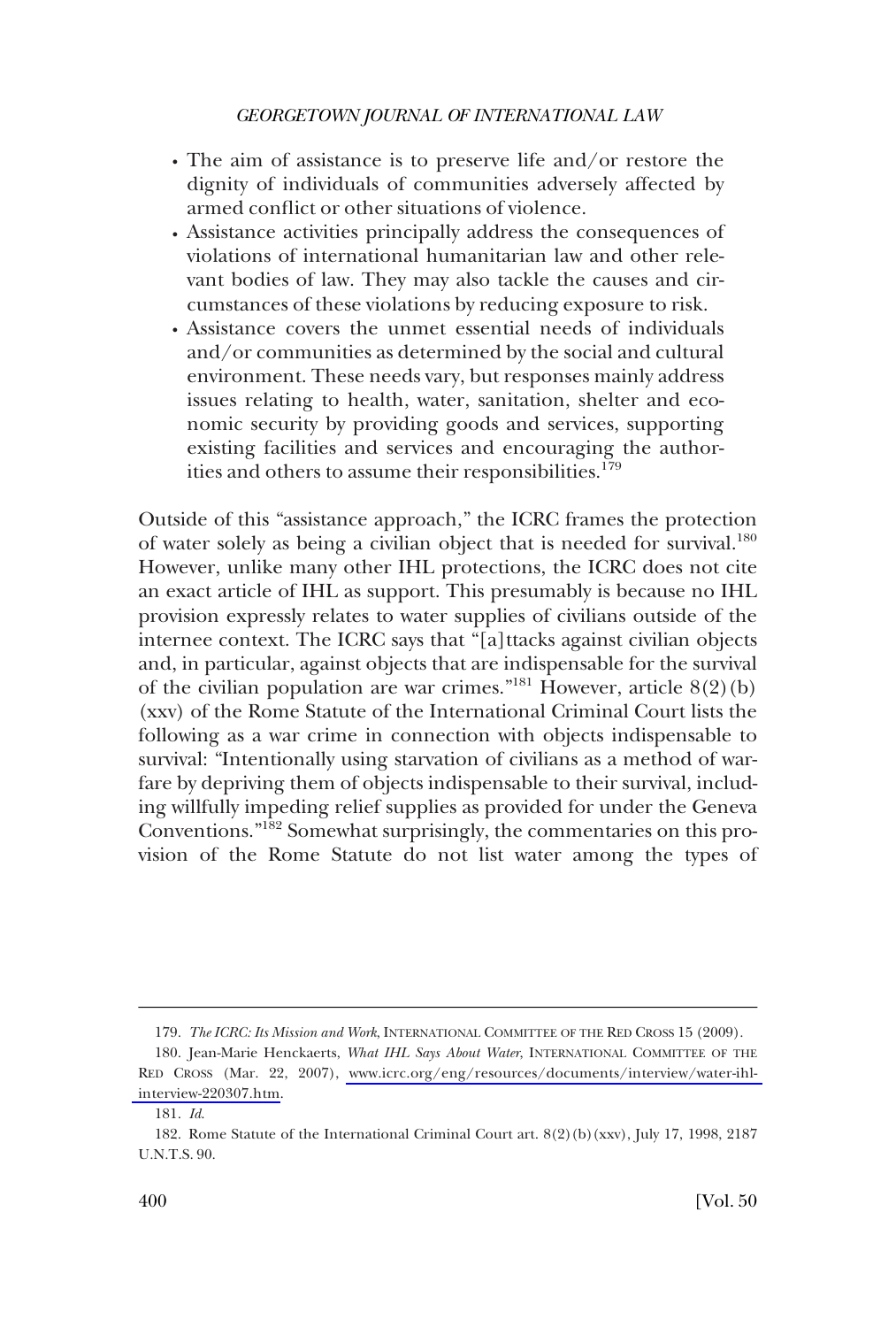<span id="page-38-0"></span>indispensable objects for survival.<sup>183</sup> Therefore, there is little in terms of tangible sources that supports the ICRC's interpretation.

While treaties in the realm of human rights do not expressly provide for a right to water, there is such an emerging right under the International Covenant on Economic, Social and Cultural Rights as articulated in General Comment Number 15 and in General Assembly Resolution 64/292 of 2010 where the General Assembly recognized the human right to water and sanitation.<sup>184</sup> While all references in Security Council resolutions to humanitarian assistance and rights under international humanitarian law presumably will include the right to water, this section focuses only on those resolutions that expressly mention water and only on resolutions that the Security Council adopted under Chapter VII that responded to attacks on water and water-related items in close temporal proximity to each other. Before proceeding with that analysis, however, the following sub-section sets out and analyzes the relevant aspects of international water law in order to understand how the Security Council's measures vary from these norms.

1. Priorities with Non-Navigational Uses in Light of Humanitarian Needs

The section above on the freedom of navigation discussed how the freedom-of-navigation principle continues in times of armed conflict in accordance with article 15 of the Barcelona Statute. The International Law Association has argued that the freedom of navigation does not take priority in times of armed conflict and that there ought to be a derogation of this right as well as a facilitation of navigation for humanitarian purposes.185 This is supported by the practice of the Security

<sup>183.</sup> *Article 8*, COMMENTARY ON THE LAW OF THE INTERNATIONAL CRIMINAL COURT 104 (Mark Klamberg ed., 2017) (citing, *inter alia*, Michael Cottier, *Article 8*, *in* COMMENTARY ON THE ROME STATUTE OF THE INTERNATIONAL CRIMINAL COURT 458 (Otto Triffterer ed., 2d ed., 2008)); GERHARD WERLE, PRINCIPLES OF INTERNATIONAL CRIMINAL LAW 362-65 (2005) (including in "starvation" such "non-food objects" as "medicines, blankets or clothing").

<sup>184.</sup> *See generally* G.A. Res. 64/292, U.N. GAOR, U.N. Doc. A/RES/64/292 (Aug. 3, 2010); Committee on Economic, Social & Cultural Rights, General Comment No. 15, UN Doc. E/C.12/ 2002/11 (Jan. 20, 2003). For more information on the emerging right to water, *see* Jootaek Lee & Maraya Best, *Attempting to Define the Human Right to Water with an Annotated Bibliography*  $\mathcal{F}$ *Recommendations for Practitioners*, 30 GEO. ENVTL. L. REV. 75 (2017); Takele Soboka Bulto, *The Emergence of the Human Right to Water in International Human Rights Law: Invention or Discovery?* 12 MELB. J. INT'L L. 290 (2011); Stephen C. McCaffrey, *A Human Right to Water: Domestic and International Implications*, 5 GEO. INT'L ENVTL. L. REV. 1 (1992).

<sup>185.</sup> *Helsinki Rules Report*, *supra* note 96, at 500 ("Certainly, the freedom of navigation reflected in Articles XIII, XIV and XVII of this Chapter does not prevail when the riparian State and the State, whether or not a co-riparian, whose vessels seeks to navigate the international river or lake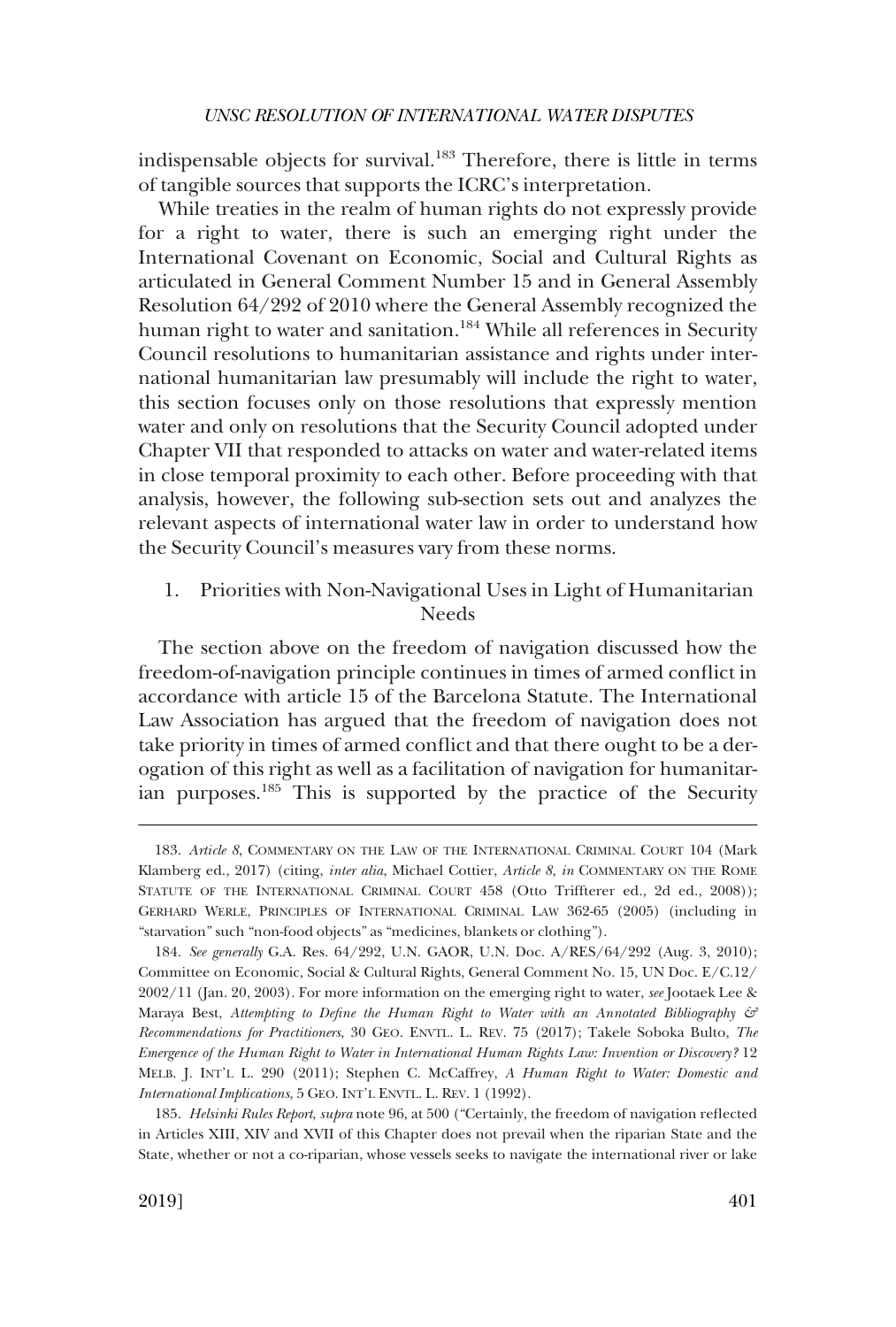Council, which uses its authority under article 39 of the U.N. Charter to determine acts of aggression and breaches of the peace and thereby ensure the safe passage of goods and persons under articles 40 and 41 of the U.N. Charter. The implementation of these rules relating to the safe passage of goods and persons are *lex ferenda*. 186 However, there is an emerging interpretation of the Convention on the Law of Non-Navigational Uses of International Watercourses ("1997 Watercourses Convention") that prioritizes uses for humanitarian purposes.

The 1997 Watercourses Convention is the main convention that governs the non-navigational uses of international watercourses. The 1997 Watercourses Convention does not generally prioritize nonnavigational uses. Article 10(1) of the 1997 Watercourses Convention states, "In the absence of agreement or custom to the contrary, no use of an international watercourse enjoys inherent priority over other uses."<sup>187</sup> However, there is an exception to the rule. Article  $10(2)$  of the 1997 Watercourses Convention provides, "In the event of a conflict between uses of an international watercourse, it shall be resolved with reference to articles 5 to 7, with special regard being given to the requirements of vital human needs."188 The text provides that where there is a conflict between non-navigational uses (say state X's building of dams clashes with state Y's fishing rights), the humanitarian purposes receive the priority. The phrase "special regard . . . to vital human needs" is the most relevant part of the 1997 Watercourses Convention Article 10(2) to the analysis here.

Commentators interpret this language in different ways. Gudmundur Eiriksson interprets it as limiting the navigation right in light of changing human needs.<sup>189</sup> Further interpretations relate to special humanitarian

are engaged in war or armed conflict with one another. Although naval vessels are subject to denial of passage, any restriction upon the passage of purely commercial vessels should be limited to situations where the passage would be detrimental to the military effort of the riparian State. On the other hand, where humanitarian interests are involved, effort should be made to permit navigation by non- military vessels where the situation permits.").

<sup>186.</sup> *See* Repertory of Practice of United Nations Organs for each of Article 39, 40, 41 and 42 in the corresponding Repertory of Practice, Article 39, Supplement Nos. 7-9 (1985-1999), Volume III; Repertory of Practice, Article 40, Supplement Nos. 7-9 (1985-1999), Volume III; Repertory of Practice, Article 41, Supplement Nos. 7-9 (1985-1999), Volume III; Repertory of Practice, Article 42, Supplement Nos. 7-9 (1985-1999), Volume III; *see also* Repertory of Practice, Articles 39-42, Supplement No. 10 (2000-2009).

<sup>187.</sup> Convention on the Law of the Non-Navigational Uses of International Watercourses art. 10(1), May 21, 1997, 36 I.L.M. 700 (1997) [hereinafter Watercourses Convention].

<sup>188.</sup> *Id*. art. 10(2).

<sup>189.</sup> *See* Gudmundur Eiriksson, *The Work of the International Law Commission at Its 43rd Session*  Part Three, 61 NORDIC J. INT'L L. 319, 324 (1992).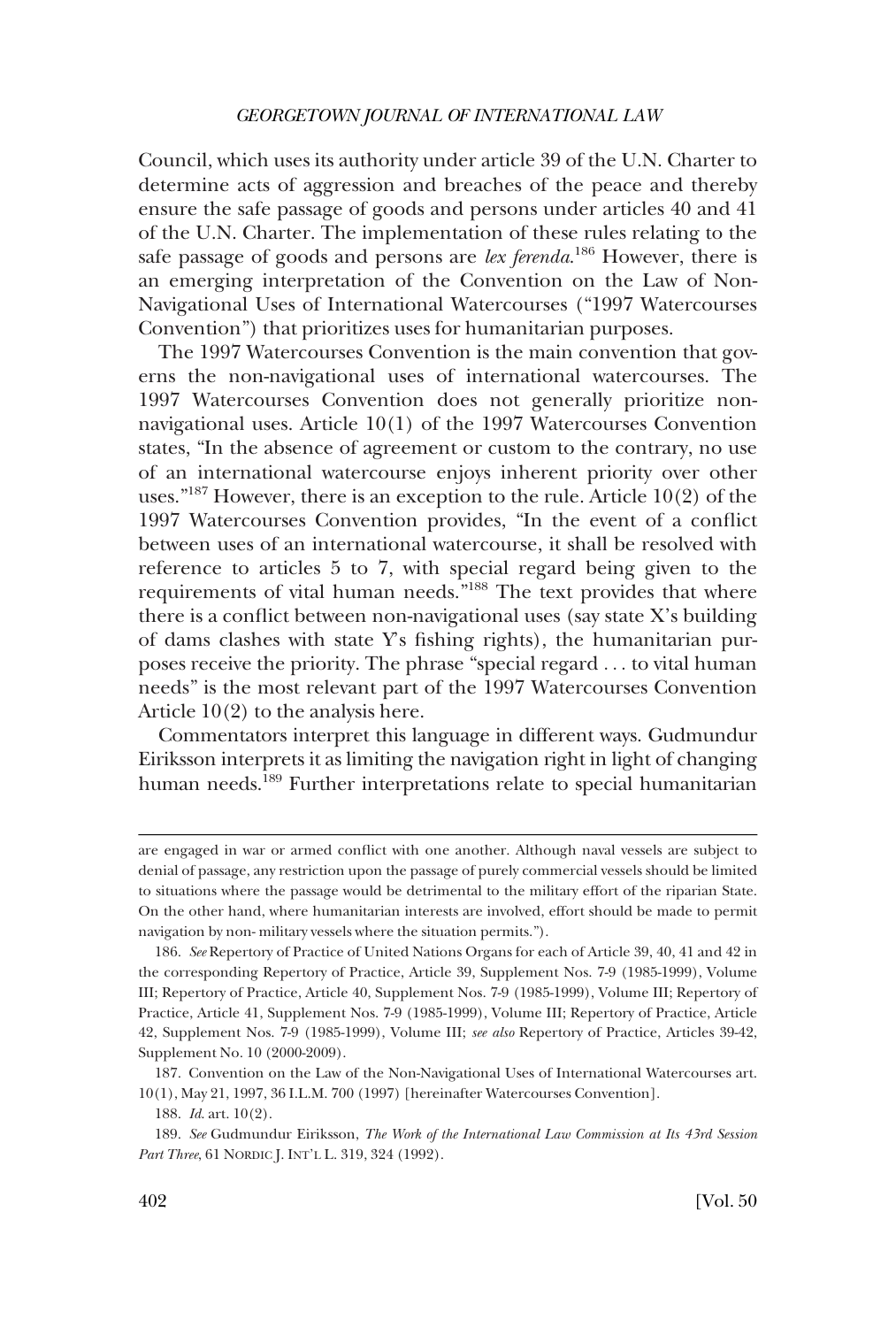needs in times of armed conflict. Elizabeth Burleson relies on this language in the context of a water dispute in Israel involving the Palestinian Occupied Territories, with a human right to water being inferred from this provision, notwithstanding any derogations from human rights treaties *stricto sensu* due to armed conflict.<sup>190</sup> Mara Tignino interprets this language to mean that water resources must be protected under international humanitarian law because water is necessary for civilians to survive<sup>191</sup>

The interpretations of Burleson and Tignino are further supported by article 29 of the 1997 Watercourses Convention, which provides for protection of international watercourses for the safeguarding of humanitarian purposes:

International watercourses and related installations, facilities and other works shall enjoy the protection accorded by the principles and rules of international law applicable in international and non-international armed conflict and shall not be used in violation of those principles and rules.<sup>192</sup>

Article 29 explicitly refers to the law of armed conflict as applying to international watercourses as well as to installations or facilitations of international watercourses that must be protected thereunder.<sup>193</sup>

In contrast to the Barcelona Statute, which does not prioritize uses of a waterway for humanitarian purposes in times of armed conflict, the 1997 Watercourses Convention does have an explicit provision in article  $10(2)$  that prioritizes uses of an international waterway for the interests of "vital human needs." Interpretations of article 10(2) by Burleson and Tignino argue that human rights and humanitarian protection are implicit in the term "vital human needs." Assuming such interpretations are accurate, such an explicit provision that prioritizes uses of international waterways for humanitarian purposes as well as article 20 of the Helsinki Rules of 1966 curtail the freedom of navigation of international waterways during times of armed conflict as provided in article 15 of the Barcelona Statute. These rules restricting the freedom of navigation complement each other as well as the Security Council

<sup>190.</sup> *See* Elizabeth Burleson, Middle Eastern and North African Hydropolitics: From Eddies of Indecision to Emerging International Law, 18 GEO. INT'L ENVTL. L. REV. 385, 396 (2006).

<sup>191.</sup> *See* Mara Tignino, *Water, International Peace and Security*, 92 INT'L REV. RED CROSS 647, 672 (2010).

<sup>192.</sup> Watercourses Convention, *supra* note 187, art. 29.

<sup>193.</sup> *See* Int'l L. Comm'n, The Law of Non-Navigational Uses of International Watercourses, Report of the International Law Commission on the Forty-Third Session 76-77 (1991).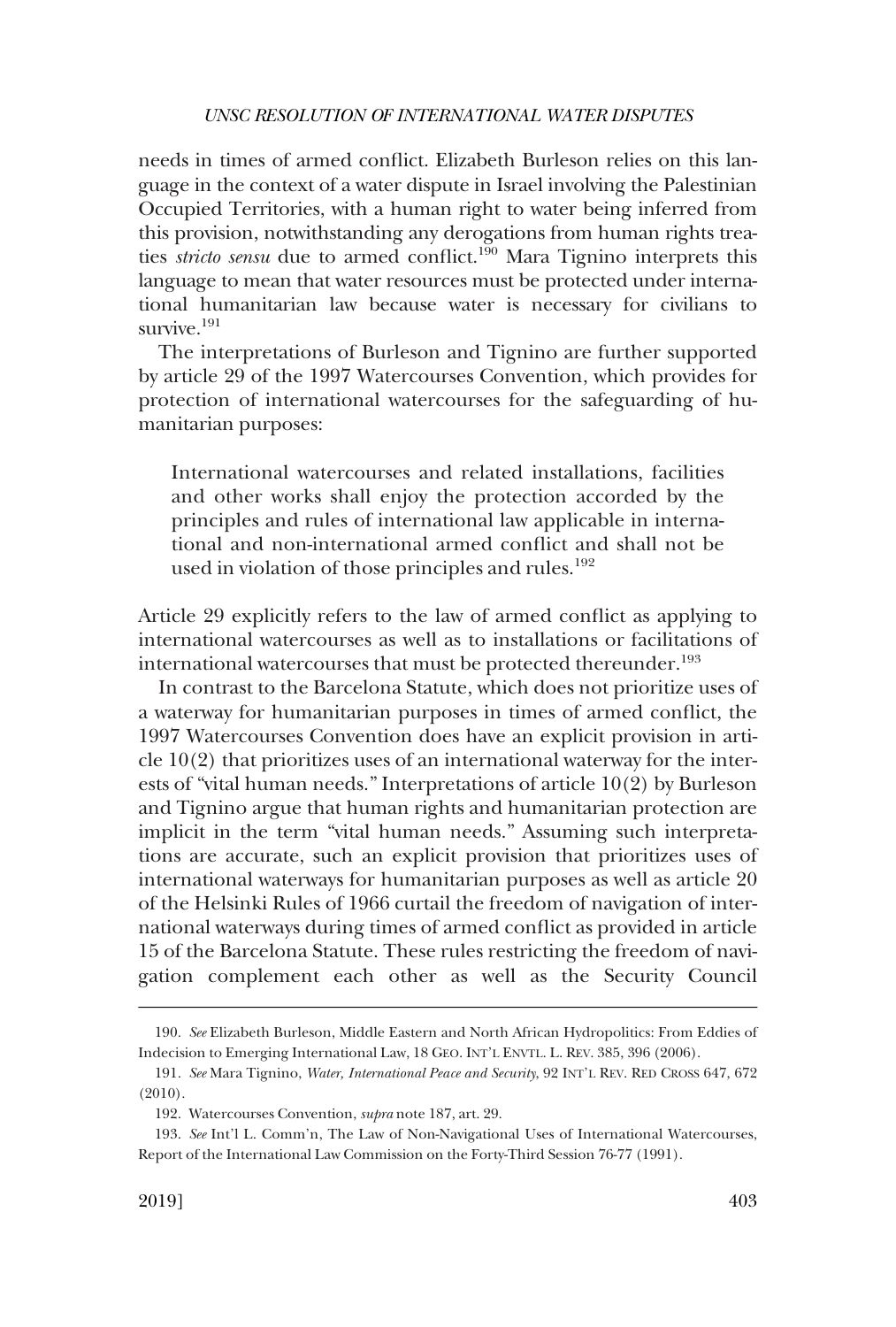<span id="page-41-0"></span>interventions in international water disputes discussed below. With these views of priorities concerning non-navigational uses under international water law in mind, this section now turns to actual instances where the Security Council has imposed obligations in relation to the priorities of non-navigational uses of water.

# 2. Security Council Decisions Relating to Non-Navigational Matters

The examples of where the Security Council has imposed obligations with regard to priorities with non-navigational uses of water range from the early instances with Iraq in the 1990s to more recent instances in Syria. All of these examples involve the supply of water in times of crisis for humanitarian reasons. These situations go beyond what one might consider as water security from a development perspective, which promotes human economic activity and economic efficiency of a community.194 As alluded to in the introduction for this section, these situations involve the necessity of water for the basic survival of a community during times of armed conflict.<sup>195</sup>

### *a. Iraq*

On August 2, 1990, Iraq invaded Kuwait, and this set off a series of actions taken by the Security Council designed to oust Iraq from Kuwait, *inter alia*. This sub-section does not analyze these resolutions because they have been analyzed elsewhere.<sup>196</sup> Water-related equipment featured prominently in the attacks by both sides, with Iraqi forces destroying Kuwait's desalination plants before retreating and coalition forces destroying much of Iraq's water and sanitation systems,

<sup>194.</sup> *See* Christina Leb & Patricia Wouters, *The Water Security Paradox and International Law*, *in*  WATER SECURITY: PRINCIPLES, PERSPECTIVES AND PRACTICES 26 (Declan Conway & Mark Zeitoun eds. 2013).

<sup>195.</sup> *See generally* Nikolai Jorgensen, *The Protection of Freshwater in Armed Conflict*, 3 J. INT'L L. & INT'L REL. 57 (2007) (discussing the protections of water under international humanitarian law); Gamal Abouali, *Natural Resources under Occupation: The Status of Palestinian Water under International Law*, 10 PACE INT'L L. REV. 411 (1998) (same).

<sup>196.</sup> For analysis of the Security Council resolutions arising out of the Iraqi invasion of Kuwait, including Resolutions 660, 678, 686 and 687, *see* James D. Fry, *Remaining Valid: Security Council Resolutions, Textualism, and the Invasion of Iraq*, 15 TUL. J. INT'L & COMP. L. 611-15, 626-29 (2007); Adam Tait, *The Legal War: A Justification for Military Action in Iraq*, 9 GONZ. J. INT'L L. 96, pt. III (2005); Patrick McLain, *Settling the Score with Saddam: Resolution 1441 and Parallel Justifications for the Use of Force Against Iraq*, 13 DUKE COMP. INT'L L. REV. 233, 241-42 (2003); Ruth Wedgwood, *The Fall of Saddam Hussein: Security Council Mandates and Preemptive Self-Defense*, 97 AM. J. INT'L L. 576, 578- 82 (2003).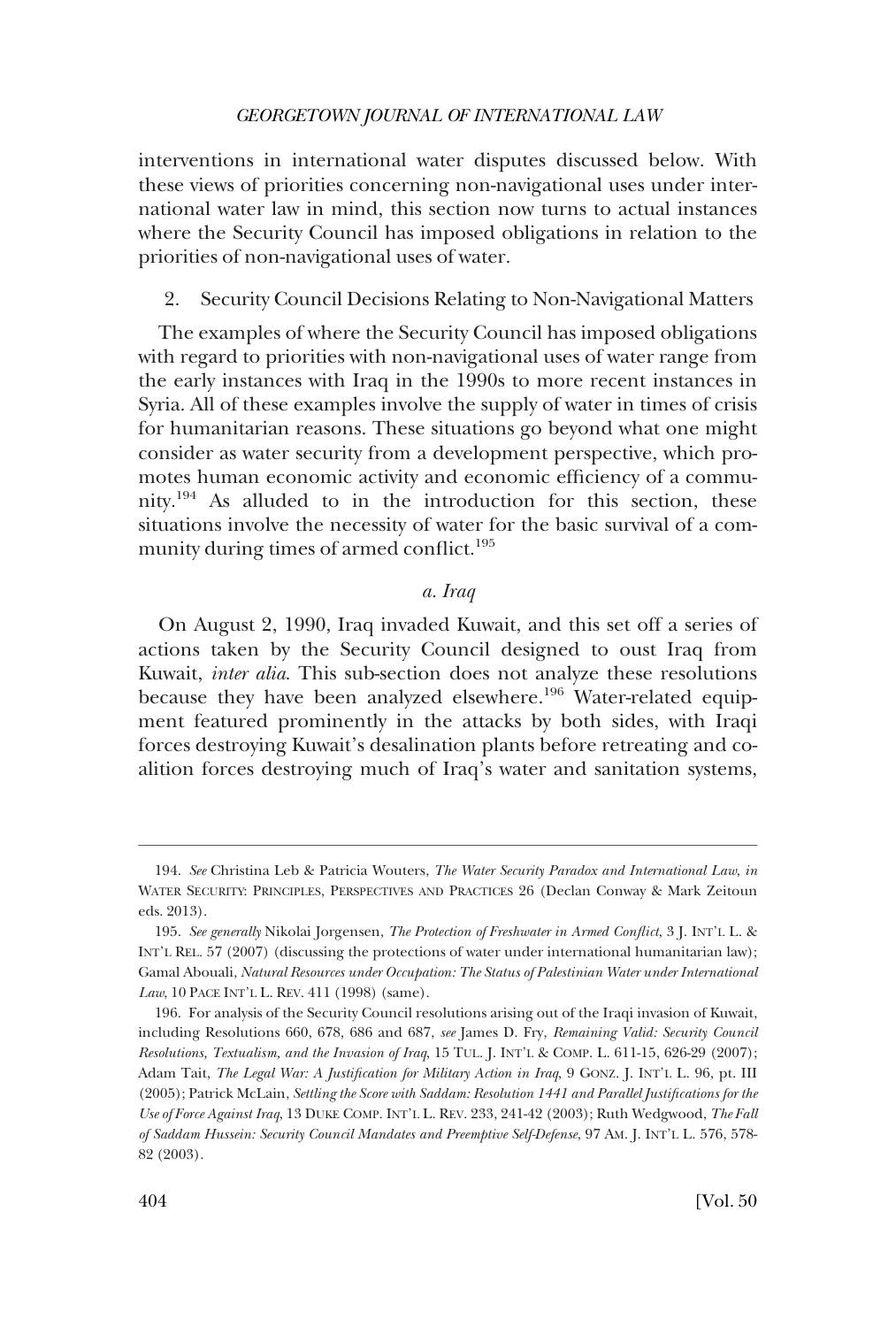thus creating a strain on water supplies.<sup>197</sup> Saddam Hussein apparently also poisoned and depleted water supplies of his Shiite opponents in southern Iraq.198

Acting expressly under Chapter VII, the Security Council adopted Resolution 674 and "[*d*]*emand*[*ed*] that Iraq ensure the immediate access to food, water and basic services necessary to the protection and well-being of Kuwaiti nationals and of third-State nationals in Kuwait and Iraq, including the personnel of diplomatic and consular missions in Kuwait."199 Notwithstanding these resolutions, observers found water-borne diseases and child mortality rates up in 1994, at least in part due to the shortage of safe water.<sup>200</sup> The Security Council in 2000 decided in Resolution 1302 to keep the sanctions in place but tried to lessen their impact with regard to water supplies by deciding to remove items relating to water and sanitation supplies from the list of items that the Resolution 661 Sanctions Committee had to approve before entering Iraq.201 Such a sanctions regime has no shortage of criticism.202 One commentator colorfully branded this attempt at balance as "humanitarian showmanship indulging in meaningless words."203 Admittedly, the water-related elements of these resolutions were relatively minor compared to all the other resolutions, which focused mainly on the oil-for-food program, compensation owed by Iraq, border demarcation issues, the UN observers between Iraq and Kuwait, and Iraq's WMD disarmament.<sup>204</sup> Regardless, Iraqi civilians continued

<sup>197.</sup> *See* Peter H. Gleick, *Water Conflict: Fresh Water Resources and International Security*, 18 INT'L SEC. 79, 87-88 (1993); Pamela LeRoy, *Troubled Waters: Population and Water Scarcity*, 6 COLO. J. INT'L ENVTL. L. & POL'Y 299, 317 (1995); James A. Frederick, *Thou Shall Not Covet Thy Neighbor's Water: A Look at the Journey Both Texas and the Middle East Must Embark Upon to Solve the Kinks in their Water Regulation*, 29 HOUS. J. INT'L L. 423, 439-40 (2007).

<sup>198.</sup> *See* Gleick, *supra* note 197, at 87-88.

<sup>199.</sup> S.C. Res. 674, U.N. Doc. S/RES/674, pmbl. ¶ 8, ¶ 5 (Oct. 29, 1990).

<sup>200.</sup> *See* Lea Carol Owen, *Between Iraq and a Hard Place: The U.N. Compensation Commission and its Treatment of War Crimes*, 31 VAND. J. TRANSNAT'L L. 499, 541-42 (1998); Carlyle Murphy, *Iraqis Say Sanctions Hurt the Wrong People*, WASH. POST, July 5, 1991, at A1 (talking about water purification problems in Iraq).

<sup>201.</sup> *See* S.C. Res. 1302, U.N. Doc. S/RES/1302, pmbl. ¶ 6, ¶ 8 (June 8, 2000).

<sup>202.</sup> *See* Matthew Craven, *Humanitarianism and the Quest for Smarter Sanctions*, 13 EUR. J. INT'L L. 43, 48-50 (2002) (discussing these resolutions and listing problems with the authorization process and the exemption process, as well as the focus on "transactional aspects of welfare delivery," among other perceived problems).

<sup>203.</sup> Roger Normand & Christoph Wilcke, *Human Rights, Sanctions, and Terrorist Threats: United Nations Sanctions Against Iraq*, 11 TRANSNAT'L L. & CONTEMPT. PROBS. 299, 331 (2001).

<sup>204.</sup> *See* Ben Saul, *The Legality of the Use of Force Against Iraq in 2003: Did the Coalition Defend or Defy the United Nations*?, 8 UCLA J. INT'L L. & FOR. AFF. 267, 277-78 (2003).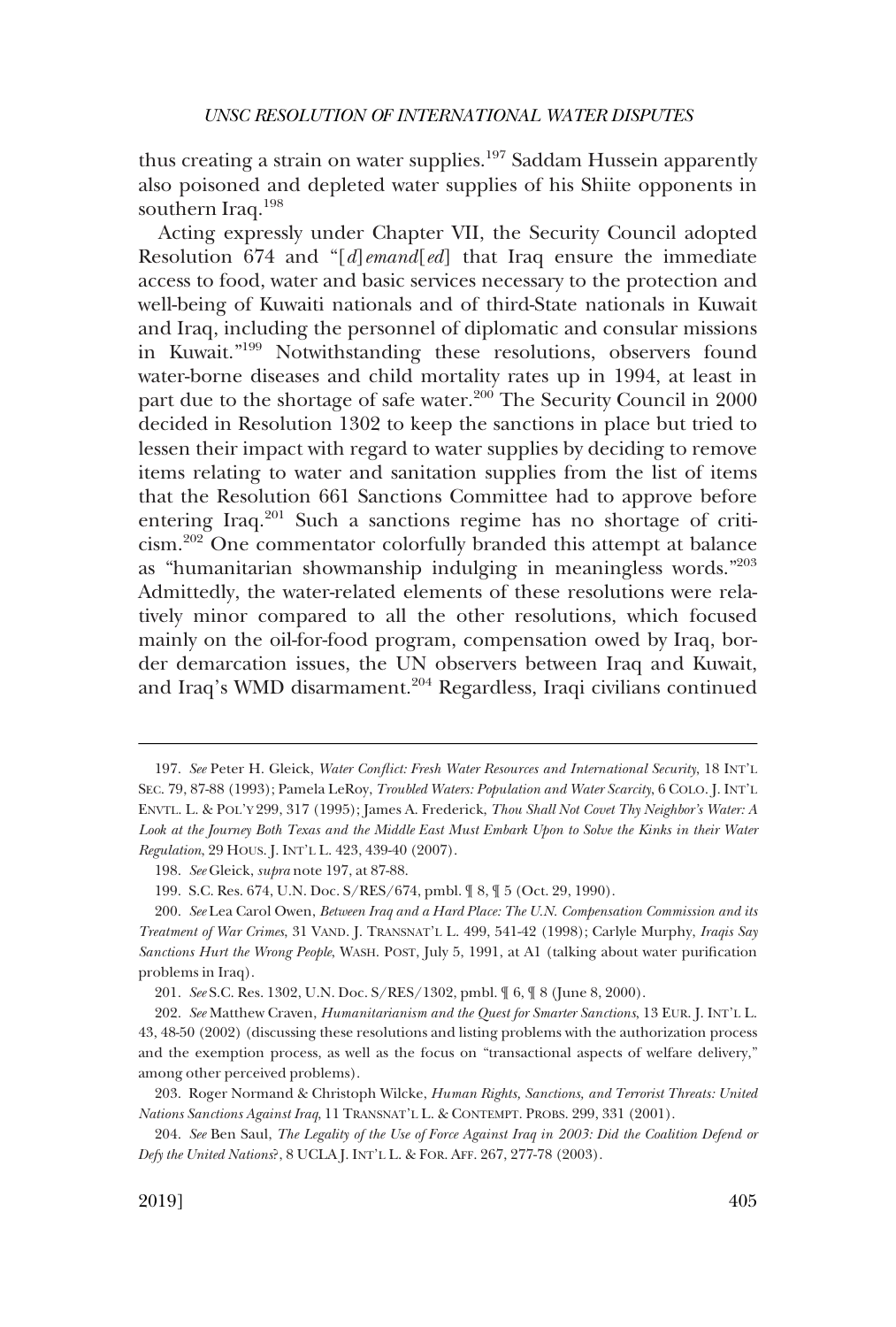to suffer from poor water access and quality for years following the introduction of these sanctions.<sup>205</sup>

Following the 2003 invasion of Iraq, the Security Council expressly acted under Chapter VII when it adopted Resolution 1472, which "[*c*]*all*[*ed*] on the international community also to provide immediate humanitarian assistance to the people of Iraq, both inside and outside Iraq in consultation with relevant States, and in particular to respond immediately to any future humanitarian appeal of the United Nations."206 This resolution also "[*a*]*uthorize*[*d*] the Secretary-General and representatives designated by him to undertake as an urgent first step, and with the necessary coordination" the designation of "alternative locations . . . for the delivery, inspection and authenticated confirmation of humanitarian supplies and equipment" and to otherwise adjust contracts to expedite and facilitate delivery of these humanitarian supplies and equipment.<sup>207</sup> Commentators have seen this resolution as a "summon[ing] of the international community to assist in resolving the humanitarian crisis" in Iraq,<sup>208</sup> although it is unclear that it was successful. Regardless, presumably this immediate assistance with humanitarian supplies and equipment referred to in this resolution included access to water for drinking and sanitation purposes, along with the related equipment, as Iraqi civilians continued to suffer from a shortage of water.<sup>209</sup>

Nevertheless, these paragraphs and the others in the resolution either do not mention water *per se* or involve binding obligations imposed on member states by the Security Council, and so this sub-section gives them no more attention than this. The only provision of Resolution 1472 that expressly mentions water is towards the end where it "request [ed] the Secretary General to update the Committee [established

<sup>205.</sup> *See* Christopher Joyner, *United Nations After Iraq: Looking Back to See Ahead*, 4 CHI. J. INT'L L. 329, 338-40 (2003); Sarah R. Denne, *Re-Thinking Humanitarian Aid in the Post-Gulf War Era: The International Committee of the Red Cross Takes the Lead*, 39 CASE W. RES. J. INT'L L. 867, 871-72 (2008) (putting the number of Iraqis without water at 2.5 million and those with a quarter of the clean water they had before the war at 14.5 million); Eyal Benvenisti, *Water Conflicts during the Occupation of Iraq*, 97 AM. J. INT'L L. 860 (2003); Stan Crock, *Commentary: How the U.S. Can Keep Iraq from Unraveling*, BUS. WK., June 2, 2003, at 28 (discussing the problems in Iraq, including the lack of reliably clean drinking water); Hilary Charlesworth, *Law after War*, 8 MELB. J. INT'L L. 233, 243 (2007) (stating that seventy percent of Iraqi people do not have access to safe water in 2007).

<sup>206.</sup> S.C. Res. 1472, U.N. Doc. S/RES/1472, ¶ 2 (Mar. 28, 2003).

<sup>207.</sup> *Id*. ¶ 4.

<sup>208.</sup> Robert Bejesky, *A Theorization on Equity: Tracing Causal Responsibility for Missing Iraqi Antiquities and Piercing Official Immunity*, 27 PACE INT'L L. REV. 399, 425-26 (2015).

<sup>209.</sup> *See* DILIP HIRO, SECRETS AND LIES: OPERATION IRAQI FREEDOM AND AFTER 192-93 (2004) (discussing the shortage of water in Iraq during this time).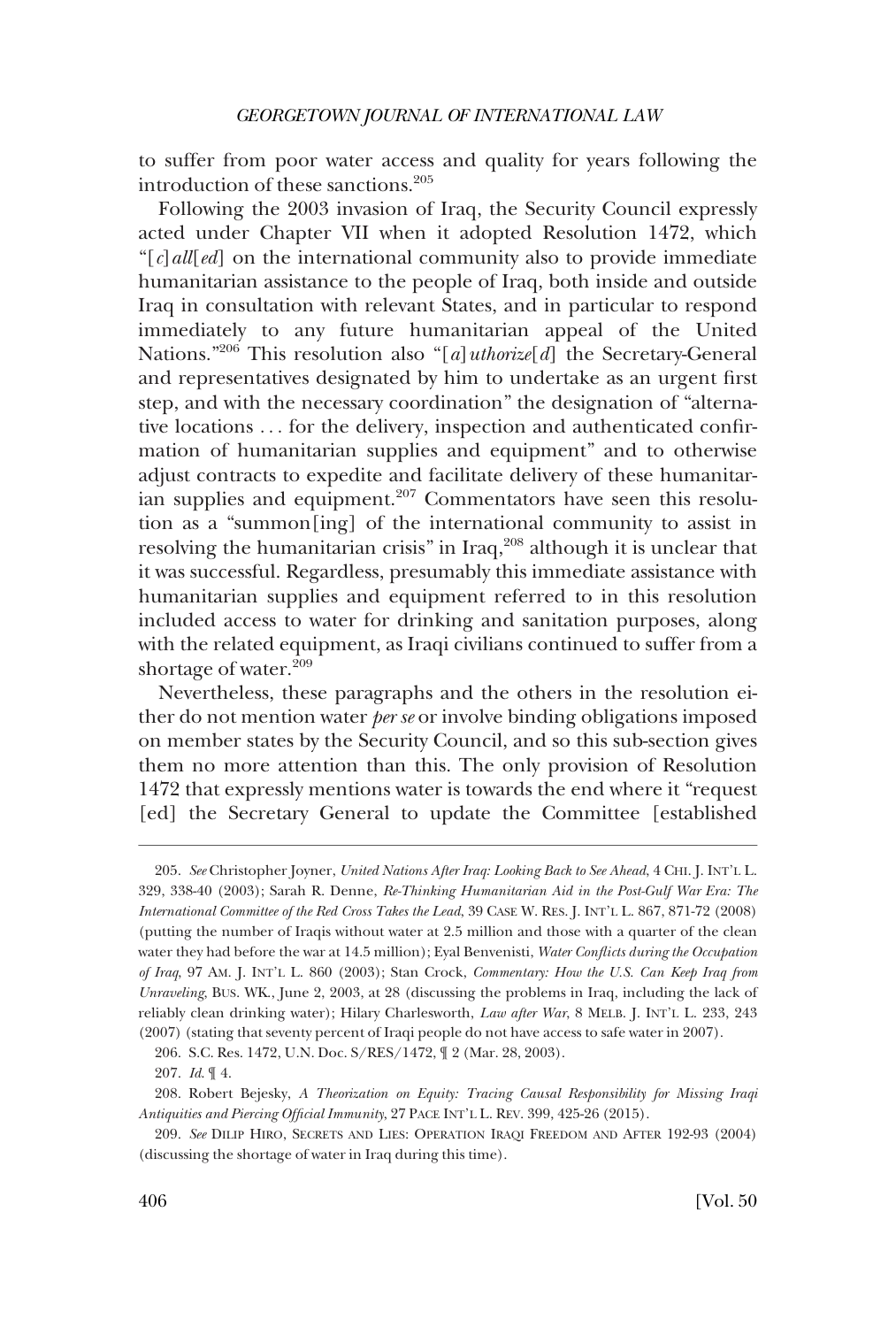<span id="page-44-0"></span>pursuant to Resolution 661] on the measures as they are being taken and to consult with the Committee on prioritization of contracts for shipments of goods, other than foodstuffs, medicines, health and water sanitation related supplies."<sup>210</sup> Again, this provision exists as a nonbinding request, and so it is excluded from further analysis for falling outside of this Article's narrow scope. Nevertheless, the clear obligations that the Security Council imposed on Iraq in Resolution 674 to "ensure the immediate access to food, water and basic services necessary to the protection and well-being of Kuwaiti nationals and of third-State nationals in Kuwait and Iraq," as well as the adjustments to the sanctions regime from Resolution 1301, stand out for both their binding effect and their express relevance to water. Nevertheless, water scarcity continues to be a problem in Iraq, mainly due to droughts, salinization problems and the Islamic State of Iraq and the Levant using water as a weapon, among other problems.<sup>211</sup>

# *b. Bosnia and Herzegovina*

The Security Council similarly was involved in Bosnia and Herzegovina in August 1993. The basic facts of the civil war that was occurring in Yugoslavia at this time already have been sketched out in Section  $\tilde{I}V(A)(2)(b)$  above.<sup>212</sup> The Security Council established the United Nations Protection Force (UNPROFOR) in February 1992 and gave it a mandate in Resolution 743 to "create the conditions of peace and security required for the negotiation of an overall settlement of the Yugoslav crisis."213 By April 1992, the situation in Bosnia and Herzegovina in particular had deteriorated to the point that the Secretary General was reporting to the Security Council "that persons

<sup>210.</sup> S.C. Res. 1472, U.N. Doc. S/RES/1472, ¶ 10 (Mar. 28, 2003).

*See* TOBIAS VON LOSSOW, MORE THAN INFRASTRUCTURES: WATER CHALLENGES IN IRAQ, 211. CLINGENDAEL (July 2018), [https://www.clingendael.org/sites/default/files/2018-07/PB\\_PSI\\_water\\_](https://www.clingendael.org/sites/default/files/2018-07/PB_PSI_water_challenges_Iraq.pdf)  [challenges\\_Iraq.pdf.](https://www.clingendael.org/sites/default/files/2018-07/PB_PSI_water_challenges_Iraq.pdf)

<sup>212.</sup> *See generally* Marc Weller, *The International Response to the Dissolution of the Socialist Federal Republic of Yugoslavia*, 86 AM. J. INT'L. L. 569, 577-79 (1992) (outlining the international community's response, including that of the Security Council).

<sup>213.</sup> S.C. Res. 743, U.N. Doc. S/RES/743, ¶ 5 (Feb. 21, 1992). Subsequent resolutions expanded this force and adjusted its mandated. *See* Charlotte Ku, *When Can Nations Go to War? Politics and Change in the UN Security System*, 24 MICH. J. INT'L L. 1077, 1118-19 (2003) (describing these resolutions and changes); Anna Roberts, *"Soldiering on in Hope": United Nations Peacekeeping in Civil Wars*, 35 N.Y.U. J. INT'L L. & POL. 839, 841-43 (2003) (same). For a history of Security Council involvement in Bosnia-Herzegovina, *see* Geoffrey Nice & Nena Tromp, *Bosnia-Herzegovina*, *in* THE UNITED NATIONS SECURITY COUNCIL IN THE AGE OF HUMAN RIGHTS 288 (Jared Genser & Bruno Stagno Ugarte eds., 2014).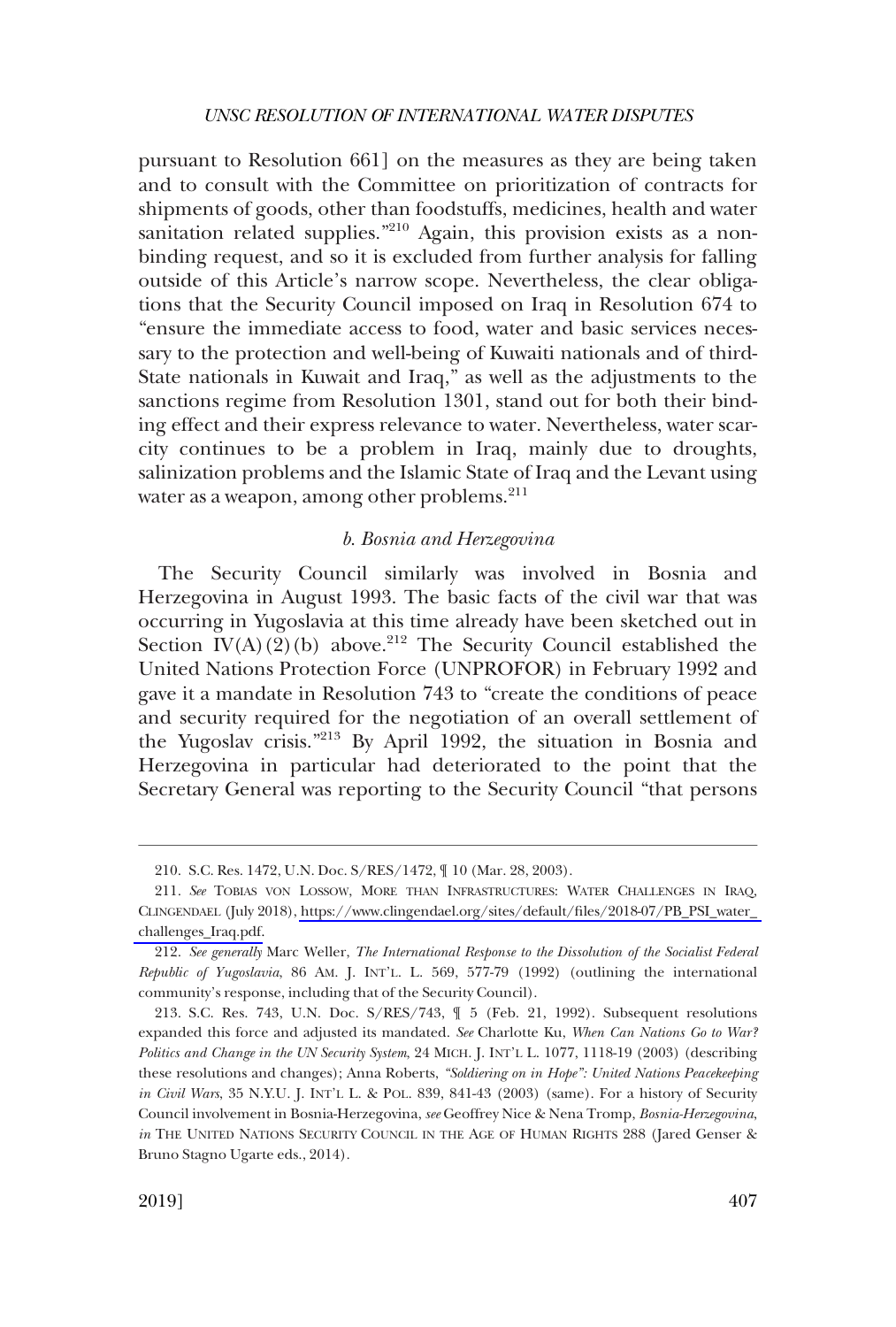of various nationalities have been expelled from their homes."214 In April 1992, the siege of Sarajevo began, which lasted for over three years and included Serbian forces cutting off electricity and water to the city from the mountains, notwithstanding the promises of Serbian leaders not to use the city's utilities as a weapon.<sup>215</sup> As a result of the escalating atrocities from the ethnic cleansing,<sup>216</sup> the Security Council, "[*n*]*oting* the urgent need for humanitarian assistance" in Bosnia and Herzegovina, "[*c*]*all*[*ed*] *on* all parties and others concerned to ensure that conditions are established for the effective and unhindered delivery of humanitarian assistance" in Resolution 752.<sup>217</sup>

In response to the further deterioration of the situation, the U.N. Secretary General recommended to the Security Council on June 6, 1992, that UNPROFOR's mandate be extended to include the "unloading of humanitarian cargo and ensur[ing] the safe movement of humanitarian aid and related personnel. . .," among many other humanitarian functions,<sup>218</sup> which the Security Council decided to adopt in its Resolution 758.<sup>219</sup> These resolutions and related ones did not expressly mention the supplying of water, although it can be implied from the references to humanitarian assistance and the Security Council's efforts to decrease human suffering there. Bosnian groups ultimately did not allow for such humanitarian assistance to be provided, so the Security Council levied further sanctions.<sup>220</sup> Nevertheless, these resolutions are seen as helping set a precedent for

<sup>214.</sup> Report of the Secretary-General Pursuant to Security Council Resolution 743, UN Doc. S/2377, ¶ 16 (Apr. 2, 1992).

<sup>215.</sup> *See generally* Sanja Kutnjak Ivkovic & John Hagan, *The Politics of Punishment and the Siege of Sarajevo: Toward a Conflict Theory of Perceived International (In)Justice*, 40 L. & SOC'Y REV. 369, 375-79 (2006); K.J. Riordan, Shelling, *Sniping and Starvation: The Law of Armed Conflict and the Lessons of the Siege of Sarajevo*, 41 VICT. U. WELLINGTON L. REV. 149 (2010).

<sup>216.</sup> *See* Nicole M. Procida, *Ethnic Cleansing in Bosnia-Herzegovina, A Case Study: Employing United Nations Mechanisms to Enforce the Convention on the Prevention and Punishment of the Crime of Genocide*, 18 SUFFOLK TRANSNAT'L L. REV. 655, 674-75 (1995).

<sup>217.</sup> S.C. Res. 752, U.N. Doc. S/RES/752 (May 15, 1992), ¶ 8. *See also* S.C. Res. 770, U.N. Doc. S/RES/770, ¶ 2 (Aug. 13, 1992) (similarly calling on states to adopt "all measures necessary to facilitate . . . humanitarian assistance").

<sup>218.</sup> Report of the Secretary-General Pursuant to Security Council Resolution 757, UN Doc. S/24075, ¶ 4 (June 6, 1992).

<sup>219.</sup> *See* S.C. Res. 758, U.N. Doc. S/RES/758 (June 8, 1992), ¶ 2; *see also* Gideon A. Moor, *The Republic of Bosnia-Herzegovina and Article 51: Inherent Rights and UNMET Responsibilities*, 18 FORDHAM INT'L L.J. 870, 896-98 (1995); Paul Freedman, *International Intervention to Combat the Explosion of Refugees and Internally Displaced Persons*, 9 GEO. IMMIGR. L.J. 565 (1995).

<sup>220.</sup> *See* Procida, *supra* note 216, at 675; Moor, *supra* note 219, at 897.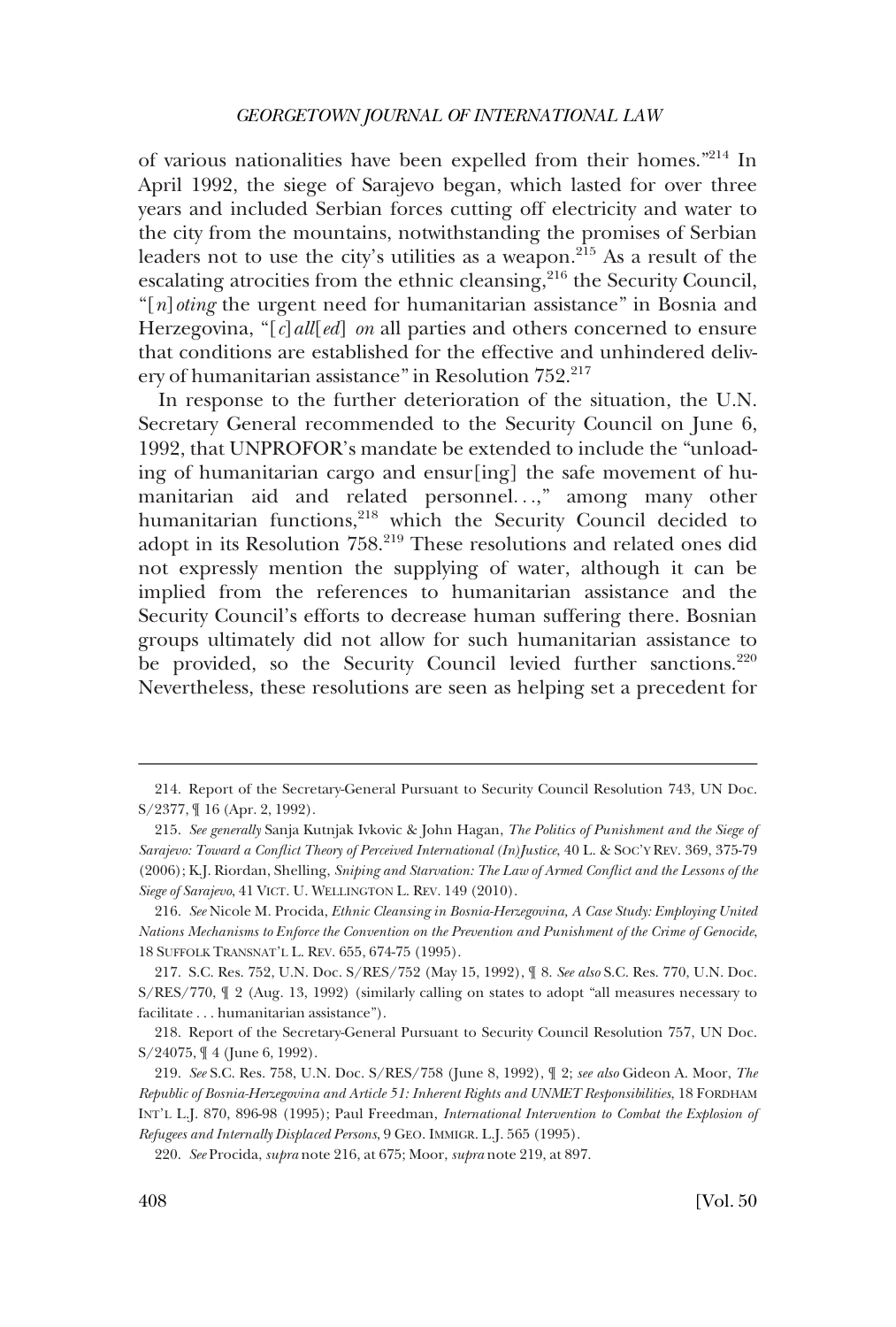how the Security Council authorizes intervention based on the need to provide humanitarian assistance.<sup>221</sup>

In 1993, Bosnian Serbs took control of many of Sarajevo's wells and otherwise sabotaged Sarajevo's water supplies.222 As a result, the Security Council, acting under Chapter VII, started to focus on water when it "[s]trongly condemn[ed] the disruption of public utilities (including water)" there and "call[ed] upon all parties concerned to cooperate in restoring them" before "[d]emand[ing] that all concerned facilitate the unhindered flow of humanitarian assistance, including the provision of ... water ... in particular to the 'safe areas' in Bosnia and Herzegovina."223 This greater emphasis was to help ensure that the needed humanitarian assistance got to where it needed to go.224 The need for water became so great in 1994 that the Security Council even tied the "security of UNPROFOR and its freedom of movement for all of its missions" to the establishment of water supplies there,<sup>225</sup> and later requested UNPROFOR to inform the Security Council of any improvements with these water supplies,  $226$  under the Security Council's Chapter VII powers.<sup>227</sup> UNPROFOR was active in distributing water to refugees.<sup>228</sup> However, hostilities escalated shortly after this point in time, and both sides decreased their cooperation with UNPROFOR, with UNPROFOR's mandate eventually expiring in

224. *See* Katherine E. Cox, *Beyond Self-Defense: United National Peacekeeping Operations & the Use of Force*, 27 DENV. J. INT'L L. & POL'Y 239, 260-61 (1999).

225. S.C. Res. 871, U.N. Doc. S/RES/871 (Oct. 4, 1993), ¶ 8.

226. *See* S.C. Res. 947, U.N. Doc. S/RES/947 (Sep. 30, 1994), ¶ 5.

<sup>221.</sup> *See, e.g*., David M. Kresock, *"Ethnic Cleansing" in the Balkans: The Legal Foundations of Foreign Intervention*, 27 CORNELL INT'L L.J. 203, 226-27 (1994); Davis Brown, *The Role Regional Organizations in Stopping Civil Wars*, 41 A.F. L. REV. 235, 274-75 (1997).

<sup>222.</sup> *See* Murray Kempton, *The UN Shuffles Toward Destiny*, NEWSDAY, 13 (May 7, 1993).

<sup>223.</sup> S.C. Res. 859, U.N. Doc. S/RES/859 (Aug. 24, 1993), pmbl. ¶¶ 8 & 15, ¶ 3. This was a significant change, because UNPROFOR's mandate originally was established under UN Charter Chapter VI. *See* Jonathan E. Davis, *From Ideology to Pragmatism: China's Position on Humanitarian Intervention in the Post-Cold War Era*, 44 VAND. J. TRANSNAT'L L. 217, 238-39 (2011) (discussing the significance of this change).

<sup>227.</sup> *See* S.C. Res. 871, *supra* note 225, pmbl. ¶ 6; S.C. Res. 947, *supra* note 226, pmbl. ¶ 9*; see also* Christine Gray, *Host-State Consent and the United Nations Peacekeeping in Yugoslavia*, 7 DUKE J. COMP. & INT'L L. 241, 262 (1996) (discussing the significance of these resolutions being adopted under Chapter VII).

<sup>228.</sup> *See* T. Modibo Ocran, *How Blessed Were the UN Peacekeepers in Former Yugoslavia? The Involvement of UNPROFOR and Other UN Bodies in Humanitarian Activities and Human Rights Issues in Croatia, 1992-1996*, 18 WIS. INT'L L.J. 193, 219 (2000).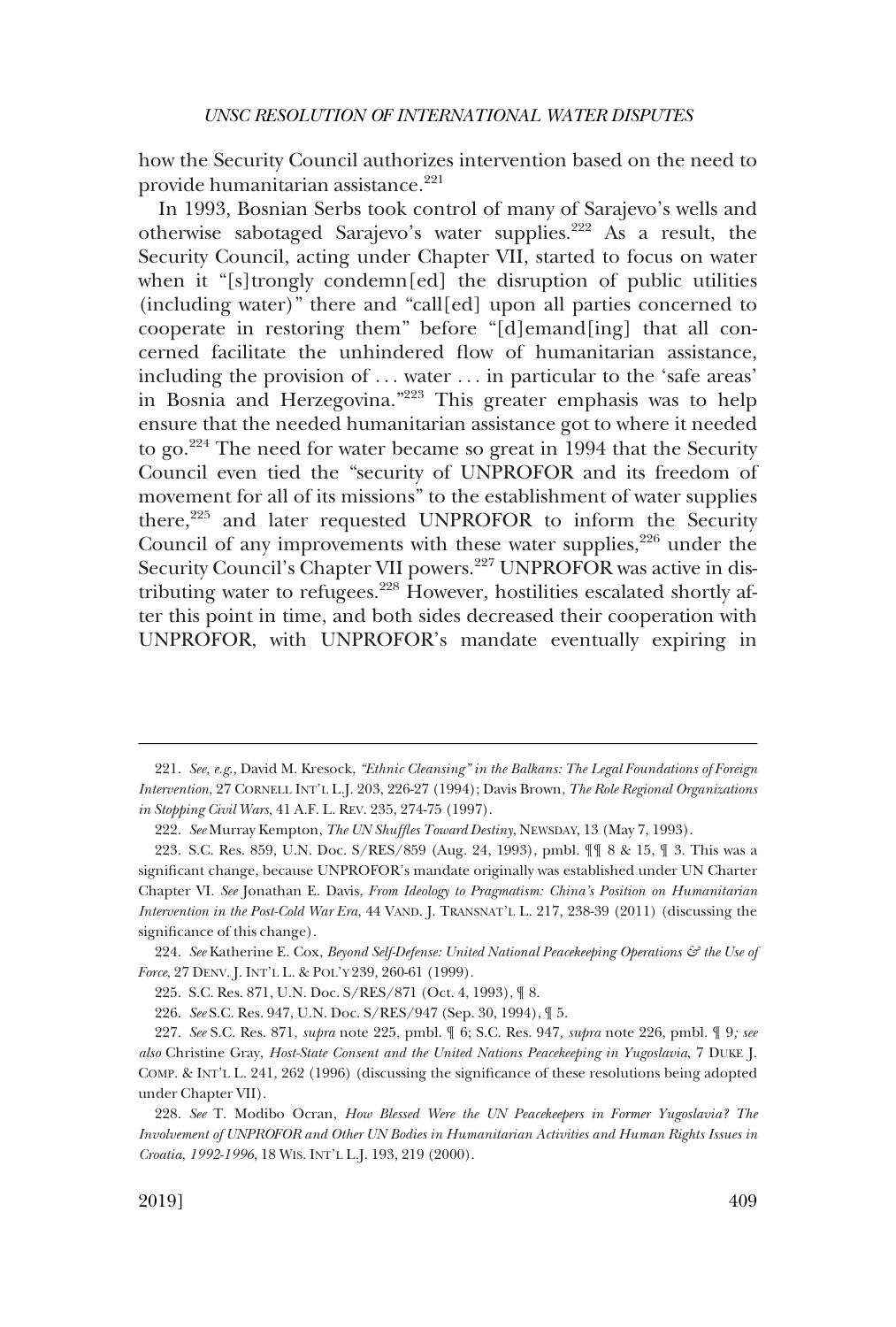<span id="page-47-0"></span>March 1995.<sup>229</sup> It is unclear whether these provisions were complied with, but it seems safe to assume that they were not.

# *c. Croatia*

The situation in Croatia was considerably better than that in Bosnia and Herzegovina. For example, UNPROFOR's main tasks there were to disarm and demilitarize designated areas, as the humanitarian situation was not as dramatic as that in Bosnia and Herzegovina, although Serbian forces still targeted water supplies, with considerable success.<sup>230</sup> Nevertheless, Security Council Resolution 779 of 1992 "call[ed] on all the parties and others concerned to . . . cooperat[e]" to "ensure the restoration of ... water supplies before the coming winter."<sup>231</sup> This presumably was an alternative in case the refugees and displaced persons did not return to their homes, which was in the preceding paragraph and was the main emphasis of Resolution 779.232 The Security Council did not adopt this resolution under Chapter VII or use the somewhat stronger signal "decides" or "demands," which would have made it easier to talk of this resolution having a binding effect on states. Instead, in Resolution 779 the Security Council "[r]ecall[ed] the provisions of Chapter VIII of the Charter of the United Nations," as well as "[r]eaffirm[ed] its resolution 743 (1992) of 21 February 1992," $^{233}$  which itself "[r]ecall[ed] the provisions of article 25 and Chapter VIII of the Charter."234 This reference to article 25 can be seen as asserting the binding nature of Resolution  $743,^{235}$  and that binding nature was incorporated into Resolution 779 by the reference it made to Resolution 743. As the ICJ explained in its 1970 *Namibia* advisory opinion, even if the resolution at issue does not contain an express reference to Chapter VII or an express reference to article 41 or 42, such a reference nevertheless can be read into the resolution at issue through incorporation

<sup>229.</sup> *See* Gray, *supra* note 227, at 266-67 (1996) (citing Report of the Secretary-General Pursuant to Security Council Resolution 947 (1994), U.N. SCOR, 50th Sess., U.N. Doc. S/1995/ 222 (1995), ¶¶ 3-5).

<sup>230.</sup> *See* U.N. Secretary-General, *Further Report of the Secretary-General Pursuant to Security Council Resolution 721*, ¶ 38, U.N. Doc. S/23592 (Feb. 15, 1992).

<sup>231.</sup> S.C. Res. 779, U.N. Doc. S/RES/779, ¶¶ 3, 6 (Oct. 6, 1992).

<sup>232.</sup> *Id*. ¶ 5; *see* John Quigley, *Repairing the Consequences of Ethnic Cleansing*, 29 PEPP. L. REV. 33, 39 (2001); John Quigley, *Sovereignty in Jerusalem*, 45 CATH. U. L. REV. 765, 779 (1996).

<sup>233.</sup> S.C. Res. 779, *supra* note 231, pmbl. ¶¶ 1 & 7.

<sup>234.</sup> S.C. Res. 743, *supra* note 213, pmbl. ¶ 7.

<sup>235.</sup> *See* Margaret E. McGuinness, *Multilateralism and War: A Taxonomy of Institutional Functions*, 51 VILL. L. REV. 149, 188-89 (2006).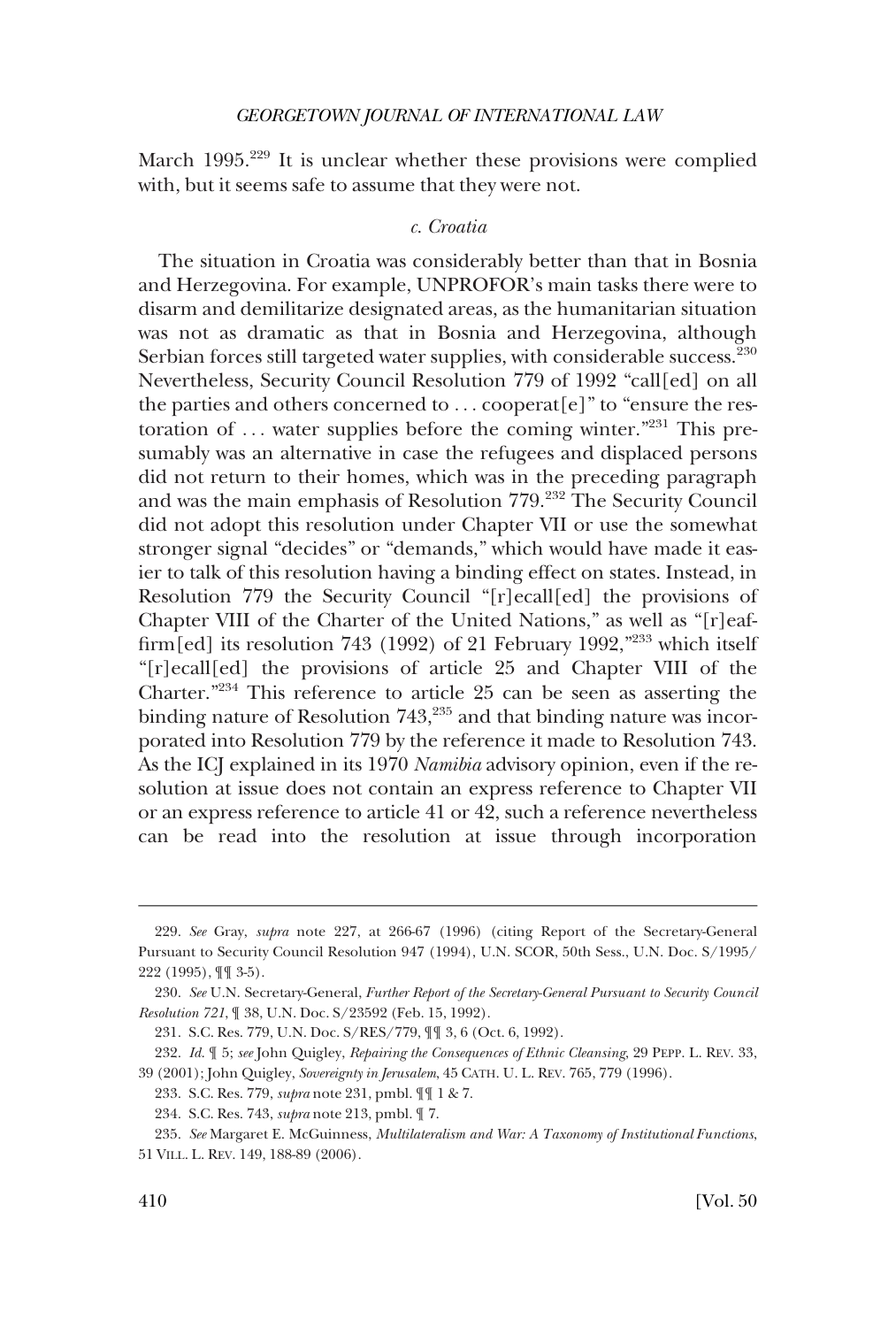<span id="page-48-0"></span>if a related resolution makes such a reference.<sup>236</sup> By extension, this reasoning applies to the legal effect of article 25 being applied to resolutions that lack a reference to article 25 but instead incorporate article 25 by reference to a resolution referring to article 25.

The Security Council's involvement in Croatia intensified in 1993, with it eventually adopting Resolution 847 under Chapter VII with regard to "ensur[ing] the security of UNPROFOR and its freedom of movement for all its missions" in Croatia.<sup>237</sup> To these ends, the Security Council " $[c]$ all $[ed]$  on the parties and others concerned to ... restor $[e]$ the supply of . . . water to all regions of the Republic of Croatia including the United Nations Protected Areas."238 Therefore, one no longer needs to rely on the incorporation by reference to article 25 provided in Resolution 743, as explained above, thereby solidifying the binding nature of the Security Council's involvement with these matters.

# *d. Libya*

Between 1994 and 2011, the Security Council appears to have been silent on international water disputes of a non-navigational nature. This certainly was not for a lack of water-related situations worthy of the Security Council's attention. For example, the Pacific Institute's chronology of water conflict indicates that there were at least seventeen international water disputes that occurred during this period, such as the destruction of water pumping plants and pipelines along the border of Eritrea and Ethiopia during their 1998-2000 armed conflict, as well as the hostilities between Iran and Afghanistan in 2001 when Afghani authorities cut off the Helmand River that flowed into Iran, with Iranian forces entering Afghanistan to restore the flow into Iran. $^{239}$ 

The Security Council broke its silence in relation to access to water for humanitarian purposes in the context of Libya in 2011. Libya has been suffering from a civil war since 2011, when revolutionary forces

<sup>236.</sup> *See* Legal Consequences for States of the Continued Presence of South Africa in Namibia (South-West Africa) Notwithstanding Security Council Resolution 276 (1970), Advisory Opinion, 1971 I.C.J. Rep. 16, 53 (June 21).

<sup>237.</sup> S.C. Res. 847, U.N. Doc. S/RES/847, pmbl. ¶ 7 (June 30, 1993). *See also* Gray, *supra* note 227, at 262 (discussing the shift to Chapter VII with these resolutions); Jon E. Fink, *From Peacekeeping to Peace Enforcement: The Blurring of the Mandate for the Use of Force in Maintaining International Peace and Security*, 19 MD. J. INT'L L. & TRADE 1 (1995) (same).

<sup>238.</sup> S.C. Res. 847, *supra* note 237, pmbl. ¶ 6.

*See generally Water Conflict Chronology*, PAC. INST., [http://www.worldwater.org/conflict/](http://www.worldwater.org/conflict/map/)  239. [map/ \(](http://www.worldwater.org/conflict/map/)last visited Mar. 16, 2019).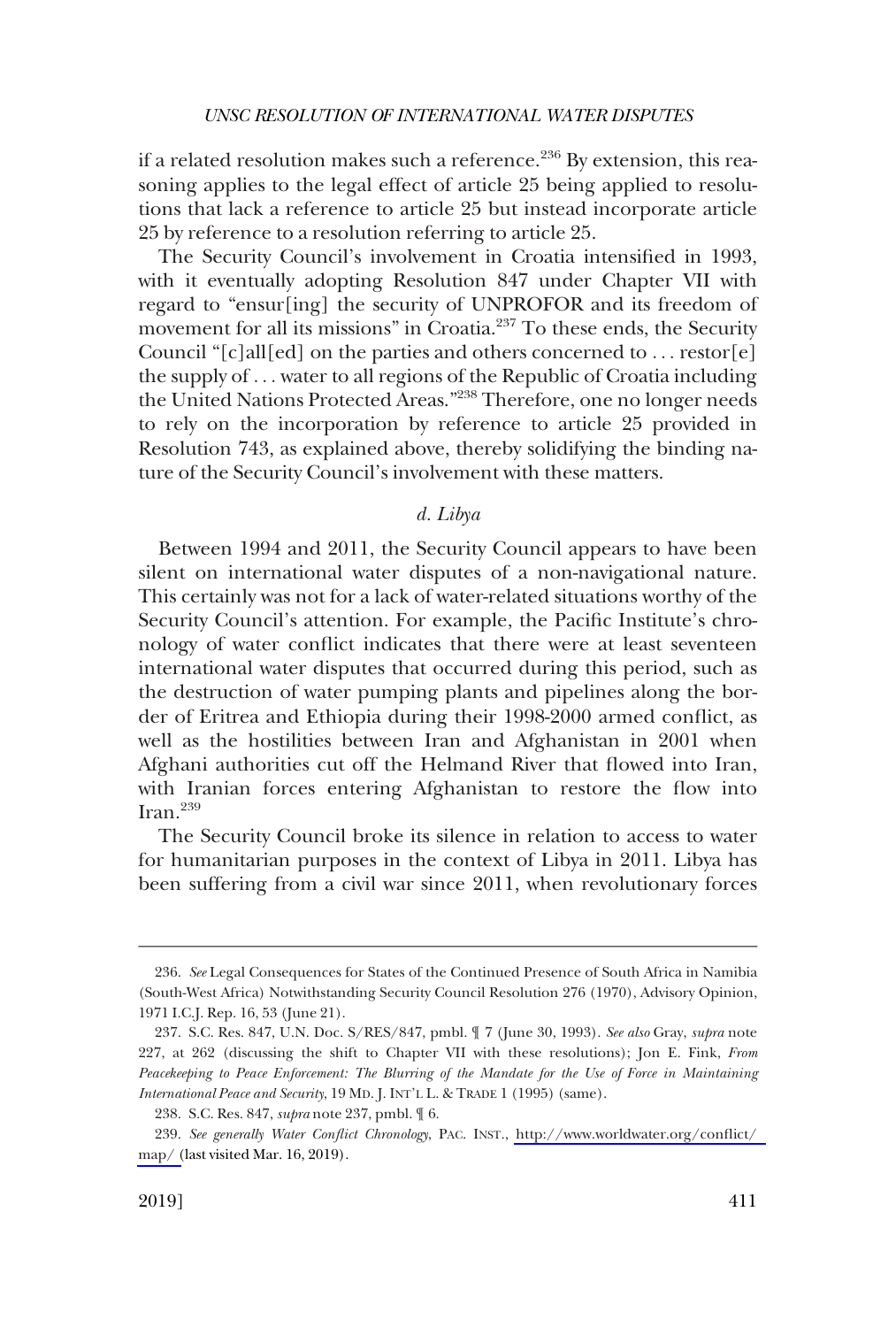rose to oust Colonel Muammar Gaddafi from power, and the struggle to fill the power vacuum has continued ever since.<sup>240</sup> The North Atlantic Treaty Organization (NATO) played a key role in the ousting of Gaddafi, and it has received much criticism for its actions there.<sup>241</sup> The Security Council began Resolution 1970 of February 26, 2011 by "[*e*]*xpressing* grave concern at the situation in the Libyan Arab Jamahiriya and condemning the violence and use of force against civilians" before invoking its Chapter VII powers to "[*d*]*emand*[] an immediate end to the violence" and to "[*d*]*ecide*[] to refer the situation in the Libyan Arab Jamahiriya ... to the Prosecutor of the International Criminal Court," as well as impose an arms embargo, asset freeze, travel ban, and new sanctions committee, among other measures.<sup>242</sup> Resolution 1970 also recognized the need to maintain humanitarian assistance, as it "[c]all[ed] upon all Member States, working together and acting in cooperation with the Secretary General, to facilitate and support the return of humanitarian agencies and make available humanitarian and related assistance in the Libyan Arab Jamahiriya. . . ." 243 The Security Council adopted Resolution 1973 on March 17, 2011, when it became clear that Libya was not complying with Resolution 1970.<sup>244</sup> This resolution obliged Libya to "take all measures to protect civilians and meet their basic needs," all of which presumably included waterrelated needs in a humanitarian context.<sup>245</sup>

While these early resolutions did not expressly focus on water, Libya quickly started to suffer from various water-related problems, one of which was brought on by NATO attacking a pipe factory in Brega and a water facility in Sirte, which it apparently believed was a base for military operations and missile launches.<sup>246</sup> Apparently pro-rebel groups tried to blame Gaddafi loyalists for these water-related attacks, but UNICEF

244. *See* S.C. Res. 1973, U.N. Doc. S/RES/1973, pmbl. ¶¶ 2-8 (Mar. 17, 2011).

<sup>240.</sup> *See generally* MEGAN BRADLEY ET. AL., LIBYA'S DISPLACEMENT CRISIS: UPROOTED BY REVOLUTION AND CIVIL WAR (2016); Genser, *supra* note 128, at 440-45 (explaining the political situation in Libya).

<sup>241.</sup> *See generally* HORACE CAMPBELL, GLOBAL NATO AND THE CATASTROPHIC FAILURE IN LIBYA (2013).

<sup>242.</sup> S.C. Res. 1970, U.N. Doc. S/RES/1970, pmbl. ¶ 1, ¶¶ 1, 4, 9, 15, 17, 24 (Feb. 26, 2011). 243. *Id*. ¶ 26.

<sup>245.</sup> *Id*. ¶ 3.

<sup>246.</sup> *See* Nafeez Ahmed, *Good News: UK Counter-Extremism Plans Could be Used to Silence Katie Hopkins*, MIDDLE EAST EYE (May 13, 2015), [https://www.middleeasteye.net/opinion/good-news-uk](https://www.middleeasteye.net/opinion/good-news-uk-counter-extremism-plans-could-be-used-silence-katie-hopkins)[counter-extremism-plans-could-be-used-silence-katie-hopkins\)](https://www.middleeasteye.net/opinion/good-news-uk-counter-extremism-plans-could-be-used-silence-katie-hopkins); Timothy Bancroft-Hinchey, *NATO's Ultimate War Crime: Destroying Libya's Water Supply*, GLOBAL RESEARCH (Aug. 1, 2011), [https://www.](https://www.globalresearch.ca/nato-s-ultimate-war-crime-destroying-libya-s-water-supply/25861/)  [globalresearch.ca/nato-s-ultimate-war-crime-destroying-libya-s-water-supply/25861/.](https://www.globalresearch.ca/nato-s-ultimate-war-crime-destroying-libya-s-water-supply/25861/)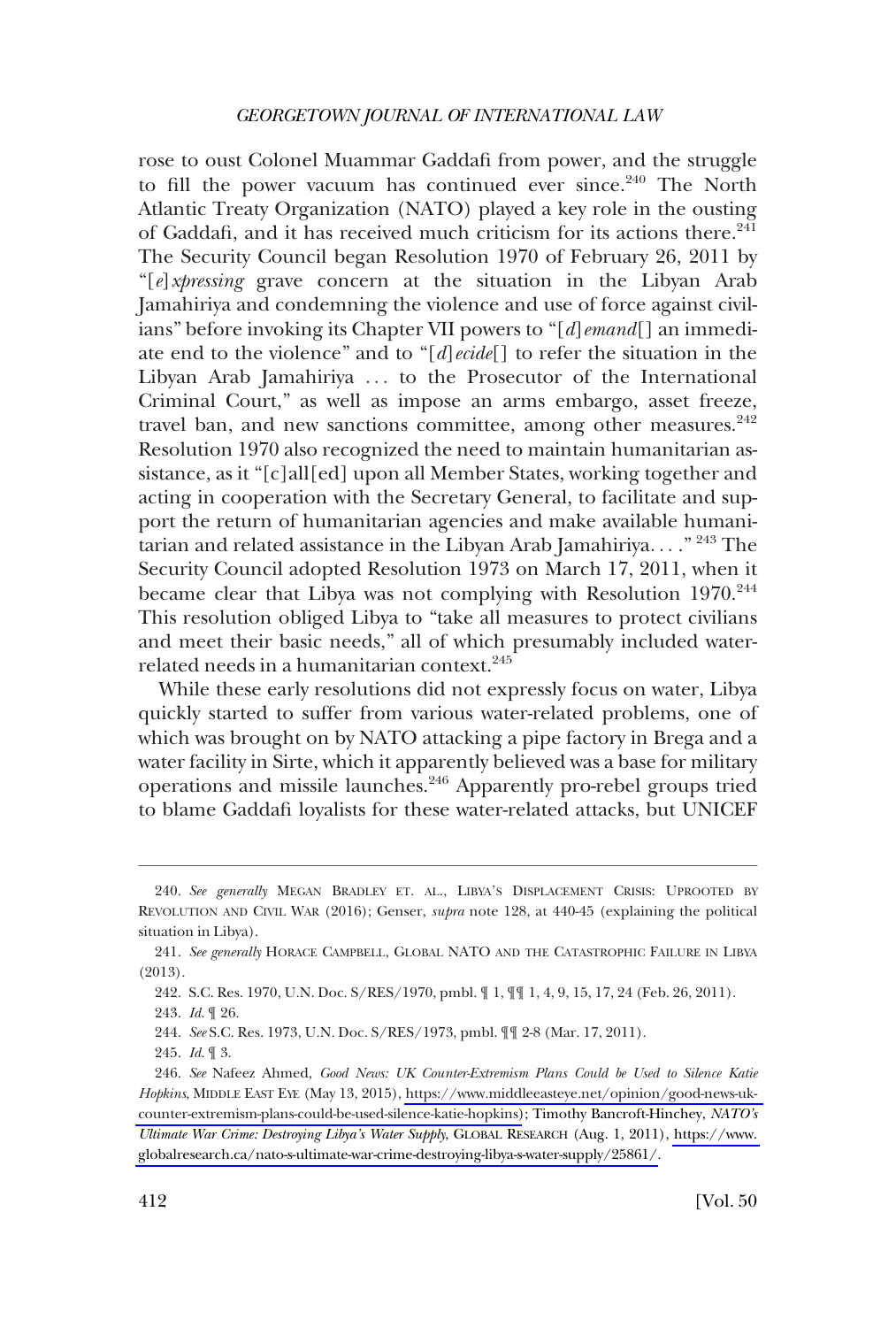confirmed that this was not the case.<sup>247</sup> Gaddafi loyalists later gained access to the water control system for Tripoli and cut off the water.<sup>248</sup> In an effort to lessen the impact from the water shortages, the Security Council in its Resolution 2009 of 2011 excluded from its Chapter VII freezing of Libyan assets the funds to be used for "humanitarian needs" and "water for strictly civilian uses," among other things.<sup>249</sup> It is interesting that this resolution distinguishes these two uses, which potentially undermines the assumption made above that humanitarian assistance implicitly includes water needs of civilians.

Nevertheless, this resolution made it clear that water for civilian uses deserved to be excluded from the sanctions regime against Libya at that time for humanitarian reasons. Even after the Declaration of Liberation by the National Transition Council on October 23, 2011, when the Security Council withdrew the authorization of states to "take all necessary measures" to protect civilians of Libya, it nonetheless continued to require Libya to "protect civilians and meet their basic needs,"250 which Resolution 2009 made clear included "water for strictly civilian uses." Therefore, when read together, this series of resolutions made clear that the Security Council included water among the basic needs that Libya was obliged to provide to its civilians. Commentators have focused on the arms embargo, travel ban, and asset freeze of these resolutions, $^{251}$  but curiously not on the requirement from the Security Council for Libya to meet the water needs to its civilians. This requirement essentially places human consumption of water as a priority over other uses during these times of crisis.

<sup>247.</sup> *See* Ahmed, *supra* note 246.

*See Libya's Beleaguered Government Faces Water Threat*, UNITED PRESS INT'L (Sept. 12, 2013), 248. [https://www.upi.com/Energy-News/2013/09/12/Libyas-beleaguered-government-faces-water-threat/](https://www.upi.com/Energy-News/2013/09/12/Libyas-beleaguered-government-faces-water-threat/76361379024782/)  [76361379024782/.](https://www.upi.com/Energy-News/2013/09/12/Libyas-beleaguered-government-faces-water-threat/76361379024782/)

<sup>249.</sup> S.C. Res. 2009, ¶ 16(a)(i)-(ii) (Sept. 16, 2011). For a history of Security Council involvement in Libya, *see* Philippe Kirsch & Mohamed S. Helal, *Libya*, *in* THE UNITED NATIONS SECURITY COUNCIL IN THE AGE OF HUMAN RIGHTS 396 (Jared Genser & Bruno Stagno Ugarte eds., 2014).

<sup>250.</sup> S.C. Res. 2016, ¶ 5 (Oct. 27, 2011), ¶ 5 (citing S.C. Res. 1973, *supra* note 260 ¶¶ 4-5).

<sup>251.</sup> *See, e.g*., Paul R. Williams & Colleen (Betsy) Popken, *Security Council Resolution 1973 on Libya: A Moment of Legal & Moral Clarity*, 44 CASE W. RES. J. INT'L L. 225, 246 (2011); Genser, *supra*  note 128, at 440-45; Mehrdad Payandeh, *The United Nations, Military Intervention, and Regime Change in Libya*, 52 VA. J. INT'L L. 355, 372-83 (2012); Benjamin G. Davis, *Obama and Libya*, 7 FLA. A & M U. L. REV. 1, 4-8 (2011).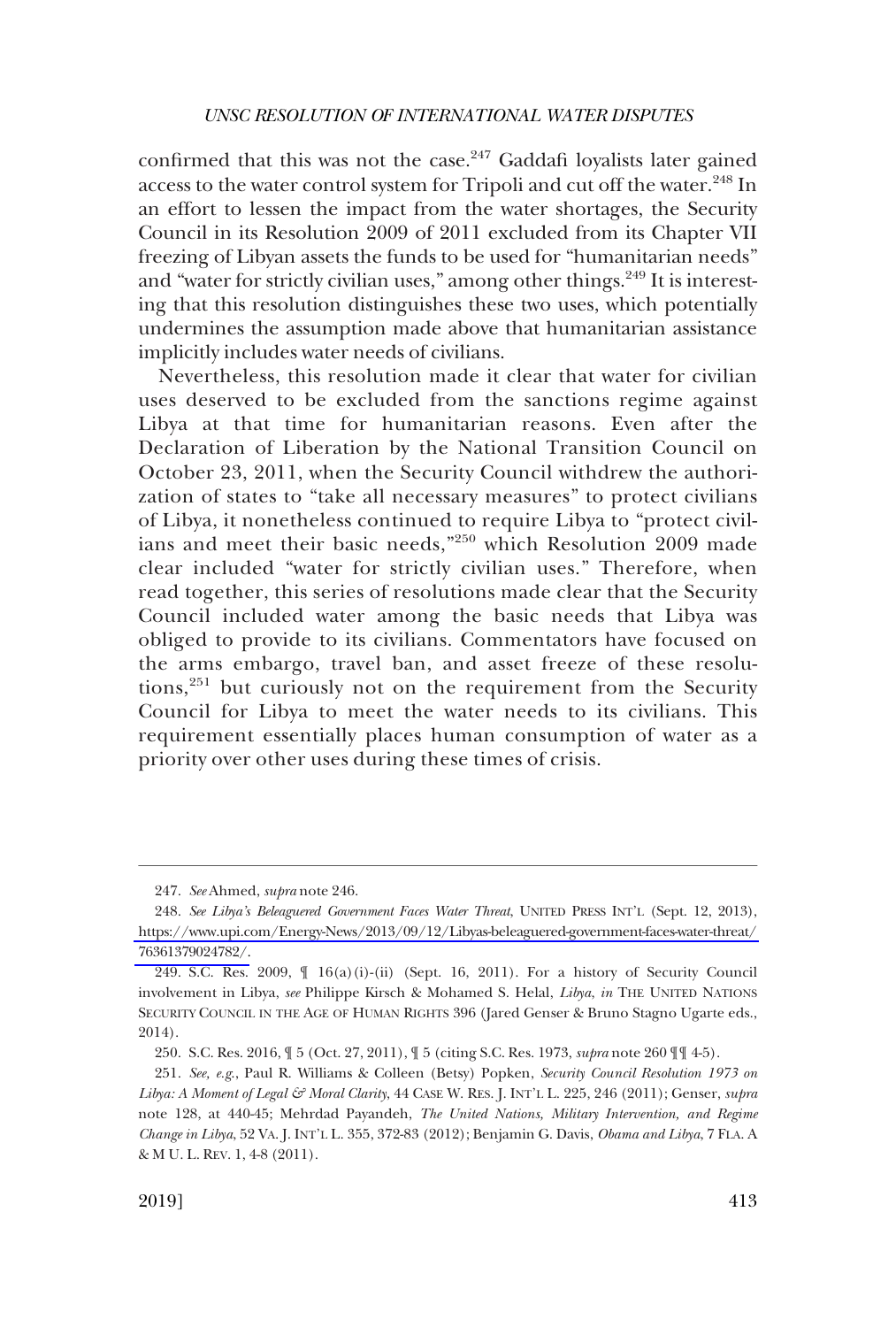### *e. Yemen*

<span id="page-51-0"></span>Yet again in 2011, the Security Council focused on access to water for humanitarian purposes in the context of Yemen. During this period, Yemen suffered from severe water shortages due to decreased supply in mountain springs, presumably from inefficient water usage with farming practices, $252$  which led to an emergency situation there.<sup>253</sup> Regardless of the exact cause of the water depletion, and in connection with general unrest in Yemen from the Arab Spring and persistent tensions within Yemen,<sup>254</sup> the Security Council adopted Resolution 2014 in 2011, in which the Security Council cited its "primary responsibility for the maintenance of international peace and security under the Charter of the United Nations," "[*e*]*xpress*[*ed*] serious concern about, the . . . increasingly difficult access to safe water," and "[*d*]*emand*[*ed*] the Yemeni authorities immediately ensure their actions comply with obligations under applicable international humanitarian and human rights law."255 Resolution 2402 of February 26, 2018 reiterated this obligation for states to comply with international humanitarian law, as well as that the Security Council was "[*g*]*ravely distressed* by the continued determination of the devastating humanitarian situation in Yemen, *express*[*ed*] *serious concern* at all instances of hindrances to the effective delivery of humanitarian assistance, including limitations on the delivery of vital goods to the

*See* William A. Rugh, *Yemen and the United States, Conflicting Priorities*, FLETCHER F. WORLD 252. AFF., 109, 113 (2010); Ranee Khooshie Lal Panjabi, *Not a Drop to Spare: The Global Water Crisis of the Twenty-First Century*, 42 GA. J. INT'L & COMP. L. 277, 306 (2014). These water problems had been foreseen a few years before the start of the crisis. *See, e.g*., Amr Hamzawy & Marina Ottaway, *When Islamists Go Into Politics*, FLETCHER F. WORLD AFF., 37, 43 (2009); Panjabi, *supra*, at 306; *Success of Economic Reform May Have Laid Groundwork for a Recovery in 1997*, 20 MIDDLE E. EXEC. REP. 1, 8 (1997); Laura Kasinof, *At Heart of Yemen's Conflicts: Water Crisis*, CHRISTIAN SCI. MONITOR (Nov. 5, 2009), [https://www.csmonitor.com/World/Middle-East/2009/1105/p06s13-wome.html/.](https://www.csmonitor.com/World/Middle-East/2009/1105/p06s13-wome.html/)

<sup>253.</sup> *See* Usha Natarajan, *TWAIL and the Environment: The State of Nature, The Nature of the State, and the Arab Spring*, 14 OR. REV. INT'L L. 177, 196 (2012).

<sup>254.</sup> *See generally* Genser, *supra* note 128, at 478-83 (explaining the political situation in Yemen leading up to Resolution 2014); John Odle, *Targeted Killings in Yemen and Somalia: Can the United States Target Low-Level Terrorists?* 27 EMORY INT'L L. REV. 603, 619-22 (2013) (same).

<sup>255.</sup> S.C. Res. 2014, pmbl. ¶¶ 11, 18, ¶ 5 (Oct. 21, 2011); *see also* Eliav Lieblich, *Quasi-Hostile Acts: The Limits on Forcible Disruption Operations Under International Law*, 32 B.U. INT'L L. J. 355, 383- 84 (2014) (discussing the significance of this resolution's language). Such a prioritization of drinking water by the Security Council resembles Yemen's own water prioritization for "drinking and domestic uses of water." Carl Bruch, *Legal Frameworks Governing Water in the Middle East and North Africa*, SM083 ALI-ABA 219, 225 (2007) (quoting Yemen Water Law No. 33/2002, art. 20).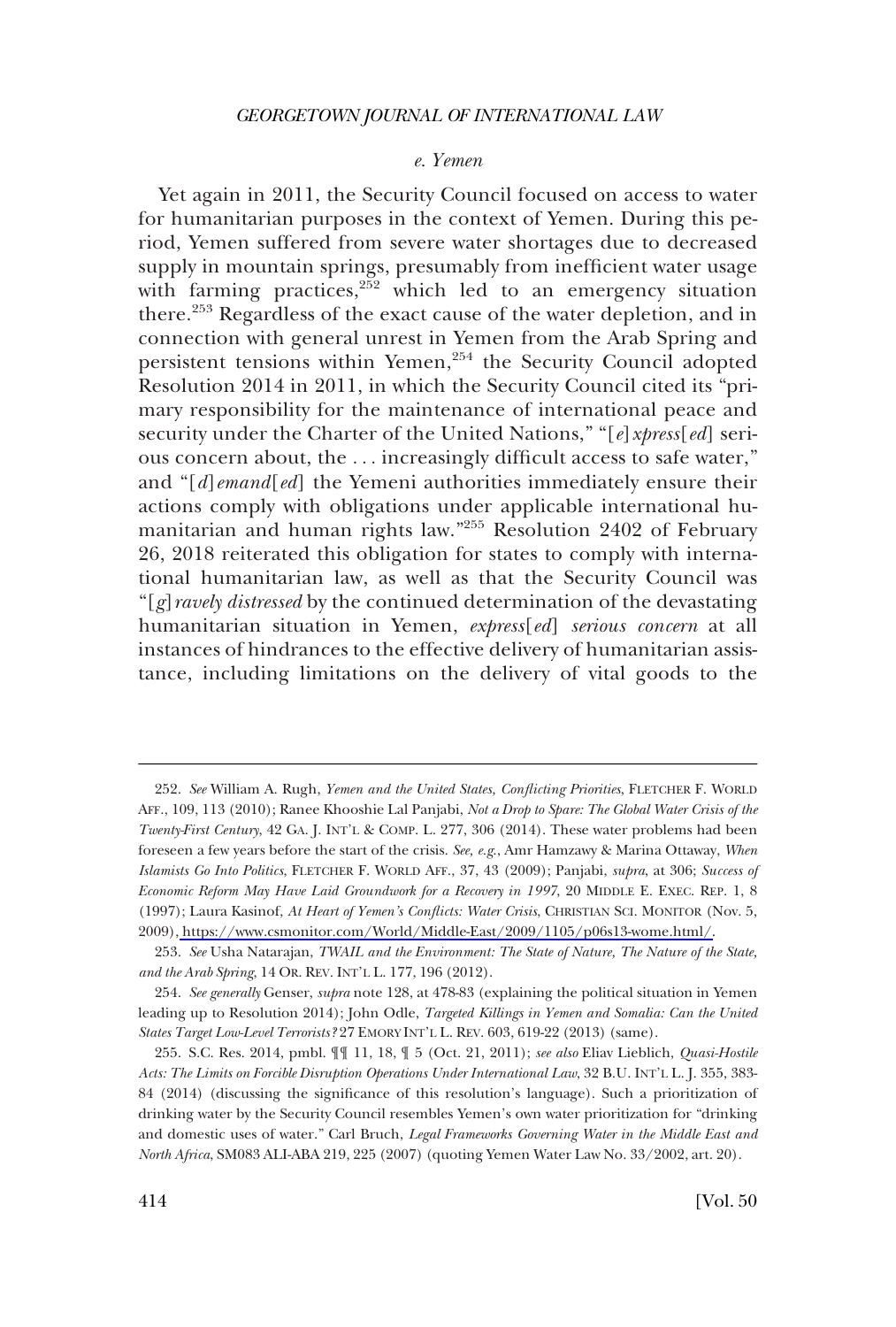civilian population of Yemen."256 These resolutions involving Yemen have been included in this study not only for their references to international humanitarian law and humanitarian purposes, which include the need for water, but more importantly for this express reference to water in Resolution 2014.

The temporal proximity of the water-related attacks in Yemen in 2015 and the Security Council's Chapter VII resolutions also support inclusion of these resolutions in this study. The most notable waterrelated attacks in Yemen include alleged Saudi-led attacks on a Yemeni bottled water plant and a pipe factory in 2015 and 2016, and Yemeni reports of thousands being killed every year from water-related fighting there.<sup>257</sup> Water shortages in Yemen continue to pose a genuine threat to the population, including the outbreak of cholera.<sup>258</sup> The Security Council has failed to expressly mention these attacks or water-related dangers in its resolutions. Nevertheless, the Security Council has continued to "[*n*]*ot*[*e*] . . . the acute need of humanitarian assistance" and to "[*e*]*ncourag*[*e*] the international community to continue providing

*See Spokesman of Joint Accident Assessment Team in Yemen Reviews Results of Team Assessment 3*  257. *Riyadh*, SAUDI PRESS AGENCY (Sept. 26, 2018), [https://www.spa.gov.sa/viewfullstory.php?lang=](https://www.spa.gov.sa/viewfullstory.php?lang=en&newsid=1818987#1818987)  [en&newsid=1818987#1818987\)](https://www.spa.gov.sa/viewfullstory.php?lang=en&newsid=1818987#1818987) (explaining that the 2016 Radfan bottled water plant had been used as an arms depot and as a meeting place for combatants); *Fresh Saudi-led Coalition Airstrikes Pound Yemen's Hodeida Province*, THE NEW ARAB (July 30, 2018), [https://www.alaraby.co.uk/](https://www.alaraby.co.uk/english/news/2018/7/30/fresh-saudi-led-coalition-airstrikes-pound-yemens-hodeida-province-un)  [english/news/2018/7/30/fresh-saudi-led-coalition-airstrikes-pound-yemens-hodeida-province](https://www.alaraby.co.uk/english/news/2018/7/30/fresh-saudi-led-coalition-airstrikes-pound-yemens-hodeida-province-un)[un\)](https://www.alaraby.co.uk/english/news/2018/7/30/fresh-saudi-led-coalition-airstrikes-pound-yemens-hodeida-province-un) (reporting on the destruction of water and sewage pipes in Hodeida from bombing and shelling); Yuram Abdullah Weiler, *Yemen: All but Forgotten in the West*, TEHRAN TIMES (June 17, 2017),<https://www.tehrantimes.com/news/414326/Yemen-All-but-forgotten-in-the-West>(listing water-related attacks in Yemen); James Dunn, *Locals Pick Through the Rubble of a Yemen Factory Destroyed in a Saudi Bombing Campaign Which Uses British Weapons, as MPs Argue Whether to Halt Arms Deals with the Kingdom*, DAILY MAIL ONLINE (Sept. 15, 2016), [https://www.dailymail.co.uk/news/](https://www.dailymail.co.uk/news/article-3791740/Locals-pick-rubble-Yemen-factory-destroyed-Saudi-bombing-campaign-uses-British-weapons-MPs-argue-halt-arms-deals-kingdom.html)  [article-3791740/Locals-pick-rubble-Yemen-factory-destroyed-Saudi-bombing-campaign-uses-](https://www.dailymail.co.uk/news/article-3791740/Locals-pick-rubble-Yemen-factory-destroyed-Saudi-bombing-campaign-uses-British-weapons-MPs-argue-halt-arms-deals-kingdom.html)[British-weapons-MPs-argue-halt-arms-deals-kingdom.html;](https://www.dailymail.co.uk/news/article-3791740/Locals-pick-rubble-Yemen-factory-destroyed-Saudi-bombing-campaign-uses-British-weapons-MPs-argue-halt-arms-deals-kingdom.html) Kareem Fahim, *Airstrikes in Yemen Take Toll on Civilians*, N.Y. TIMES, Sept. 12, 2015.

*See Yemen: 12 Days Into the Blockade - We Are Running Out of Fuel, Food and Medicines*, Statement, 258. INT'L RESCUE COMMITTEE (Nov. 17, 2017), [https://www.rescue.org/press-release/yemen-12-days](https://www.rescue.org/press-release/yemen-12-days-blockade-we-are-running-out-fuel-food-and-medicines)[blockade-we-are-running-out-fuel-food-and-medicines](https://www.rescue.org/press-release/yemen-12-days-blockade-we-are-running-out-fuel-food-and-medicines); Annie Slemrod, *Peeking through the Cracks into Yemen's War*, THE NEW HUMANITARIAN (Nov. 16, 2017), [https://www.thenewhumanitarian.org/](https://www.thenewhumanitarian.org/special-report/2017/11/15/peeking-through-cracks-yemen-s-war)  [special-report/2017/11/15/peeking-through-cracks-yemen-s-war](https://www.thenewhumanitarian.org/special-report/2017/11/15/peeking-through-cracks-yemen-s-war) (reporting that 27.4 million Yemenis lacked access to safe drinking water and 920,000 were suspected of having been infected by cholera through the water supply); Megan O'Toole, *What is Fueling Yemen's Cholera Epidemic?*, AL JAZEERA (Sept. 5, 2017), [https://www.aljazeera.com/indepth/features/2017/09/fuelling-yemen](https://www.aljazeera.com/indepth/features/2017/09/fuelling-yemen-cholera-epidemic-170905090641210.html)[cholera-epidemic-170905090641210.html](https://www.aljazeera.com/indepth/features/2017/09/fuelling-yemen-cholera-epidemic-170905090641210.html) (describing it as the "world's worst cholera outbreak"); Alice Klein, *Cholera Crisis in Yemen*, 234 NEW SCIENTIST 4 (2017).

<sup>256.</sup> S.C. Res. 2402, pmbl. ¶¶ 5, 11 (Feb. 26, 2018); *see also* S.C. Pres. Statement 2015/8, ¶ 20 (Mar. 22, 2015) (reiterating the obligation to comply with international humanitarian law); S.C. Pres. Statement 2016/5, ¶ 11 (Apr. 25, 2016); S.C. Pres. Statement 2017/7, ¶ 7 (June 15, 2017).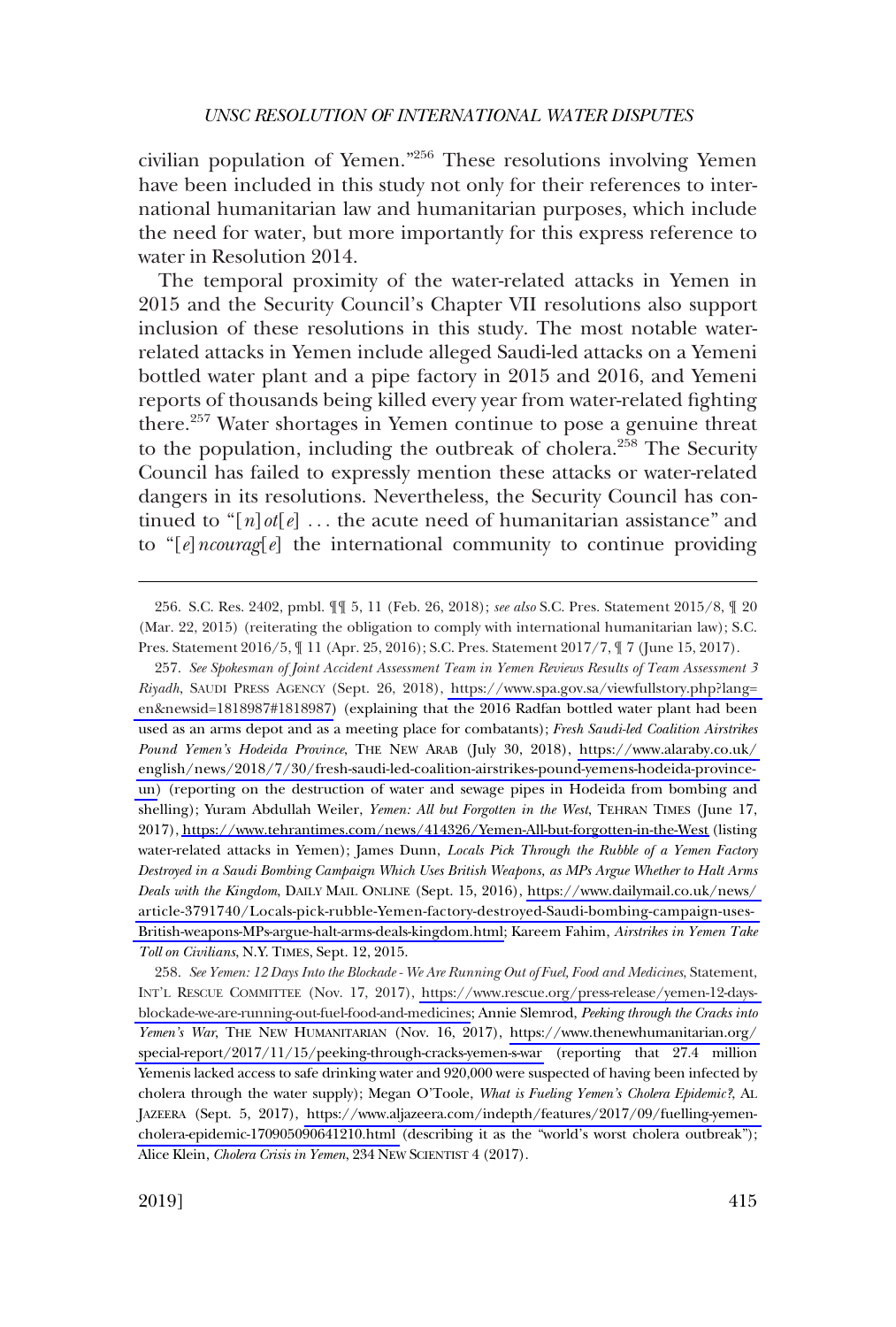humanitarian assistance to Yemen," while "[*c*]*all*[*ing*] on all parties to comply with their obligations under international law including applicable international humanitarian law and human rights  $law.$ "<sup>259</sup>

More recent Security Council resolutions have increasingly referred to the need for humanitarian assistance in Yemen. For example, Resolution 2201 of 2015 recognized the need to "avoid further deterioration of the humanitarian and security situation in Yemen."<sup>260</sup> Moreover, the Security Council made the following observations in the preambular paragraphs of its Resolution 2216 of 2015:

- � Expressing grave alarm at the significant and rapid deterioration of the humanitarian situation in Yemen, and emphasizing that the humanitarian situation will continue to deteriorate in the absence of a political solution,
- � Recalling that arbitrary denial of humanitarian access and depriving civilians of objects indispensable to their survival, including willfully impeding relief supply and access, may constitute a violation of international humanitarian law, [and]
- Emphasizing the need for the return to the implementation of the Gulf Cooperation Council Initiative and its Implementation Mechanism and the outcomes of the comprehensive National Dialogue conference . . . to avoid further deterioration of the humanitarian and security situation in Yemen<sup>[1]261</sup>

With these observations in mind, the Security Council made the following decisions in the operative paragraphs of Resolution 2216:

<sup>259.</sup> S.C. Res. 2140, pmbl. ¶ 11, ¶¶ 9, 28 (Feb. 26, 2014); *see also* S.C. Res. 2201, pmbl. ¶ 9 (Feb. 15, 2015) ("*Noting* the formidable economic, security and social challenges confronting Yemen, which have left many Yemenis in acute need of humanitarian assistance[.]"); pmbl.  $\llbracket 10 \rrbracket$ ("*Emphasizing* the need for the return to the implementation of the Gulf Cooperation Council Initiative and its Implementation Mechanism and the outcomes of the comprehensive National Dialogue conference . . . to avoid further deterioration of the humanitarian and security situation in Yemen[.]"), pmbl. ¶ 13 ("*Condemning* the growing number of attacks carried out or sponsored by Al-Qaida in the Arabian Peninsula, and expresses its determination to address this threat in accordance with the Charter of the United Nations and international law including applicable human rights, refugee and humanitarian law. . . ").

<sup>260.</sup> S.C. Res. 2201, pmbl. ¶ 10 (Feb. 15, 2015).

<sup>261.</sup> S.C. Res. 2216, ¶¶ 9-11 (Apr. 14, 2015).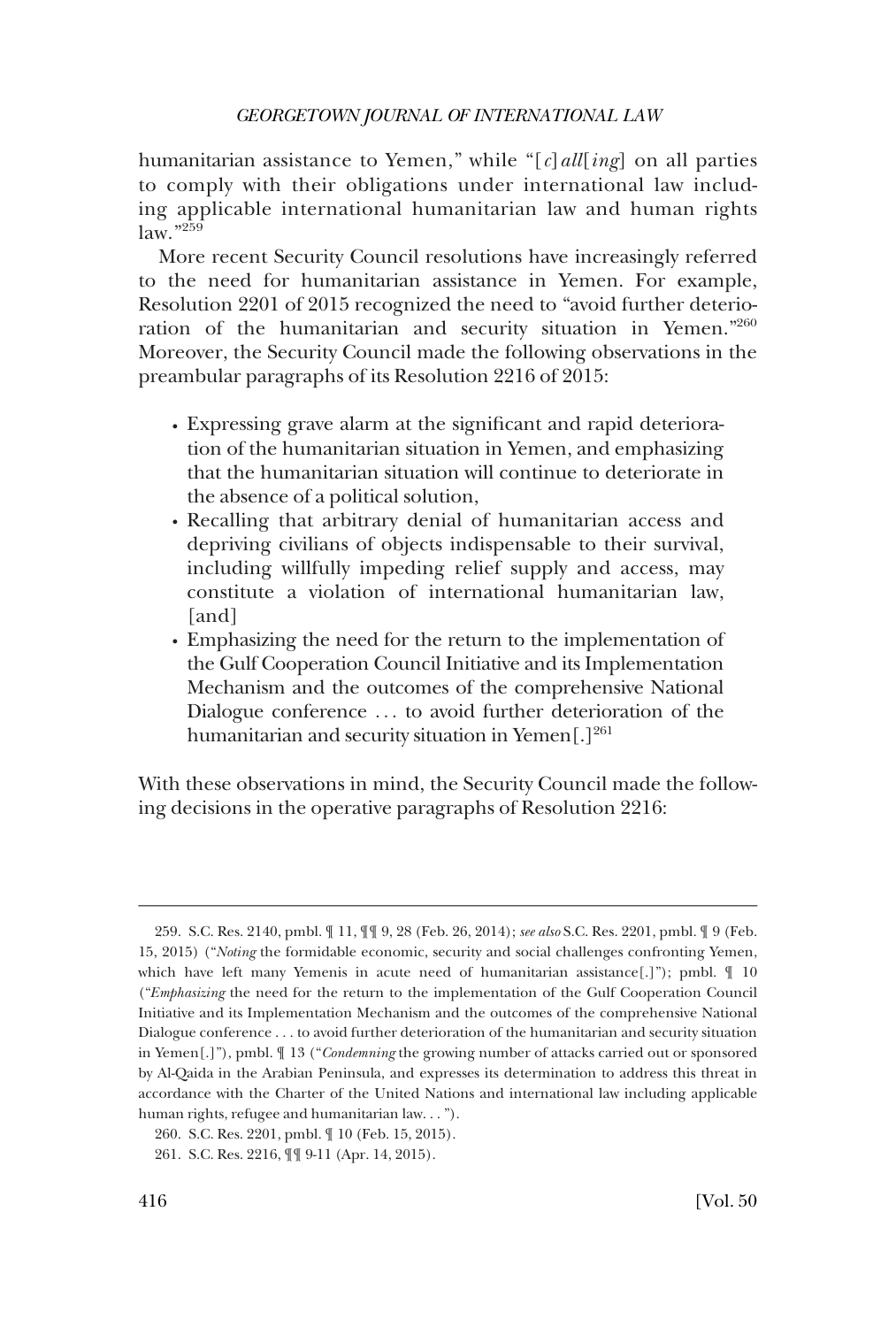- � *Calls on* all parties to comply with their obligations under international law, including applicable international humanitarian law and human rights law;
- � *Reaffirms*, consistent with international humanitarian law, the need for all parties to ensure the safety of civilians, including those receiving assistance, as well as the need to ensure the security of humanitarian personnel and United Nations and its associated personnel, and *urges* all parties to facilitate the delivery of humanitarian assistance, as well as rapid, safe and unhindered access for humanitarian actors to reach people in need of humanitarian assistance, including medical assistance;
- � *Requests* the Secretary-General to intensify his efforts in order to facilitate the delivery of humanitarian assistance and evacuation, including the establishment of humanitarian pauses, as appropriate, in coordination with the Government of Yemen, and calls on Yemeni parties to cooperate with the Secretary General to deliver humanitarian aid to those in need; [and]
- � *Reaffirms* paragraph 18 of resolution 2140 (2014), and *underscores* that acts that threaten the peace, security, or stability of Yemen may also include the violations of the arms embargo imposed by paragraph 14 or obstructing the delivery of humanitarian assistance to Yemen or access to, or distribution of, humanitarian assistance in Yemen.<sup>262</sup>

These provisions highlight the Security Council's focus on the need for humanitarian assistance and the delivery of humanitarian aid in Yemen, including the "safety of civilians" and "objects indispensable to [civilian] survival," which undoubtedly includes water, especially in such an arid climate as that of Yemen. Commentators often list water as one of the basic needs that Yemen should do better in providing its citizens.263 Again, the combination of the express references to water and the timing of those water-related attacks to these resolutions has necessitated the inclusion of these resolutions in this study.

Concerning which provisions in Security Council resolutions might be imposing (even if tacitly) water-related obligations in the context of

<sup>262.</sup> *Id*., ¶¶ 8-9, 12, 19.

<sup>263.</sup> *See, e.g*., Matthew Fuss, *Increasing Health Care in Yemen Through Community-Based Health Insurance*, 23 IND. J. GLOBAL LEGAL STUD. 795, 796, 813 (2016); Ayat Mujais, *The Dos and Don'ts of Federal Constitutions: A Case Study on Yemen*, 33 AM. U. INT'L L. REV. 287, 301 (2017).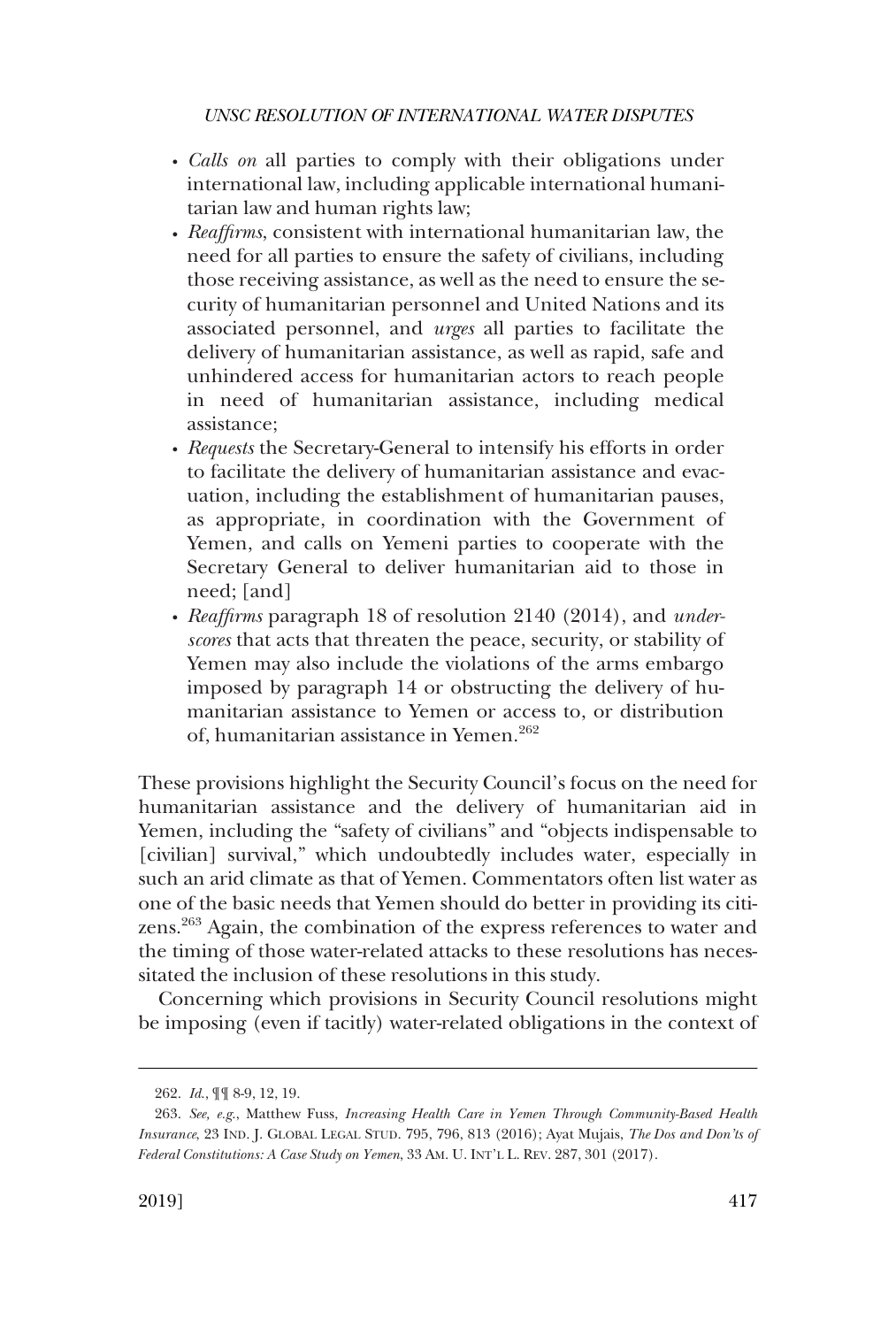<span id="page-55-0"></span>Yemen, the "demands" signal of Resolution 2014 and the "calls on" signal of Resolution 2216 stand out, especially since those signals typically convey obligations when they appear within Chapter VII resolutions, as explained in Part III above. Moreover, both provisions relate to compliance with international humanitarian law and human rights law. Both branches of international law provide some rights to water, as alluded to in the introduction to Section IV(B) above, with Resolution 2014's express reference to water making the connection more obvious. Notwithstanding these connections to water, commentators have failed to recognize the involvement of the Security Council in addressing these water-related matters when discussing these resolutions.<sup>264</sup>

# *f. Syria*

The most recent example of the Security Council imposing waterrelated obligations in the context of humanitarian assistance is the case of Syria. Water scarcity can be seen as one of the root causes of the Syrian civil war, which started in 2011. At that time, severe drought forced over 1.5 million people to move from rural to urban parts of Syria, creating what some saw as destabilizing pressure on society, which eventually led to some seeking the removal of the existing government.265 In 2012, fighting damaged a main water pipeline in Aleppo, cutting off the water supply for many of its 3 million inhabitants.<sup>266</sup> Later in 2012, rebels captured a strategically important hydroelectric dam.267 In 2014, rebels cut off a key spring for the Damascus region, thus driving government forces away.<sup>268</sup> In 2015, Al-Qaeda fighters bombed the key water pipeline for Aleppo, with one result being many

<sup>264.</sup> *See, e.g*., Genser, *supra* note 128, at 478-83; Gregory H. Fox et al., *The Contributions of United Nations Security Council Resolutions to the Law of Non-International Armed Conflict: New Evidence of Customary International Law*, 67 AM. U. L. REV. 649, 673-74 (2018); Monica Hakimi, *The Jus Ad Bellum's Regulatory Form*, 112 AM. J. INT'L L. 151, 172-74 (2018); Dapo Akande & Emanuela-Chiara Gillard, *Arbitrary Withholding of Consent to Humanitarian Relief Operations in Armed Conflict*, 92 INT'L L. STUD. 483, 485 (2016); Babak Ghafarzade, *Yemen: Post-Conflict Federalism to Avoid Disintegration*, 48 N.Y.U. J. INT'L L. & POL. 933, 944-45 (2016) (failing to mention the Security Council's emphasis on water even where the article addresses water issues on numerous occasions).

<sup>265.</sup> *See* Peter H. Gleick, *Water, Drought, Climate Change, and Conflict in Syria*, 6 WEATHER, CLIMATE, & SOC'Y 331 (2014).

*See Aleppo Water Supply Cut as Syria Fighting Rages*, BBC (Sept. 8, 2012), [https://www.bbc.](https://www.bbc.co.uk/news/world-middle-east-19533112)  266. [co.uk/news/world-middle-east-19533112.](https://www.bbc.co.uk/news/world-middle-east-19533112)

*See* Bassem Mroue*, Activists: Syrian Rebels Seize Major Dam in North*, THE DAILY STAR (Nov. 267. 26, 2012), [https://www.dailystar.com.lb/News/Middle-East/2012/Nov-26/196180-activists](https://www.dailystar.com.lb/News/Middle-East/2012/Nov-26/196180-activists-syrian-rebels-seize-major-dam-in-north.ashx)[syrian-rebels-seize-major-dam-in-north.ashx/.](https://www.dailystar.com.lb/News/Middle-East/2012/Nov-26/196180-activists-syrian-rebels-seize-major-dam-in-north.ashx)

*See* Alisa Reznick, *Weaponizing Syria's Water*, BOSTON REV. (Jan. 4, 2016), [https://www.](https://www.bostonreview.net/world/syria-water-alisa-reznick)  268. [bostonreview.net/world/syria-water-alisa-reznick.](https://www.bostonreview.net/world/syria-water-alisa-reznick)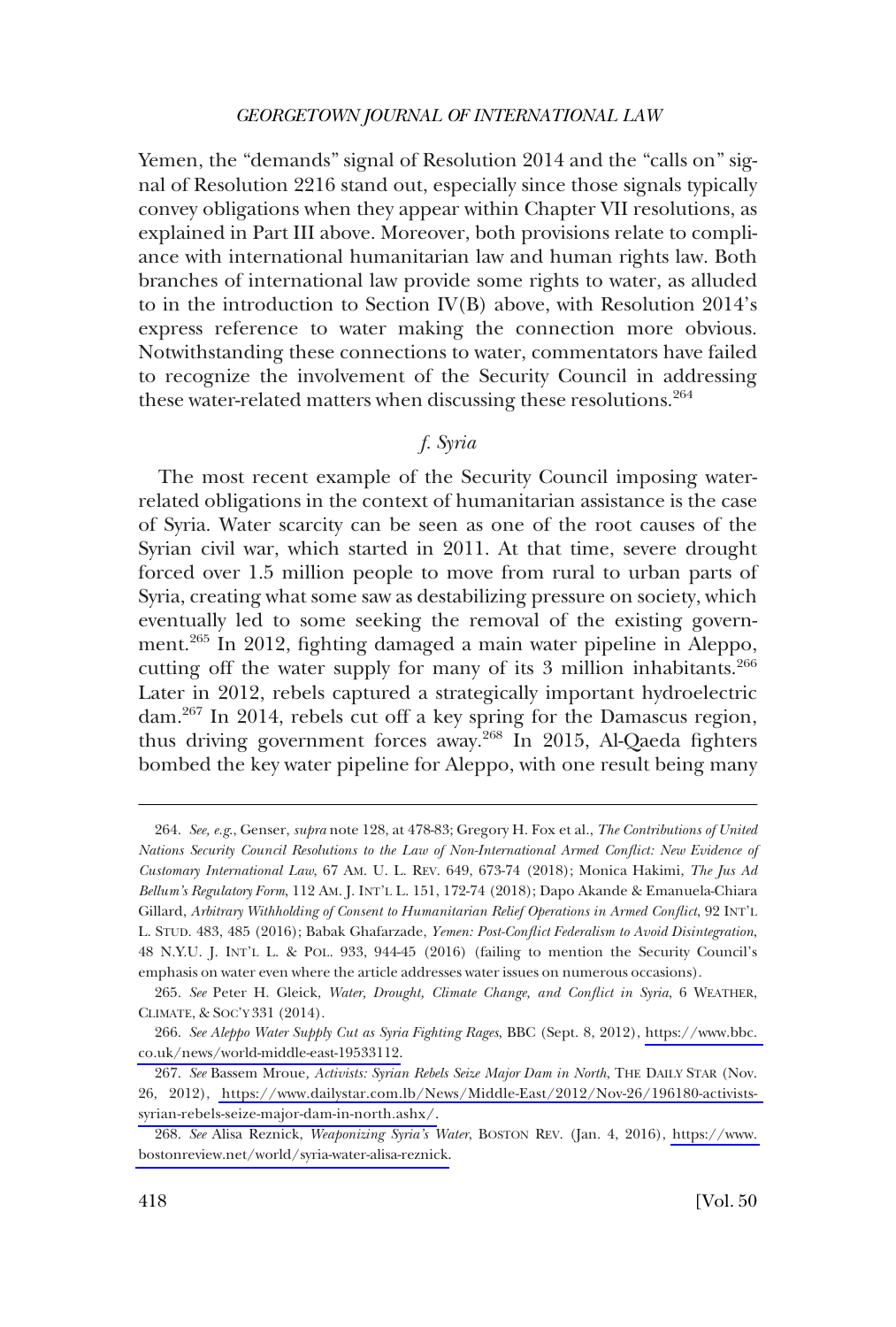people got sick from contaminated water.<sup>269</sup> Meanwhile, in December 2015, rebels reduced Damascus' water supply by ninety percent for three days by cutting off a nearby spring, which led to shortages. $270 \text{ In}$ addition, Russian forces bombed one of Syria's most important water treatment facilities near Aleppo in late 2015, thinking it was producing oil, thereby cutting off the water for over 3 million people, about half of whom still suffer from water shortages.<sup>271</sup> The UN Secretary General described the situation in 2017:

Parties to the conflict, in particular the Government, ISIL, the Nusrah Front and armed opposition groups, continued to use siege and starvation as a tactic of war. In January 2016, an estimated 393,700 people were living under siege . . . The use of water as a weapon of war escalated significantly, with some 7.7 million civilians affected by deliberate water cuts. The United Nations verified attacks on humanitarian facilities and attacks and threats against humanitarian personnel. $272$ 

Thus, it would appear that virtually all sides in the Syria conflict have been using the water supply as a weapon, and all sides might be condemned for such usage.

During all of this, the Security Council adopted a series of resolutions – including Resolutions 2165, 2191 and 2258 – after "[*d*]*etermining* that the deteriorating humanitarian situation in Syria continues to constitute a threat to peace and security in the region."273 Resolutions 2165 and 2191 also "[u]nderscor[ed] that Member States are obligated under [a]rticle 25 of the Charter of the United Nations to accept and carry out the Council's decisions," which is enough to emphasize the binding nature of the Security Council's decisions in these resolutions.274 Part of this "deteriorating humanitarian situation" related to "deliberate interruptions of water supply," among other alleged

<sup>269.</sup> *See id*.

<sup>270.</sup> *See id*.

*See Statement by Hanaa Singer, UNICEF Representative in Syria on Airstrikes Against the Al-Khafsa*  271. *Water Treatment Facility in Aleppo*, UNICEF (Dec. 1, 2015), [https://www.unicef.org/media/](https://www.unicef.org/media/media_86402.html/)  [media\\_86402.html/.](https://www.unicef.org/media/media_86402.html/)

<sup>272.</sup> U.N. Secretary-General, Children and Armed Conflict ¶ 162, U.N. Doc. A/70/836-S/ 2016/360 (Apr. 20, 2016).

<sup>273.</sup> S.C. Res. 2165, pmbl. ¶ 18 (July 14, 2014); S.C. Res. 2191, pmbl. ¶ 19 (Dec. 17, 2014); S.C. Res. 2258, pmbl. ¶ 26 (Dec. 22, 2015).

<sup>274.</sup> S.C. Res. 2165, pmbl. ¶ 19 (July 14, 2014); S.C. Res. 2191, pmbl. ¶ 20 (Dec. 17, 2014); S.C. Res. 2258, pmbl. ¶ 27 (Dec. 22, 2015).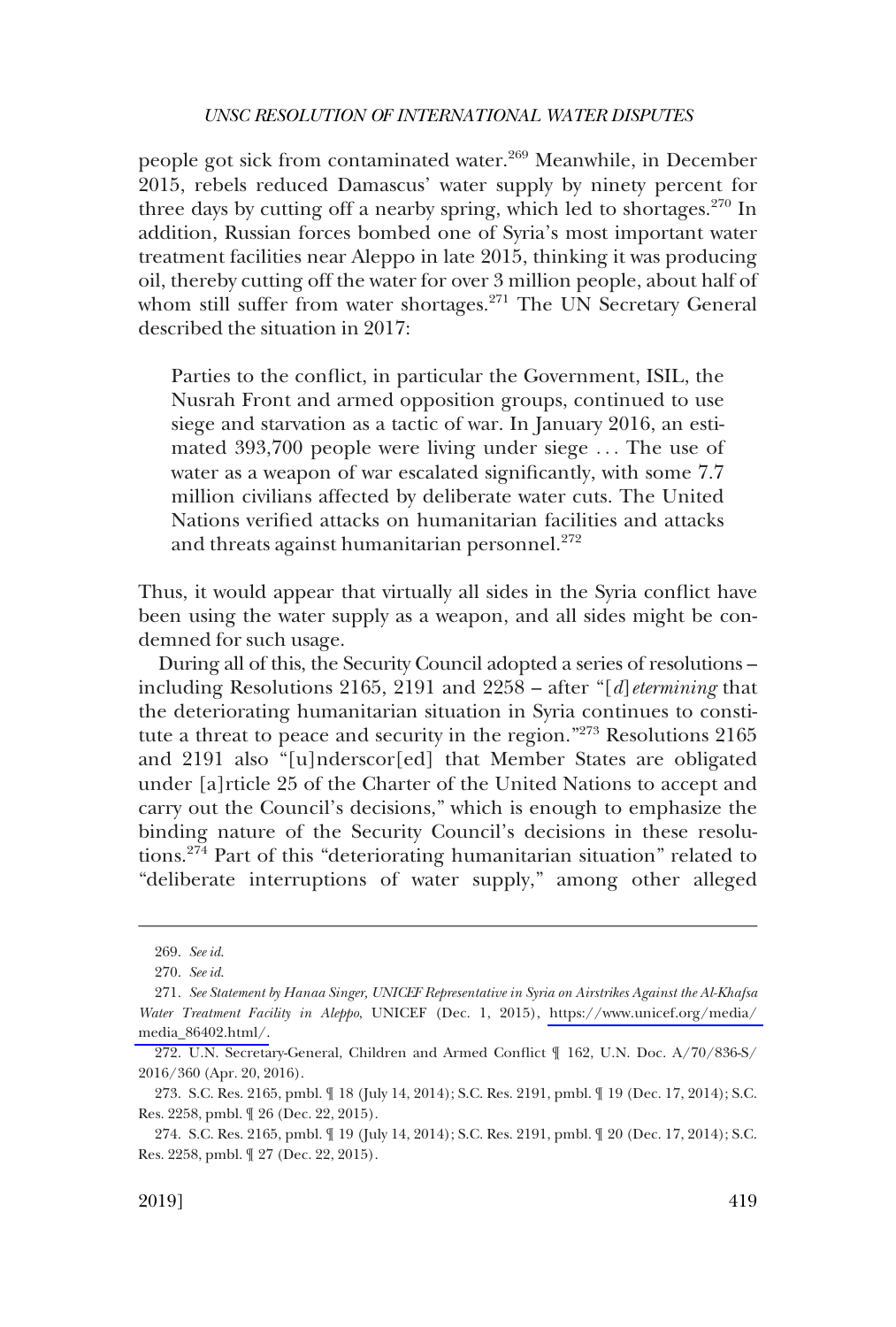<span id="page-57-0"></span>violations of international humanitarian law, which the Security Council was "[*g*]*ravely concerned*" over and "*grave*[*ly*] *alarm*[*ed*]" over.<sup>275</sup> In addition to these express references to water within Security Council resolutions, these resolutions also "[*d*]*emand*[*ed*] that all parties, in particular the Syrian authorities, immediately comply with their obligations under international law, including international humanitarian law  $\ldots$ ,"  $276$  which include access to water, as explained in the introduction to Section IV(B) above. The President of the Security Council made this connection between international humanitarian law and water clear in a statement on October 2, 2013; when he, on behalf of the Council, "call[ed] on all parties to fully respect their obligations under international humanitarian law and to take all appropriate steps to protect civilians, including by desisting from attacks directed against civilian objects, such as medical centres, schools and *water stations*. . . ." 277 Admittedly, the connection could have been made clearer through an express reference to international humanitarian law and water within the operative paragraphs of the Security Council resolutions addressed above. Nevertheless, this statement by the President of the Security Council on behalf of the Security Council made it sufficiently clear that the Security Council had in mind water-related protections when it obliged states to comply with international humanitarian law in Resolutions 2191 and 2258 of 2014 and 2015, respectively, and perhaps even in more recent resolutions such as Resolution 2426 of July 29, 2018, which "*call*[*ed*] on all parties to the Syrian domestic conflict to ... respect international humanitarian law."<sup>278</sup> While that resolution classified the Syrian conflict as a domestic one, obviously for political reasons due to Russia's membership on the Security Council, that does not change the fact that the Security Council imposed obligations on states through this resolution.

# V. CONCLUSION

This Article has been the first to review and analyze the Security Council's efforts to resolve international water disputes through its Chapter VII coercive powers. International water law regulates both navigational and non-navigational uses of fresh water. For the purposes of this Article, the main regulation in the former involves protection of

<sup>275.</sup> S.C. Res. 2165, pmbl. ¶¶ 13-14 (July 14, 2014); S.C. Res. 2191, pmbl. ¶ 5 (Dec. 17, 2014); S.C. Res. 2258, pmbl. ¶ 5 (Dec. 22, 2015).

<sup>276.</sup> S.C. Res. 2191, ¶ 1 (Dec. 7, 2014); S.C. Res. 2258, ¶ 1 (Dec. 22, 2015).

<sup>277.</sup> S.C. Pres. Statement 2013/15, ¶ 9 (Oct. 2, 2013) (emphasis added).

<sup>278.</sup> S.C. Res. 2426, pmbl. ¶ 8 (June 29, 2018).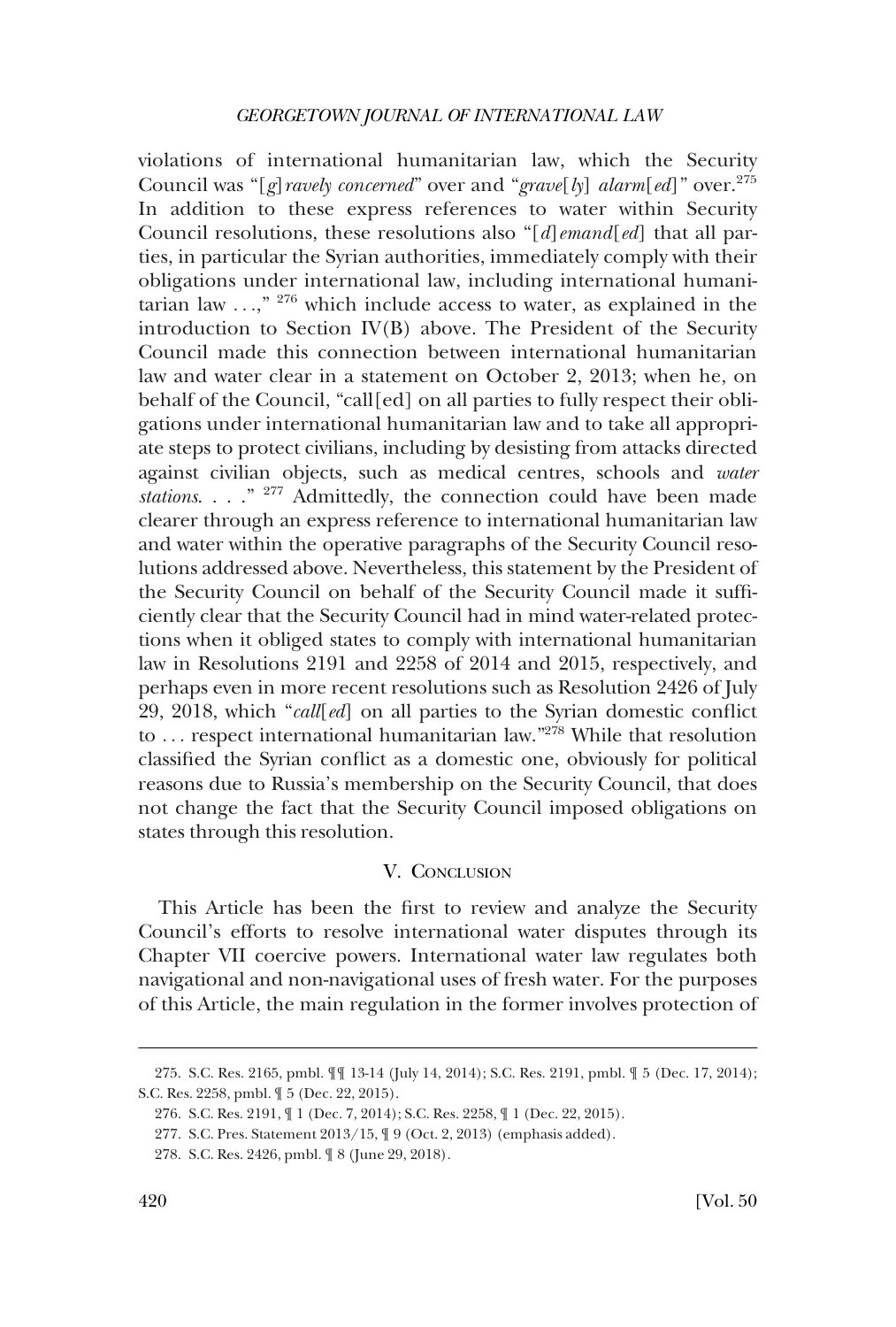the freedom of navigation, with the main regulation in the latter involving access to drinking water. The Security Council has been active in both of these areas. To be clear, many other legal norms exist under both categories, and many other situations that resemble international water disputes exist in the world. This study has focused just on those international water disputes where the Security Council has used its Chapter VII decision-making powers to resolve the matter. These international water disputes obviously are part of a much larger political dispute. By looking at just the water-related elements of these disputes, this Article has been able to better see how these types of international water disputes fit into the overarching dispute and how the international community, through the Security Council, has attempted to address the matter. The Security Council imposed obligations through its Chapter VII powers in eight instances, all of which undermined the international water law regime to some degree, either by giving priority to drinking water (whereas the international water law regime does not prioritize any particular uses of water in those circumstances discussed) or by interfering with the freedom to navigate international watercourses, which is the oldest type of use of international watercourses protected under international law. Of course, it is within the power of the Security Council to suspend treaty rights and to impose other obligations in their place, and arguably the dangerous and humanitarian situations highlighted in this Article provide an adequate basis for the Security Council to make such exceptions. Nevertheless, the impact of such measures on the international water law regime and on state sovereignty should not be ignored, as previous commentators have tended to do.

Admittedly, the Security Council occasionally has failed to get involved with international water disputes. For example, water-related disputes in Israel and its surrounding areas are as long as Israel's modern history, with Israel forcibly acquiring access to key springs and groundwater from the Palestinians early on in its history.279 Moreover, sabotage of the other's dams and competing river diversion projects led to the 1967 Six Day War, and water-related matters have continued to be a source of tension there ever since.<sup>280</sup> However, the Security

<sup>279.</sup> *See* Martin A. Rowland, *The Evolution of Two Water Resource Management Systems: Case Studies of Tampa Bay and the Middle East*, 11 COLO. J. INT'L ENVTL. L. & POL'Y 411, 446-47 (2000).

<sup>280.</sup> *See, e.g*., *id*.; MOSTAFA DOLATYAR & TIM S. GRAY, WATER POLITICS IN THE MIDDLE EAST: A CONTEXT FOR CONFLICT OR CO-OPERATION? 103-08 (2000); Rose M. Mukhar, *The Jordan River Basin and the Mountain Aquifer: The Transboundary Freshwater Disputes Between Israel, Jordan, Syria, Lebanon and the Palestinians*, 12 ANN. SURV. INT'L & COMP. L. 59 (2006); Urs Luterbacher & Ellen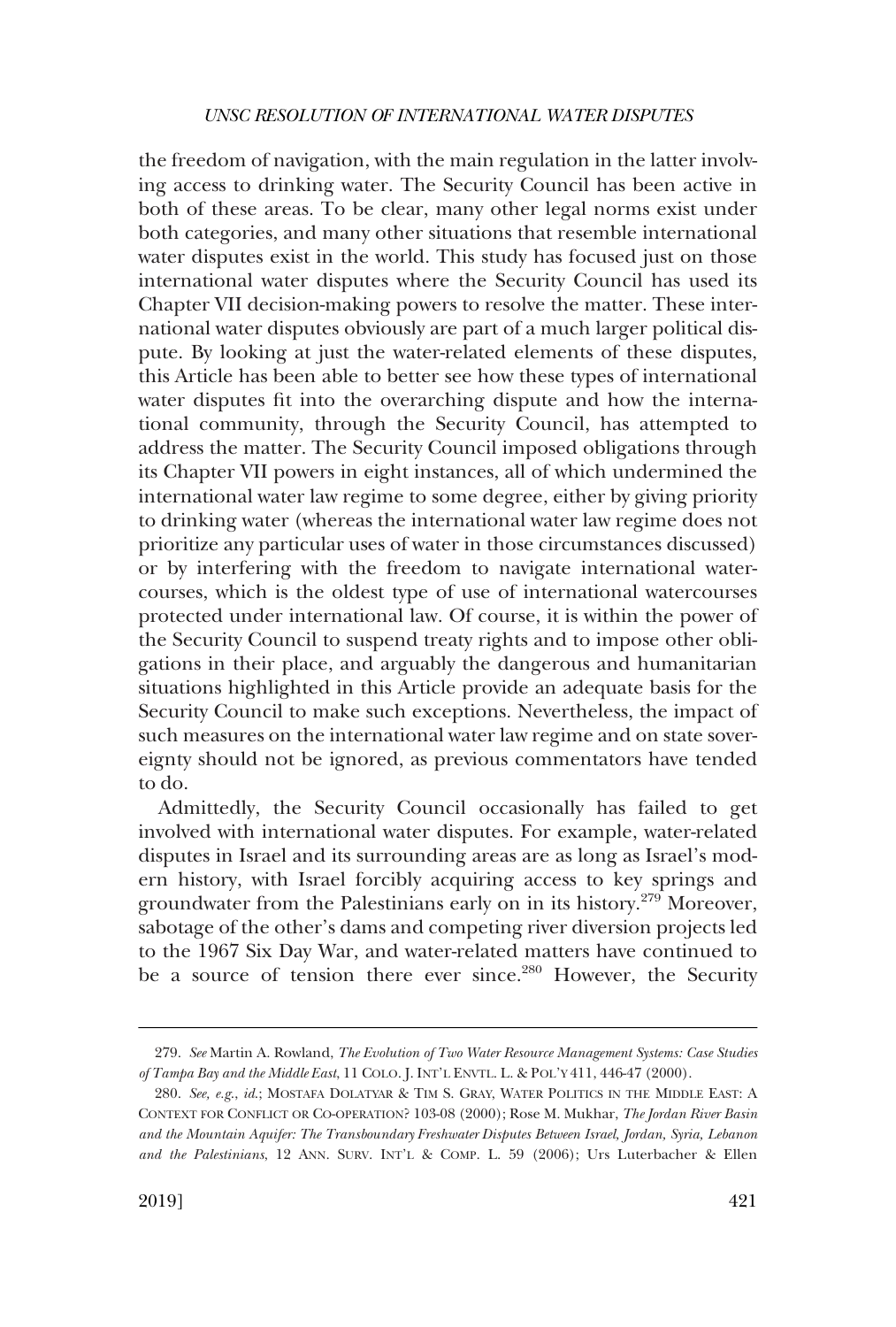Council has not imposed any water-related obligations on Israel, due to the protective veto of the United States. While it may be easy for some to get frustrated with the exercise of such veto powers, it must not be forgotten that the United Nations probably would not exist now if the permanent members of the Security Council had not been given such an extraordinary power.<sup>281</sup> Whether the permanent members have effectively tempered the hostile tendencies of their client states when it comes to international water disputes is left for future research.

With the affirmative examples in mind of actual Security Council involvement in resolving international water disputes, the stage is set for future studies to look at how judicial methods of resolution might be better at respecting the underlying norms of the international water law regime, such as through the International Water Tribunal.<sup>282</sup> In addition, the stage is set for future studies to look at how the Security Council could use its preventive and mitigative powers, as well as its enforcement powers, to help resolve other actual or emerging international water disputes. Examples include potential disputes over navigation and non-navigation uses of the Amazon, Brahmaputra, Essequibo, Ganges, Indus, Mekong, Nile, Rhine, Rhone and Salween rivers, among many others, all of which have been the focus of international tensions in recent years. While some international water disputes exist between permanent members of the Security Council, such as disputes over the Ussuri River between the People's Republic of China and the Russian Federation, these are not the kinds of disputes that the Security Council is well situated to handle on account of those states' veto powers. Be that as it may, the time is ripe for the UN Secretary General to consider conducting a policy study—presumably through his UN Charter Article 99's right of initiative—on the possibility of increasing the role of the Security Council with preventing international water disputes,<sup>283</sup>

Wiegandt, *Cooperation or Confrontation: Sustainable Water Use in an International Context*, *in* FRESH WATER AND INTERNATIONAL ECONOMIC LAW 11, 20 (Edith Brown Weiss et al. eds., 2005).

<sup>281.</sup> *See* Francis O. Wilcox, *The Yalta Voting Formula*, 39 AM. POL. SCI. REV. 943 (1945).

<sup>282.</sup> For more information on the International Water Tribunal, *see* Ellen Hey & Andre´ Nollkaemper, *The Second International Water Tribunal*, 22 ENVTL. POL'Y & L. 82 (1992); Stephen Salaff, Water Tribunal Urges China to Postpone Massive Yangtze Dam, ENV'T. WK., Mar. 12, 1992, at 9; HURST HANNUM, AUTONOMY, SOVEREIGNTY, AND SELF DETERMINATION 27-30 (1990). For more information on the comparison of judicial resolution versus diplomatic resolution through the Security Council, *see generally* JAMES D. FRY, LEGAL RESOLUTION OF NUCLEAR NON-PROLIFERATION DISPUTES (2013).

<sup>283.</sup> *See* UN Charter, art. 99; Provisional Rules of Procedure of the Security Council, Rule 16, U.N. Doc. S/96/Rev.7 (Dec. 21, 1982). For more information, see Simon Chesterman, *Article 99*, *in* THE CHARTER OF THE UNITED NATIONS 2009 (Bruno Simma et al. eds., 3d ed., 2012).